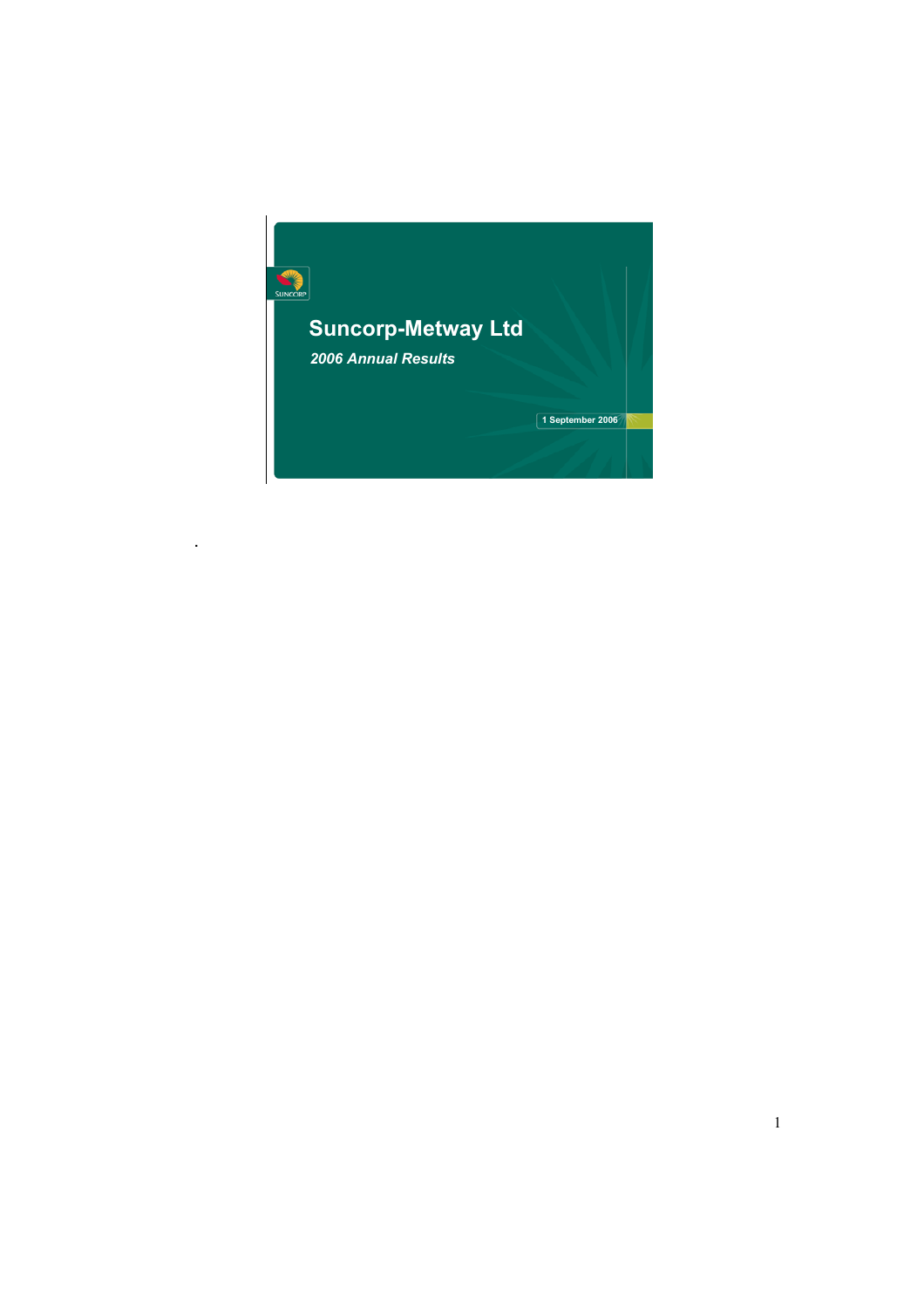

The agenda today will be similar to our previous results presentations.

We will start with an introduction and overview from our CEO, John Mulcahy.

John will then hand over to our CFO Chris Skilton who will provide a more detailed analysis of our divisional results as well as provide detail around capital.

John will then return and provide an update on strategy and summarise our outlook for the year to June 07.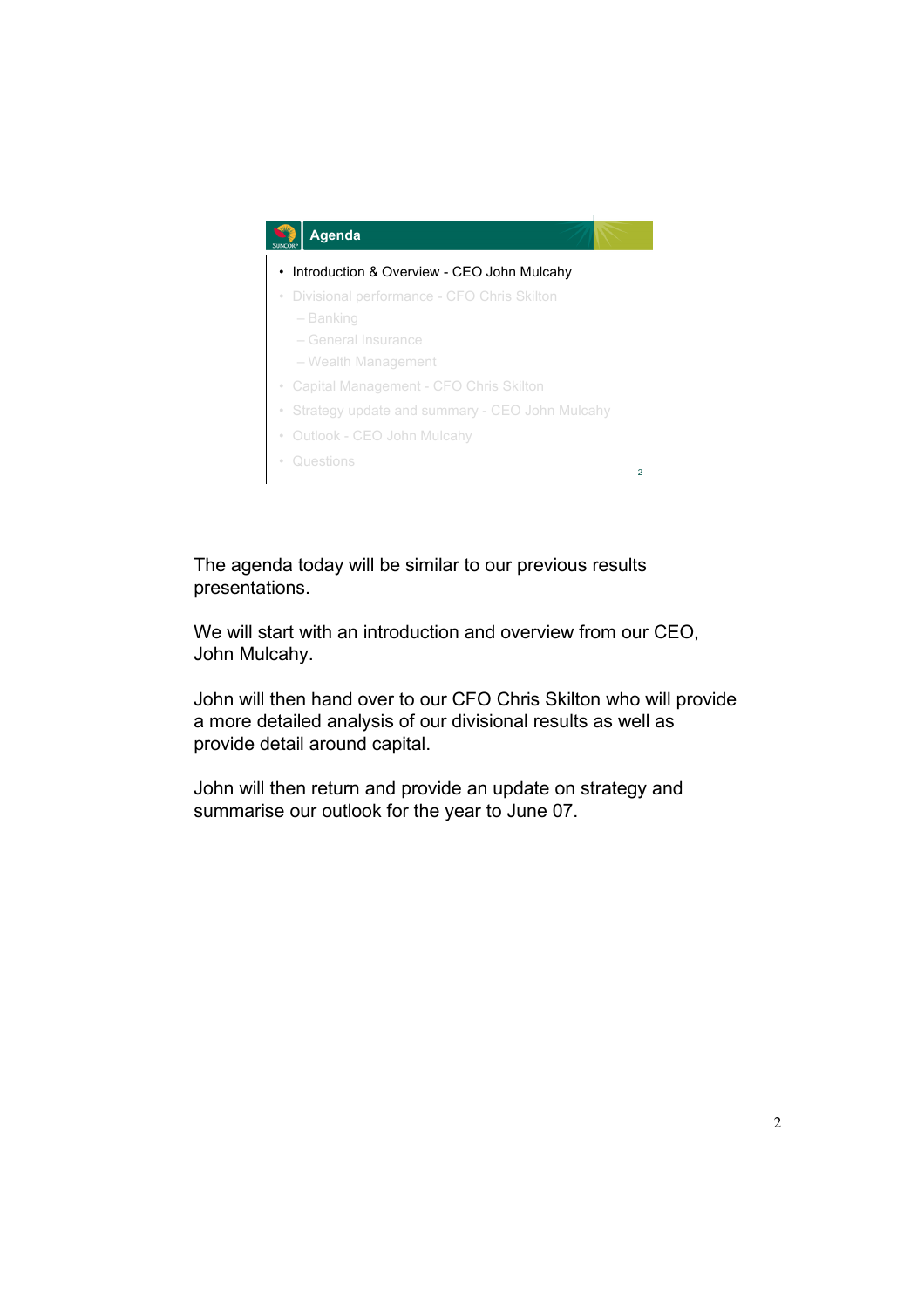

Most of you will have had an opportunity to see the results already this morning.

It is in our view a strong result -- achieved amidst the backdrop of a challenging external environment.

Since we last met in February, we have seen the reported results of our competitors underscore the challenges we all face in delivering at the bottom line in an environment where competition is driving down margins and squeezing returns.

Evident in each of our competitor's reports is also the stark reality that there is no universal response to the challenges arising from increasing competition in our industry. And nor should there be.

If there is a word that best describes our approach and strategy in this environment it is "discipline".

So you will hear both Chris and I refer to that repeatedly throughout the presentation today and as we move around the analyst and investment community over the next couple of weeks.

Because from our perspective…

- we have maintained our **discipline** around credit quality and appetite for risk.
- we have been **disciplined** around the returns we expect on our capital investments.
- we are **disciplined** about cost management
- we don't write business that doesn't have an appropriate return on equity.

And, at the bottom line, we drive for **profitable growth**.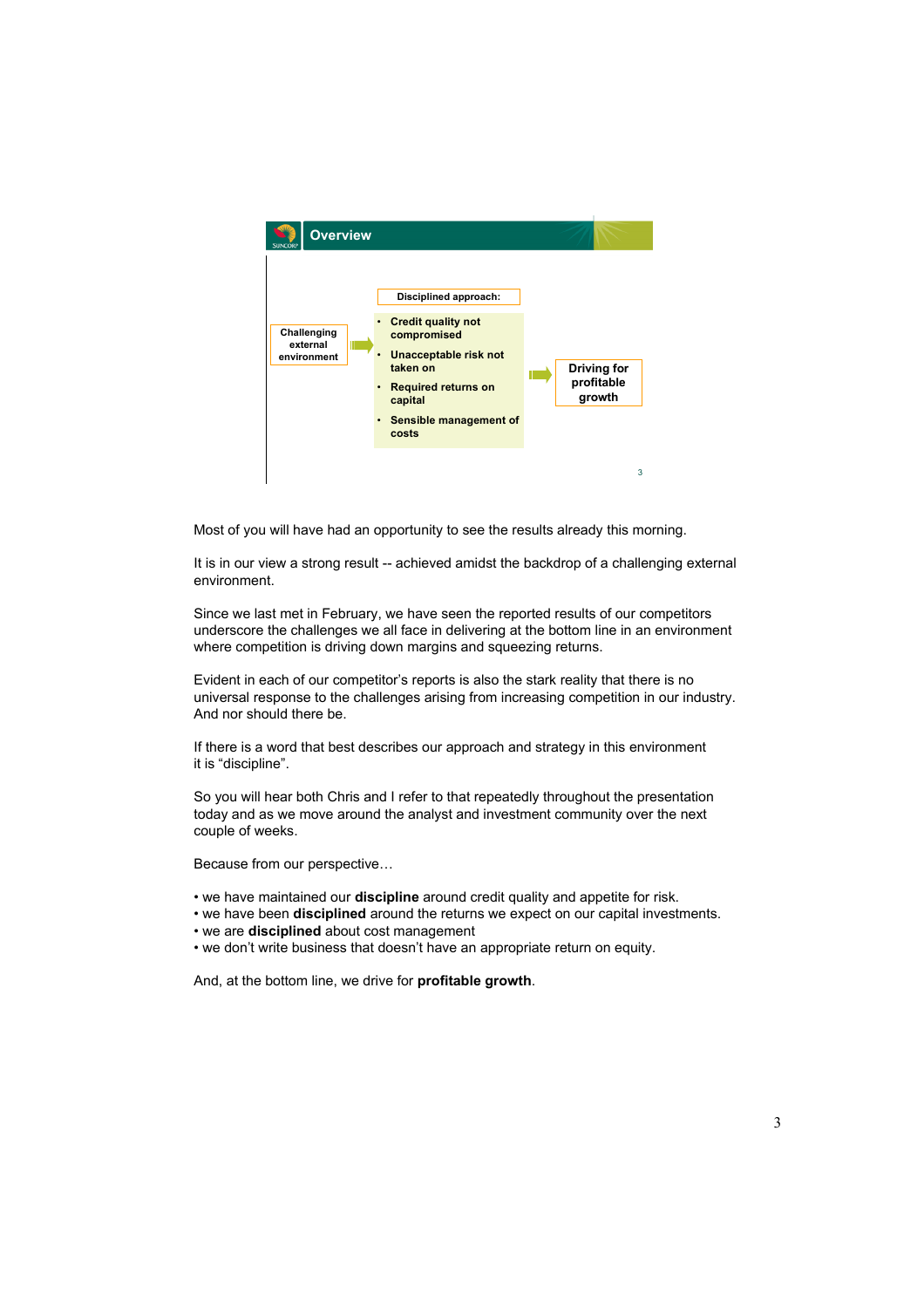

Indeed, achieving profitable growth is at the very heart of our strategy.

Many of you will be familiar with our six strategic levers, all of which are now deeply embedded in the day to day operation of Suncorp's business.

As competition has intensified, it is our **strategy** that has guided our responses and sharpened our focus around what we need to do to drive the business over the medium to long term.

Without a strategy to guide us we become hostage to the volatilities inherent in our industries and we would, by definition, respond in a knee-jerk manner.

We don't resile from our strategy of driving this business to achieve sustainable, long term results, despite the criticism we may receive from time to time as market share movements become more volatile or as competitors derive short term benefits from price leadership or exposure to growth sectors.

We believe the fundamentals of our business, coupled with the way in which our people have embraced our strategy, will continue to drive strong earnings growth across the Group. As it has in this result.

Now, this is not to suggest there haven't been issues and challenges along the way. There have been.

In our Business Bank, we have confronted the inevitable downturn in the property market and the effect this has on our substantial development finance portfolio. And, of course, we've also had Cyclone Larry to test our resolve. But where challenges have arisen, they have been acknowledged, and plans have been put in place to deal with them.

So with that as context let me move to an overview of the result.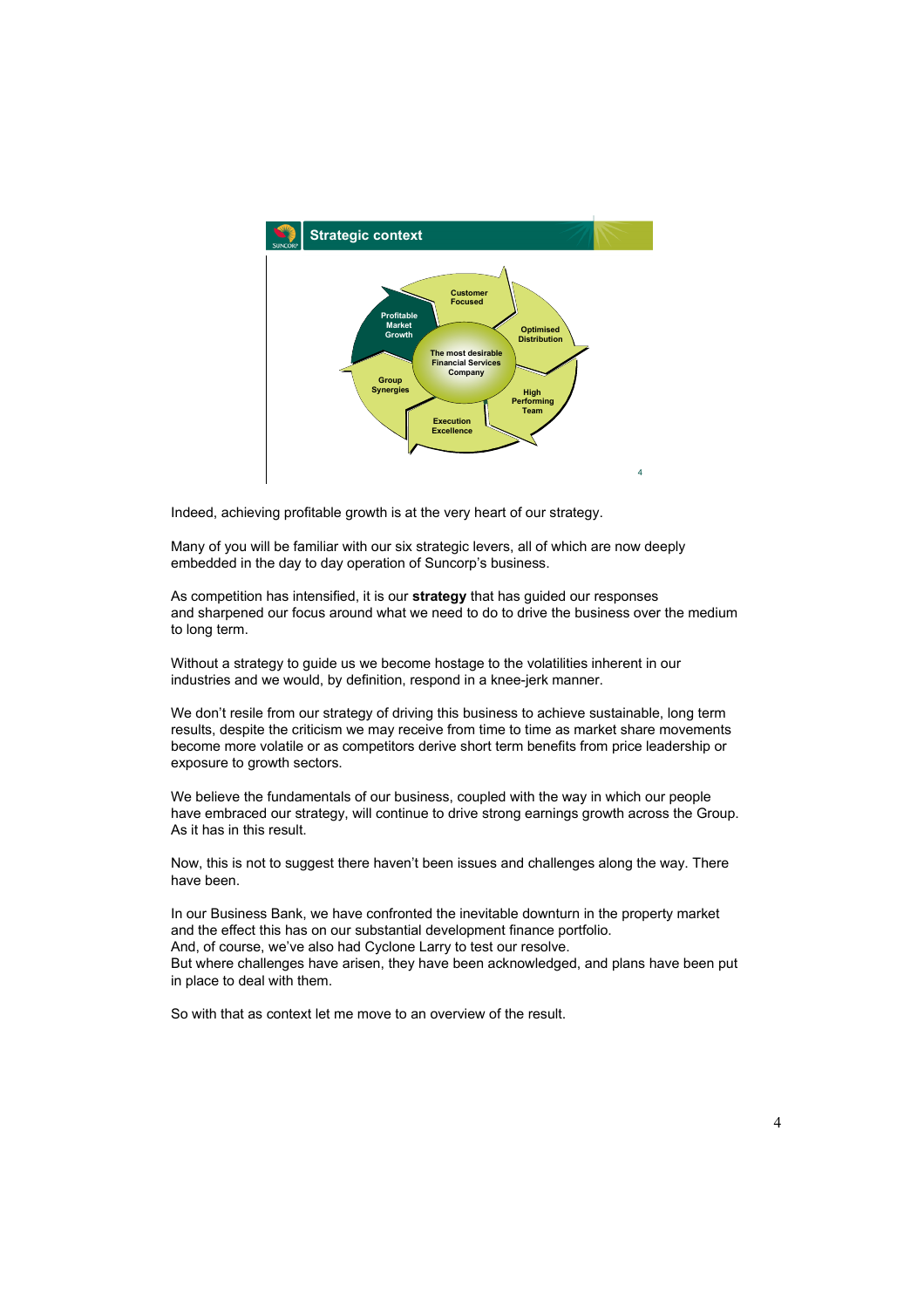

As you can see from this slide, underlying profit, which excludes goodwill, one off gains and earnings on shareholder funds in both GI and Wealth Management, has grown by 10.1% in the year to June 30 -- to a record \$1.042 billion.

Putting this in context, the underlying profit achieved in 1997, the first year of operation for the merged Suncorp-Metway, was approximately \$130 million.

So, it is with a sense of achievement and pride that we reach this milestone as we approach the  $10<sup>th</sup>$  anniversary of our formation.

To the right hand side of the slide you will see our Net Profit After Tax has risen to \$916 million, an increase of 3.9% on the June 05 result.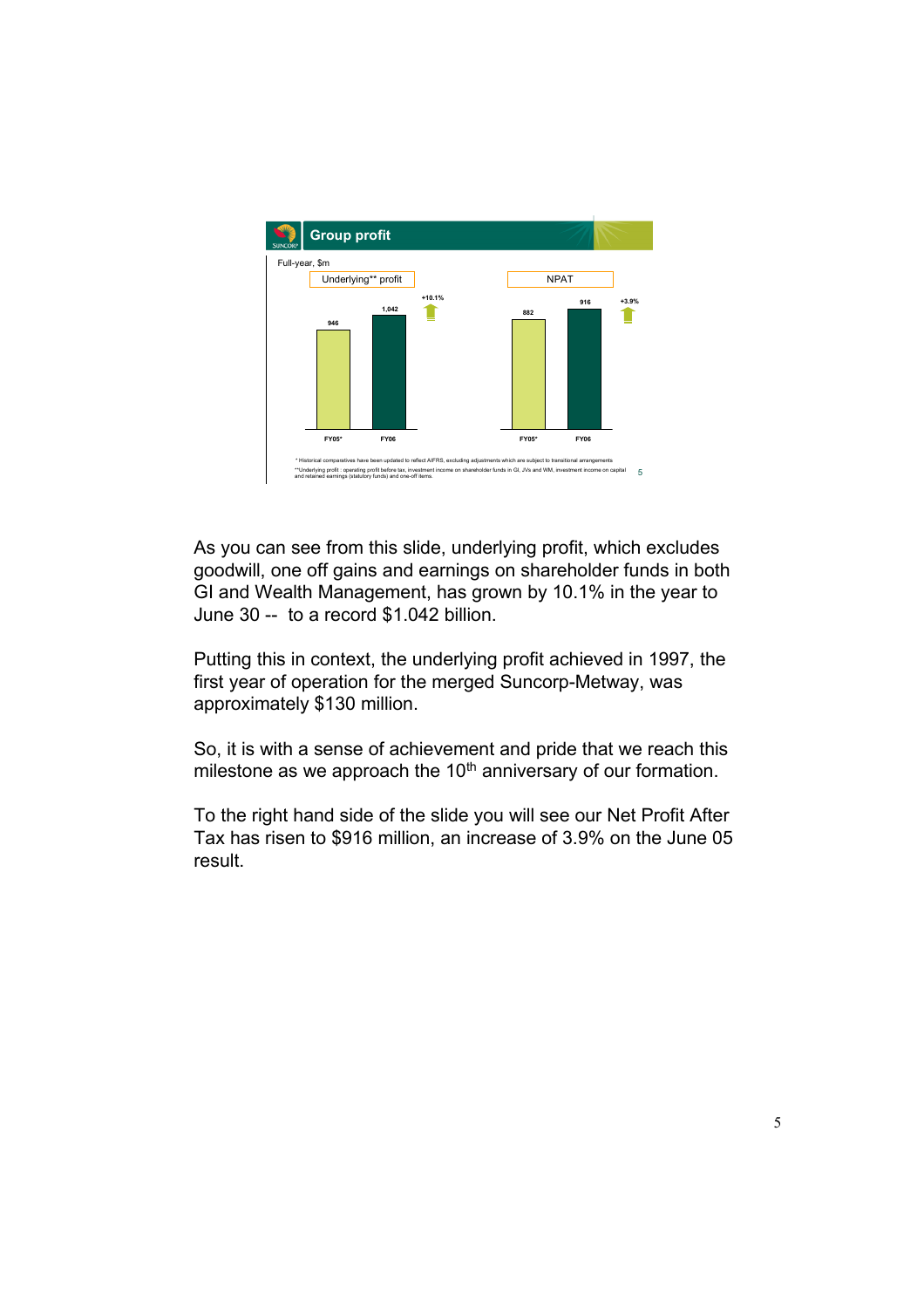

Turning now to the results in each of our three divisions.

The **Banking** division reported an 11.5% uplift in profit before tax to \$506 million for the full year --

an outcome that compares favourably with the results of our banking peer group.

While there are many factors at play here, the strength of this bottom line result ultimately reflects our disciplined response to a competitive market.

During the year the Bank's focus has been on driving profitable growth through segmentation, product innovation, packaging, and competitive pricing, together with cost and credit discipline.

As forecast, margins have contracted in the second half as lending volumes have built -- but continue to compare favourably with our peers.

Lending growth, while slightly below system for the period, has been progressively building through the second half.

In line with our May guidance we have exited the full year with Home lending back to system and with strong growth in our business lending portfolios.

Retail deposits continue to outperform system despite intense competition.

We continue to improve our bank efficiency and our asset quality remains sound.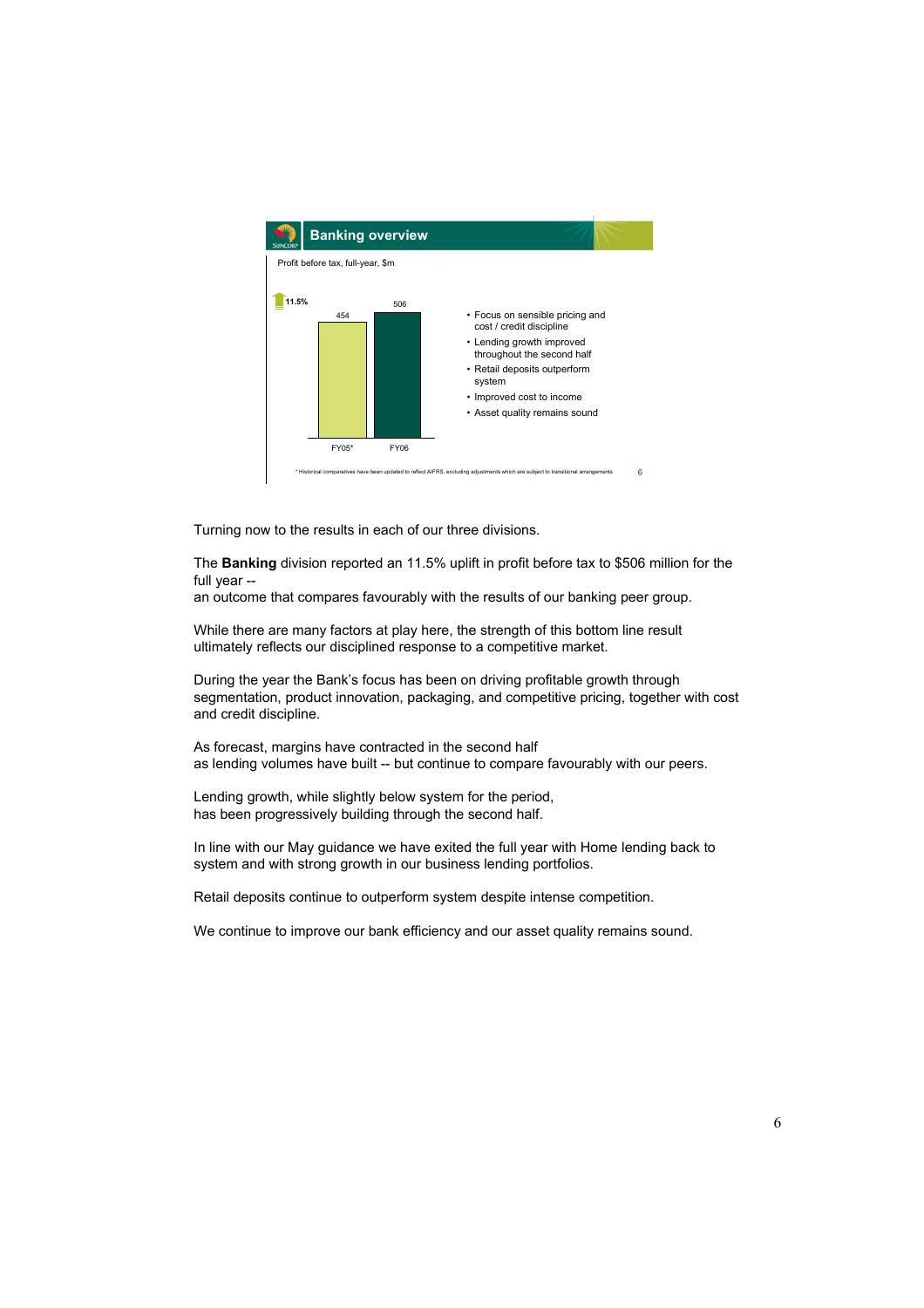

In **General Insurance,** profitability is strong,

at \$691 million for the full year, driven by an uplift in risks in force, material releases from our long tail classes and the first realised benefits of our claims cost reduction project.

While reported GWP growth was 2.7%, you will note that it has again been impacted by the company's sizeable Compulsory Third Party portfolio which, while profitable overall, continues to have declining premiums as customers benefit from the tort law reforms.

Excluding CTP, GWP increased by 3.9% for the full year.

While competition in all classes remains strong,

as we noted in May,

the past 6 months has seen evidence of an increase in price-based competition, particularly in commercial and motor lines.

Here, as in banking, our focus remains on driving profitable growth and maintaining discipline around price and risk, while at the same time seeking efficiencies in the management of claims processes.

Evidence of the success of this strategy can be seen in our short tail trading result, which has improved to 12.6% in the second half, excluding the impacts of Cyclone Larry.

The conservative nature of our provisioning, combined with continuing favourable claims experiences, has again resulted in releases from our long tail book, which offset the effects of new business strains on current year profit flows.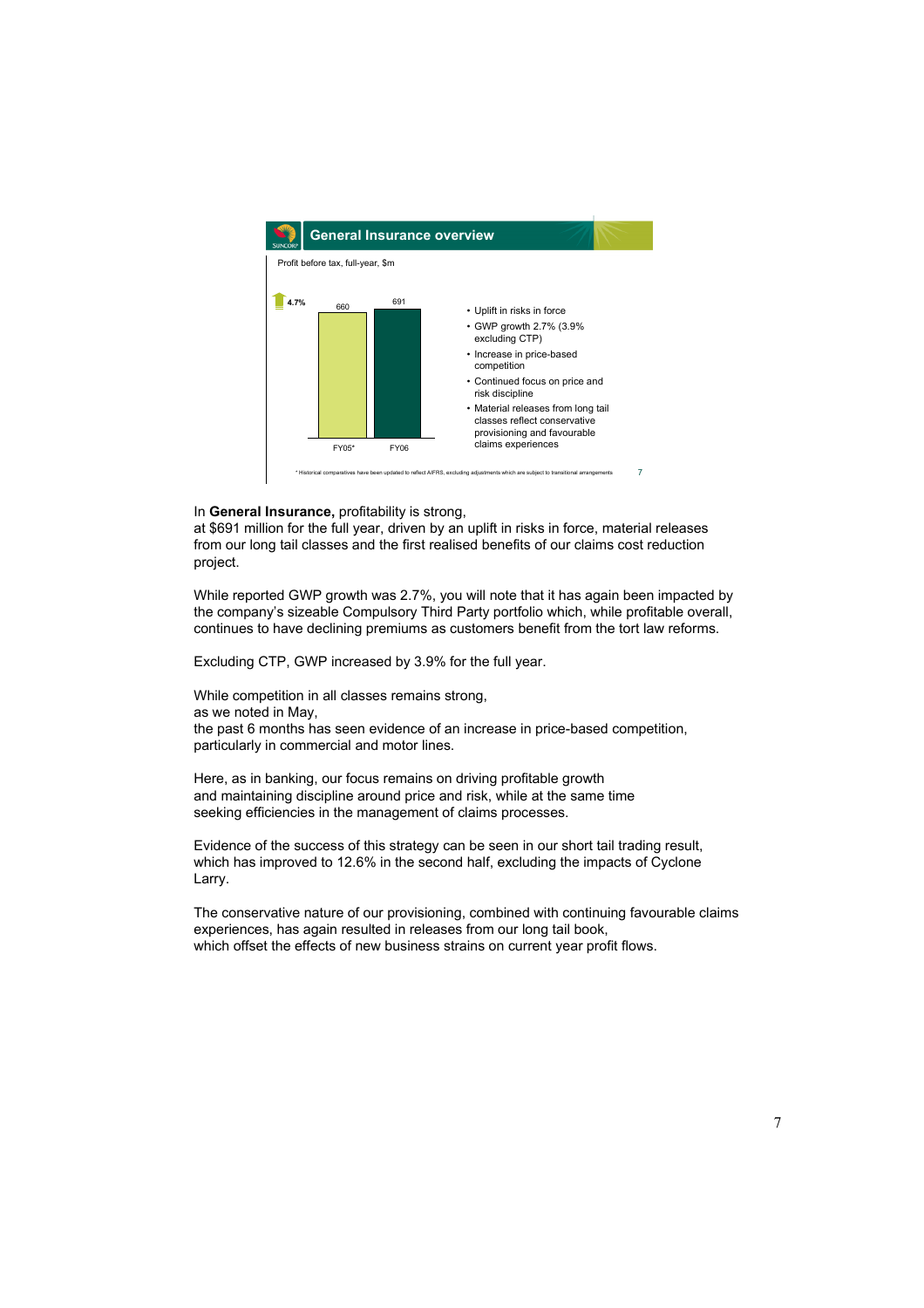

## And finally,

**Wealth Management** has contributed profit before tax of \$81 million for the year.

Underlying profit in the Wealth business, which excludes one off payments and the impact of investment earnings, increased by 17.4% to \$54 million, on an AIFRS comparable basis.

Strong sales momentum continues to be a feature of the wealth portfolio, increasing by 18.8% to \$782 million.

Funds under administration increased by 19.8% to \$6.2 billion while Funds under Management totalled \$13.0 billion, increasing by 9.3% over the year.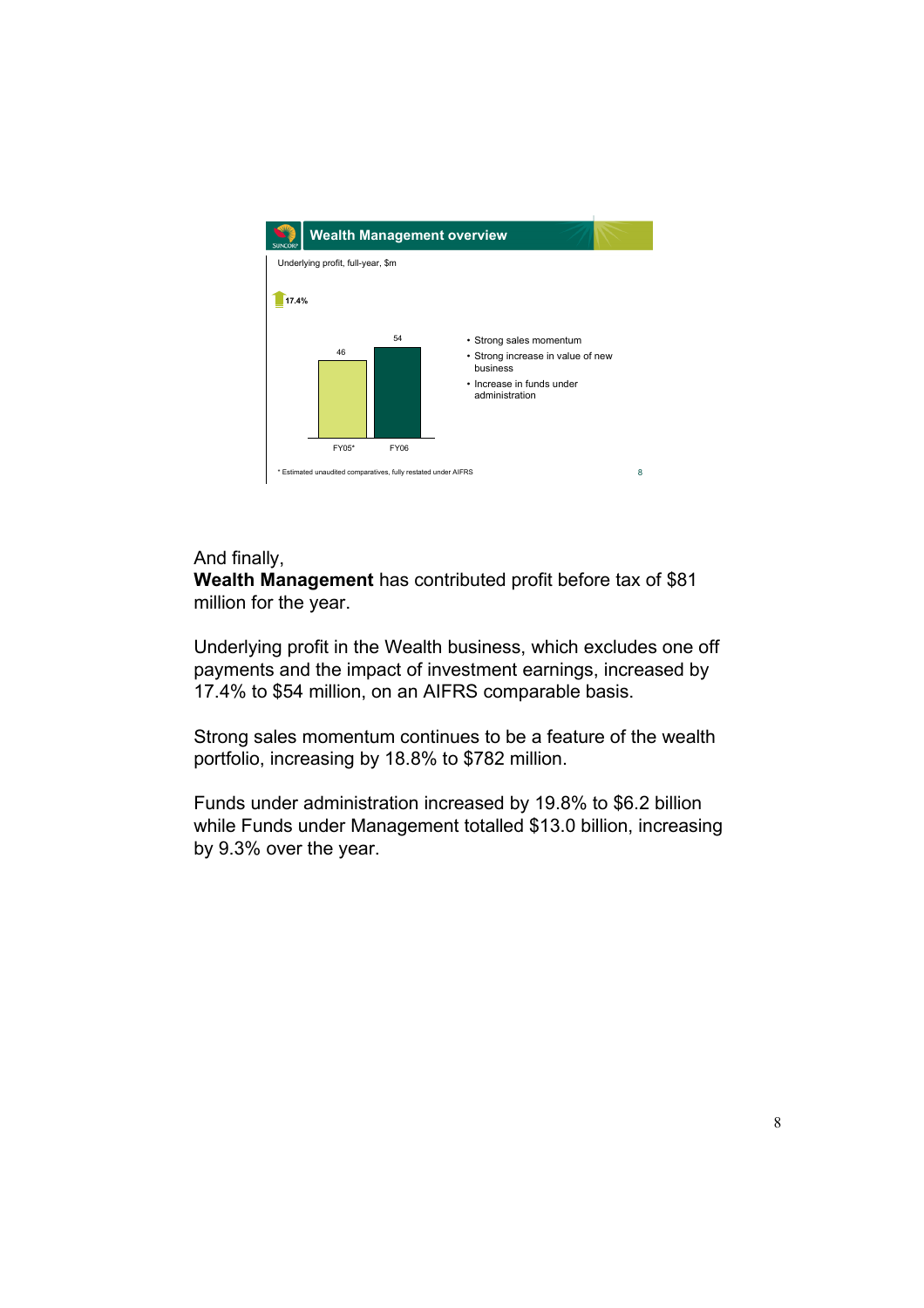

Turning now to our key performance ratios and you can see that they remain in great shape.

Our group efficiency ratio, which is operating costs as a proportion of operating revenue is a very competitive 26.2% for the full year.

Cash ROE is 21.0%, on par with the previous June, while Earnings per Share was up 3.9% to 166.6 cents per share.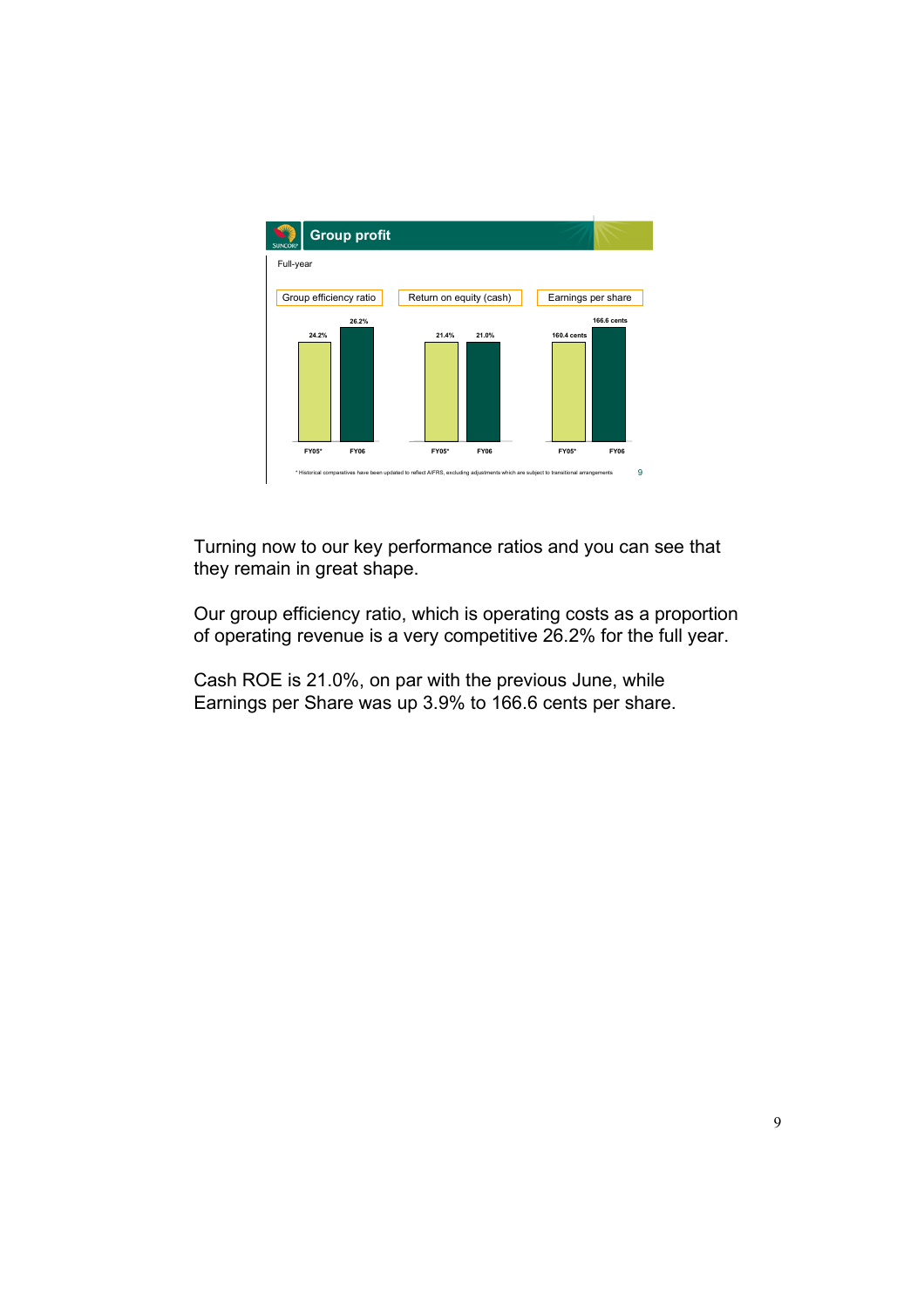

The Board's continued confidence in the underlying performance of our business has allowed us to declare a final, fully franked ordinary dividend

of 50 cents, bringing the full year ordinary dividend to 97 cents, an increase of 11.5% over the previous year.

And, further underlining the Board's confidence in the future of the company,

a capital management initiative is being considered for the December quarter

with a preference for a share buy back.

This would be accompanied by subordinated debt transactions in the General Insurer and Bank, and an issue of a hybrid instrument by the Bank.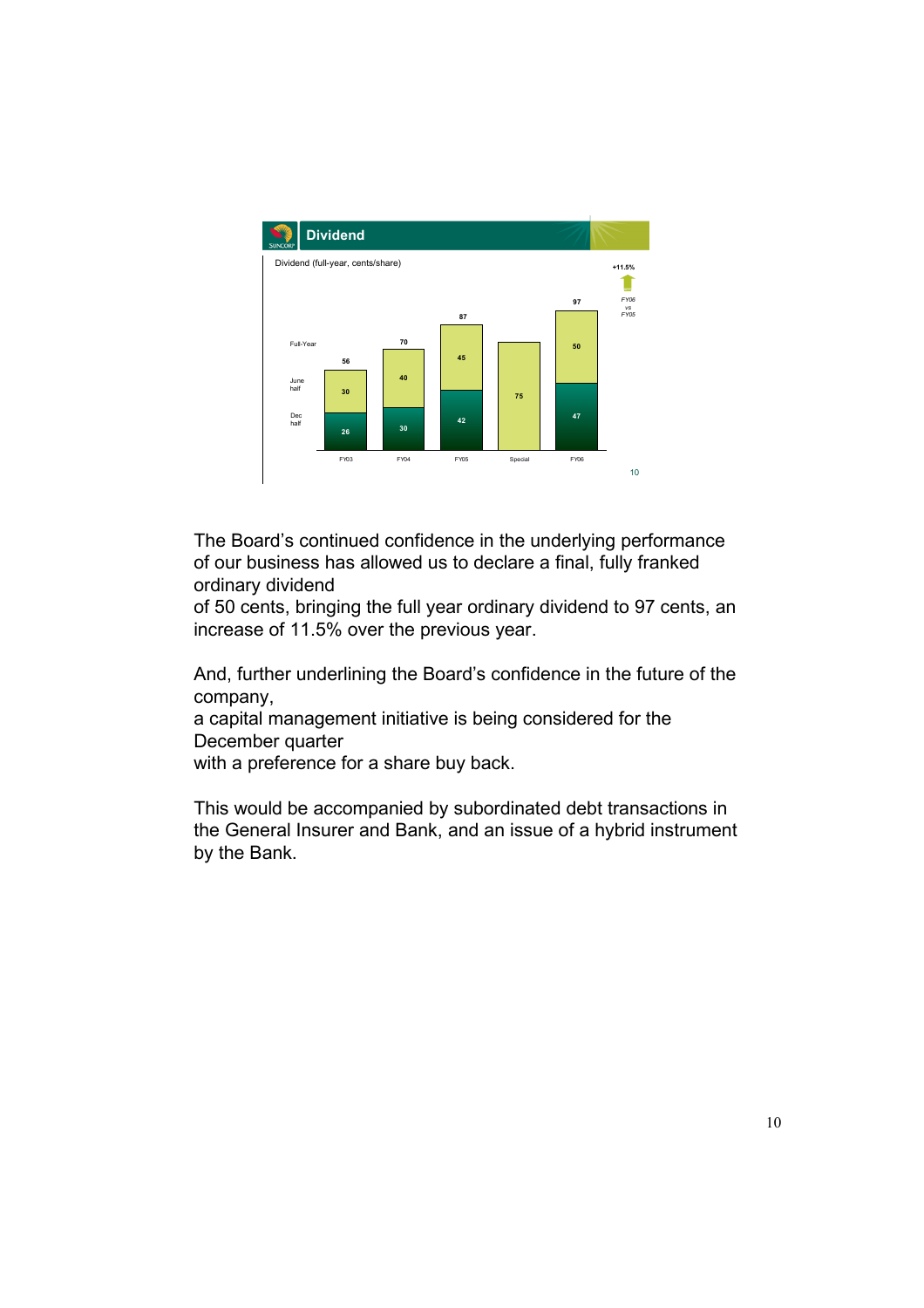

So,

before I hand over to Chris let me particularly emphasise a few key points.

The **first** is that competition has stepped up - we all know that.

The **second** is that we have responded in a measured and disciplined way

and our bottom line performance demonstrates our success.

The **third** is that our fundamentals, particularly around credit and risk, have not been compromised.

And **fourthly**, we have responded to the growth challenge with a range of initiatives that have built volumes in a sustainable and profitable way.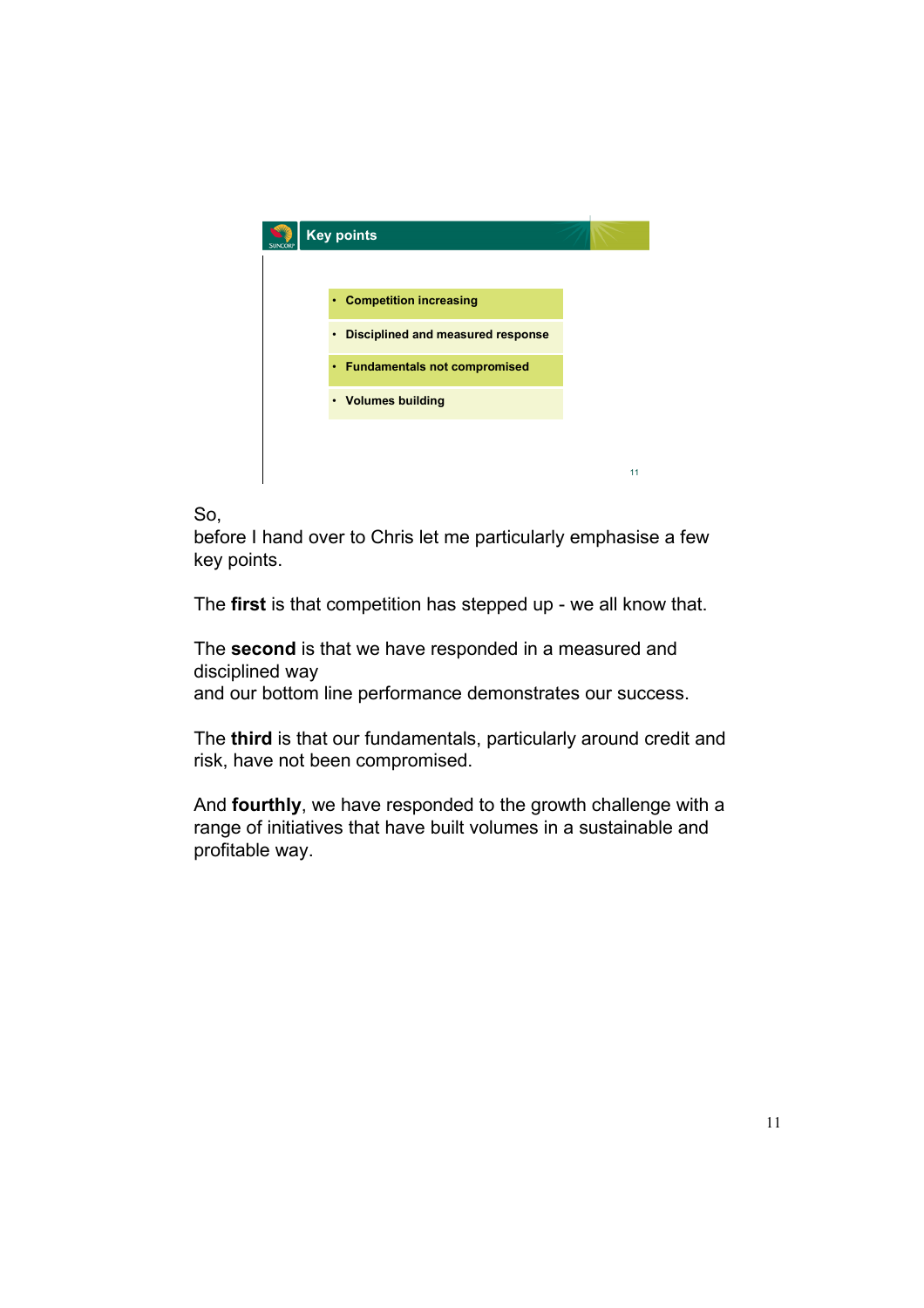

Let me pick up on something John said in his introductory comments.

What we have sought to do since our last result is to provide an honest assessment of the performance of the company, and keep the market informed of our strategies and plans through the second half

That is why we were first to market in disclosing the expected costs associated with Cyclone Larry and why, in May, I provided a comprehensive update on performance and trends across the business, including a revised outlook.

As you know, we also took the opportunity in early August, as actuarial valuations were finalised, to provide you with some further year-end earnings guidance.

So throughout this presentation you will hear me reconcile many of the year end outcomes with statements made either in our first half outlook or in our subsequent disclosures during the last six months.

Let me now run through the divisional results in more detail.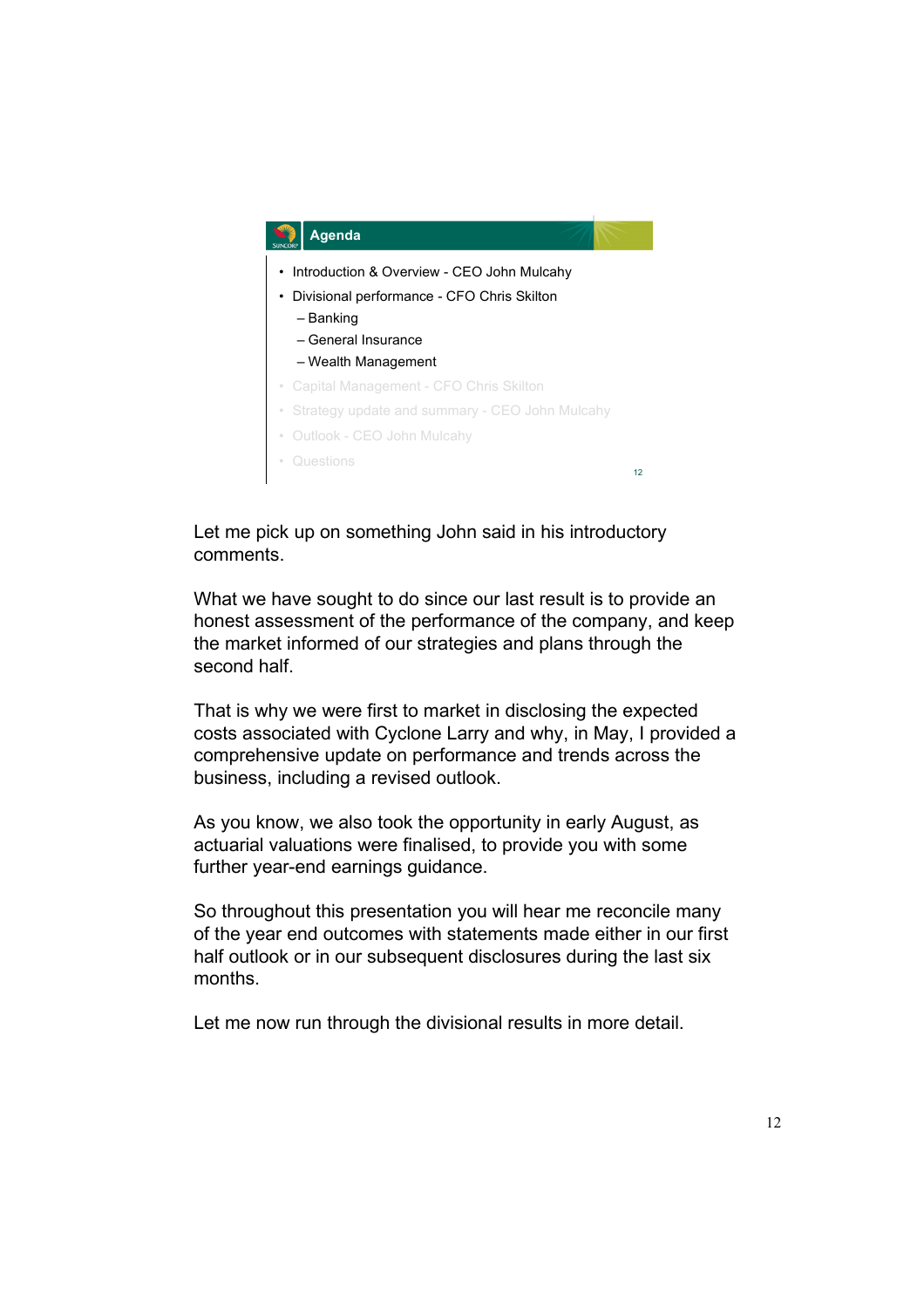|                                        | Jun 05* | <b>Jun 06</b> | Δ%      |
|----------------------------------------|---------|---------------|---------|
| Net Interest Income                    | 786     | 848           | $+7.9$  |
| Non Interest Income                    | 148     | 149           | 0.7     |
| <b>Total Income</b>                    | 934     | 997           | $+6.7$  |
| <b>Operating Expenses</b>              | (452)   | (460)         | 1.8     |
| <b>Profit before Tax and Bad Debts</b> | 482     | 537           | $+11.4$ |
| <b>Bad Debts</b>                       | (28)    | (31)          | 10.7    |
| <b>Contribution before Tax</b>         | 454     | 506           | $+11.5$ |

Starting with the Bank, which delivered another good performance, lifting profit by 11.5% to \$506 million for the full year.

Asset growth, while below system for the year in aggregate, importantly has strong momentum moving into the new financial year.

The focus on managing the price and volume mix of the book resulted in total revenue increasing by a respectable 6.7% for the full year.

As I flagged in May, revenue growth in the second half was relatively flat, up 1.4% on the first half – a combination of fewer days in the half and margin contraction, much of which can be attributed to a range of new product offerings in the market, particularly in deposits.

Retail deposit growth continues to track above system, in the face of strong competitive pressures.

Despite a modest increase in costs in the second half, discipline around expense growth remains a major contributor to the bottom line result with operating expenses for the full year increasing by just 1.8%.

With revenue growth outstripping expense growth for the full year, the Bank's cost to income ratio improved to a very competitive 46.1% for the full year, especially given our size relative to the majors.

Loan loss charges remain low, and credit quality remains strong.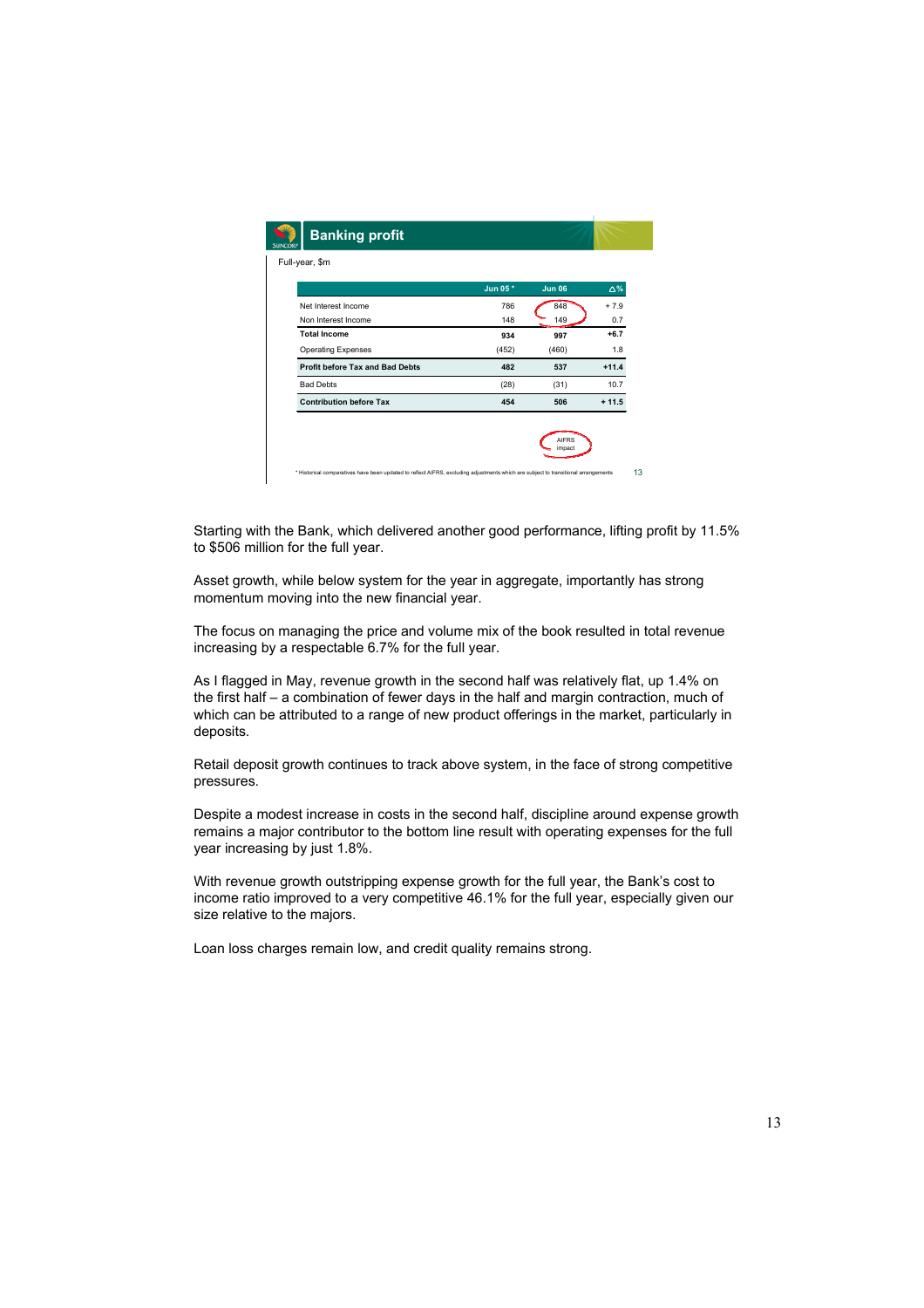

So, first to lending and you can see from this high level summary the continued strong growth that has been achieved in each of our portfolios.

In the **Home** portfolio, lending receivables, including securitised assets were up by 10.3% to \$20.8 billion at June 30.

**Consumer** receivables, while still a relatively small part of the overall book, grew strongly, up 27% on June 05.

And **business** lending increased by 12% to \$17.2 billion as the long expected downturn in the property cycle took effect and as competition intensified, particularly in the brokerintroduced, SME market.

Putting all of this together, at 30 June 2006, total assets, including securitised assets, reached \$38.8 billion, an increase of 11.2% on the prior year.

You will recall that our first half Banking performance saw some softening of lending volumes in the face of increasing competition and changing patterns of credit formation.

While volumes in the first half may have fallen away somewhat, a strong first-half margin performance and tight control of discretionary spending contributed to an outstanding improvement in total banking income.

But as we moved through the first half and into the second, it became clear that the new competitive landscape had become entrenched and that market share losses were not sustainable over the medium to long term. Accordingly, we put in place a number of product and pricing initiatives designed to profitably build volumes during the second half.

As I move through our lending portfolio I will reference some of these initiatives, noting the impact they have had on volumes through the second half and beyond.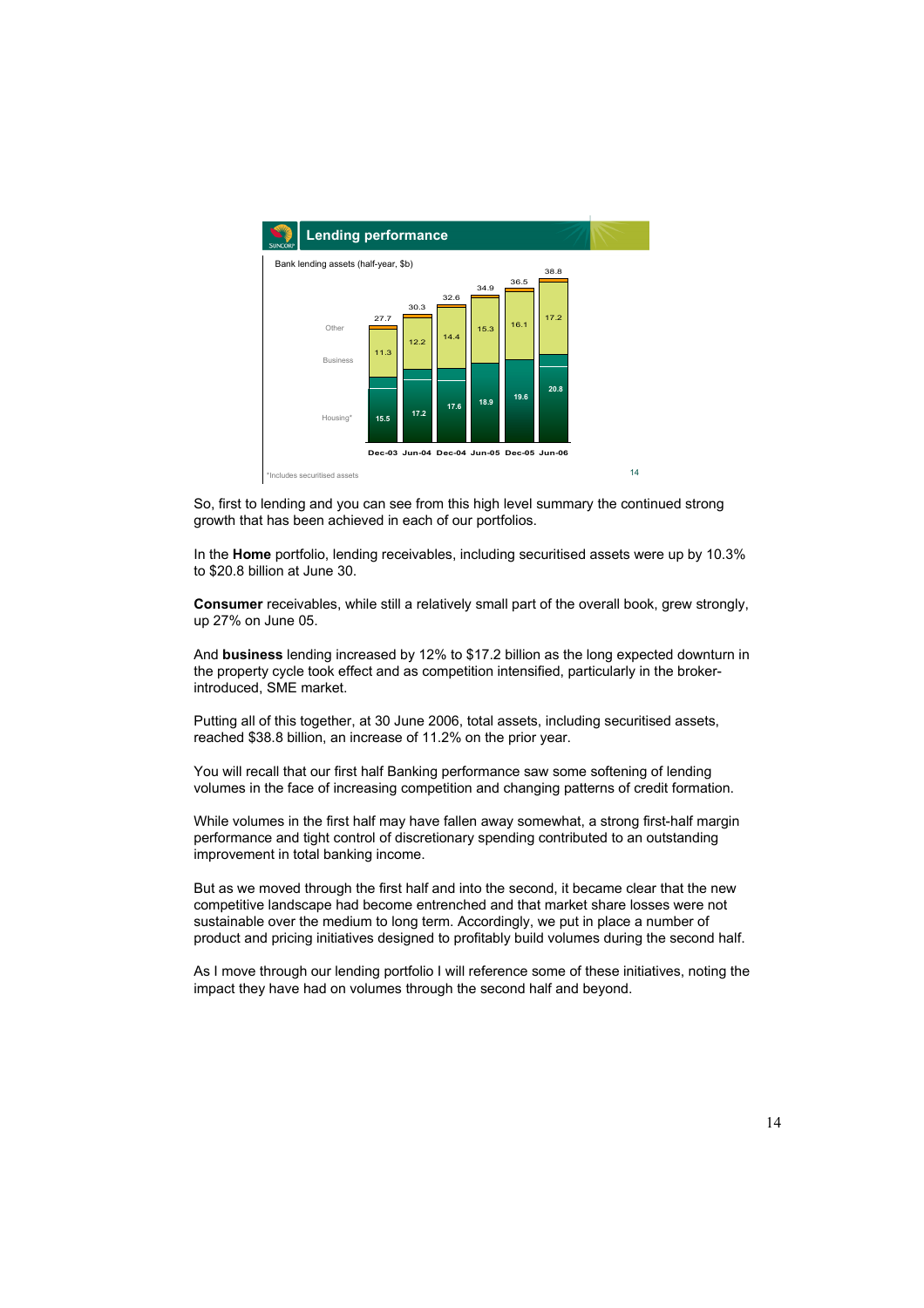

Let me start with the **Home** portfolio and this slide graphs our monthly lending growth compared to both RBA and APRA system data.

Excluding the month of April you can see that there has been a gradual build-up in lending volumes through the second half.

As foreshadowed in our May presentation, we have exited the year with lending growth at system in the Home portfolio and with good momentum moving into the new year.

So, what has turned this around?

Firstly, where we needed to, we adjusted our pricing in order to take account of the new competitive landscape.

But price is not the only lever. There are also simple product innovations, like allowing customers to aggregate multiple products in order to achieve volume discounts.

We also sharpened our focus around the broker market, concentrating on improving service and turn-around times for priority brokers -- part of our *Champions Club* initiative.

We have, in addition, better leveraged our 100% ownership of the LJ Hooker business, improving sales originating from that channel by over 67% during the year.

And, we have also developed a range of new products which have clearly improved our competitive position in the market.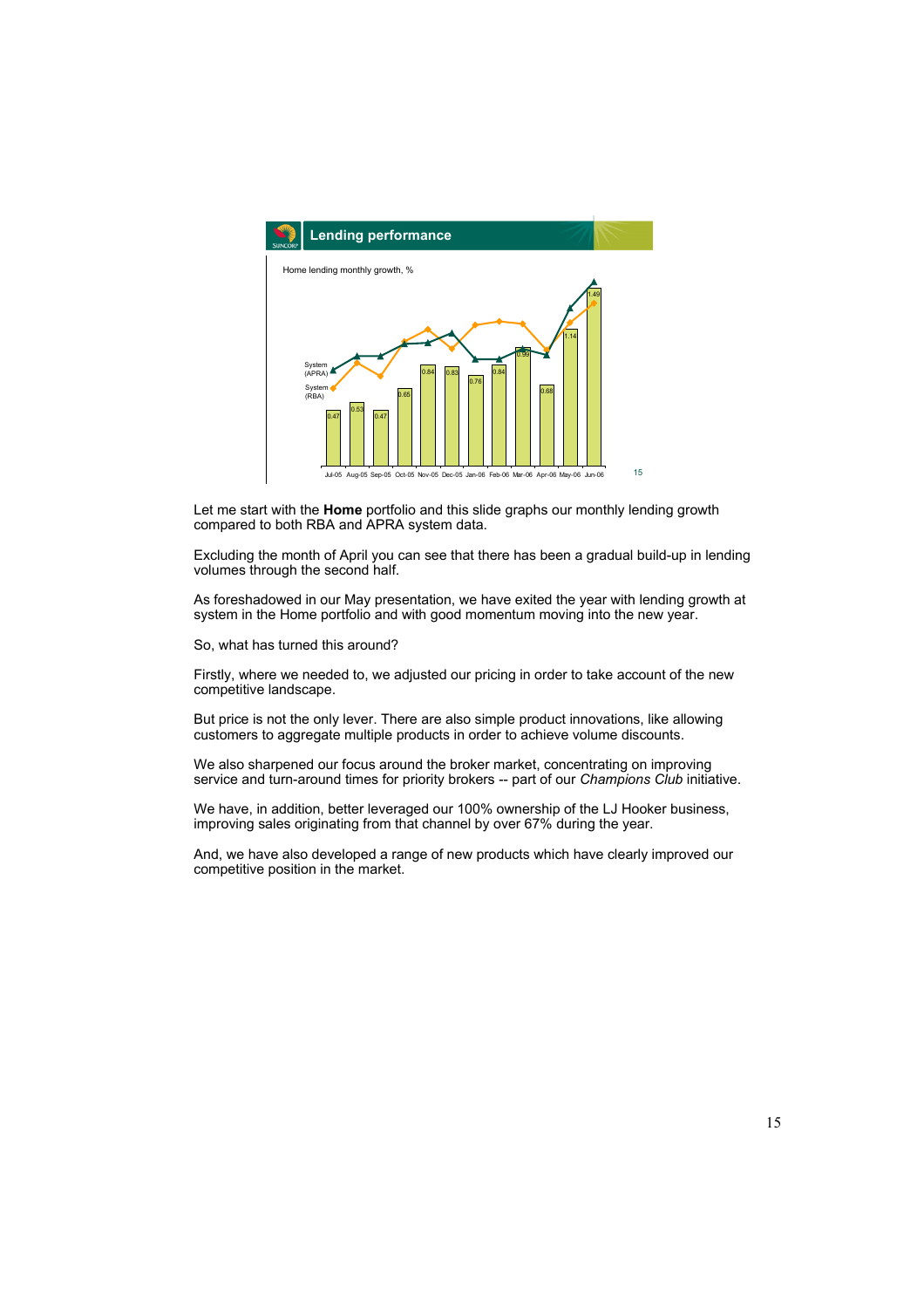

Looking deeper into our **Home** lending portfolio you can see from this slide that we have achieved solid receivables growth in our home state of Queensland.

Growth continues to be strong in Western Australia, as we expand our footprint in that buoyant economy while growth in other states has been more patchy in line with the poorer economic performance in these geographies.

To the right of the slide and you can see the break down of the home lending book by channel.

As you are aware, the vast majority of growth outside of our home state of Queensland is achieved through the indirect channel, which continues to play a major part in our strategy of optimising our distribution network.

Indeed, much of the volatility in mortgage lending volumes apparent through the course of the year has occurred through the intermediary channel as competitors have attacked a more price sensitive pool of customers in order to quickly build lending volumes.

We, too, have been active in this channel, particularly in the second half, with broker introduced loans playing a big part in our improved lending growth.

Underpinning this has been our direct channel, which has performed solidly throughout the course of the year.

Managing the growth achieved through proprietary and broker introduced channels is another of the fine balances required to achieve profitable bottom line growth.

The net outcome of this is that assets through our direct channels now account for just over 60% of our total home lending book, a split which we are very comfortable with.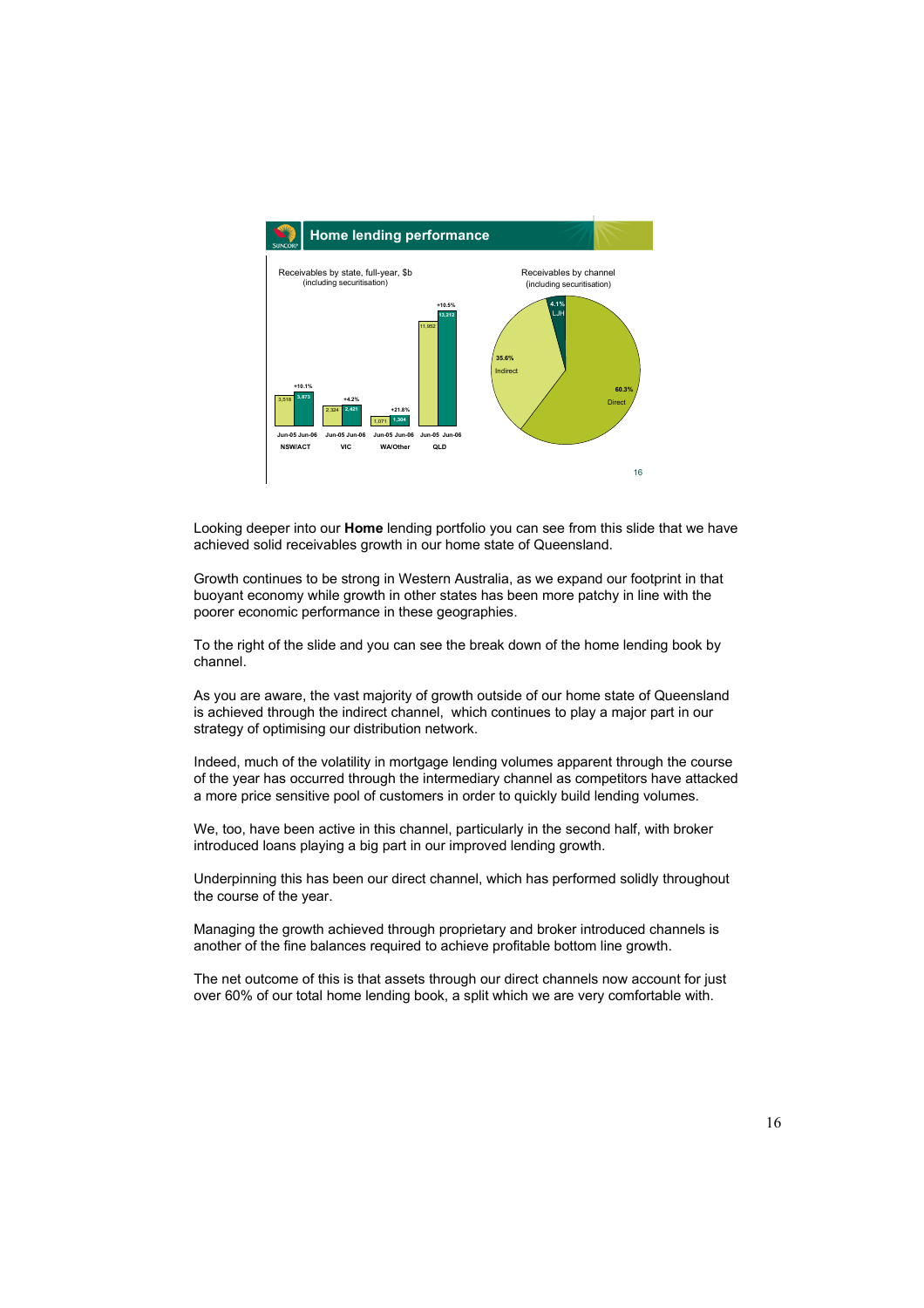

To Business lending now and growth has been strongest in Queensland and has again been underpinned by the strength of the direct distribution franchise. Breaking the book down by class of business:

Starting with **Development Finance**, where growth has certainly eased in line with the expected slowdown in the residential property market -- up by 2.4% to \$2.9 billion in the year to June 30. As most of you would be aware this portfolio turns over approximately every 24 months, which while positive from a credit perspective, means you have to pedal extremely hard just to replace natural run off, let alone grow. While it is too early to predict a sustained recovery in the property market, our weight of exposure to the buoyant Queensland economy will mean we are well placed to capture any early upswing.

The **Property Investment** portfolio which includes assets such as shopping centres, commercial offices and warehouses but excludes construction projects, grew strongly by 14.3% to \$3.7 billion for the year.

**Commercial** lending continues to be the focus of intense competitive activity particularly in the sub \$2 million market, as lenders switch their attention from a cooling housing market to a SME sector deriving the downstream benefits of growth in resource and infrastructure related industries. While lending in Queensland has been supported by our direct distribution franchise, volumes through intermediary channels in NSW and Victoria have been soft. Growth in this portfolio was up by 8.2% to \$3.5 billion for the year.

As in housing, a number of initiatives have been put in place to build growth in this portfolio. While there is evidence that these are beginning to have an impact, a longer lead time suggests it is likely that the full effects will not be realised until part way into the 06/07 year.

Our **Corporate** lending book continues to be boosted by the growth of major business in Queensland, and grew strongly by 48.7% to \$1.8 billion in the year to June. We continue to identify profitable niche segments and have recently appointed a specialist infrastructure team in order to leverage our expertise in this high growth area.

**Lease Finance**, which focuses on low risk, high volume equipment and vehicle leasing, grew by 6.1% to \$2.2 billion.

And, finally, **Agribusiness,** where receivables grew by 11.8% to \$2.9 billion over the period, on the back of favourable trading conditions and rising commodity prices especially in sugar, cotton, grain and beef industries.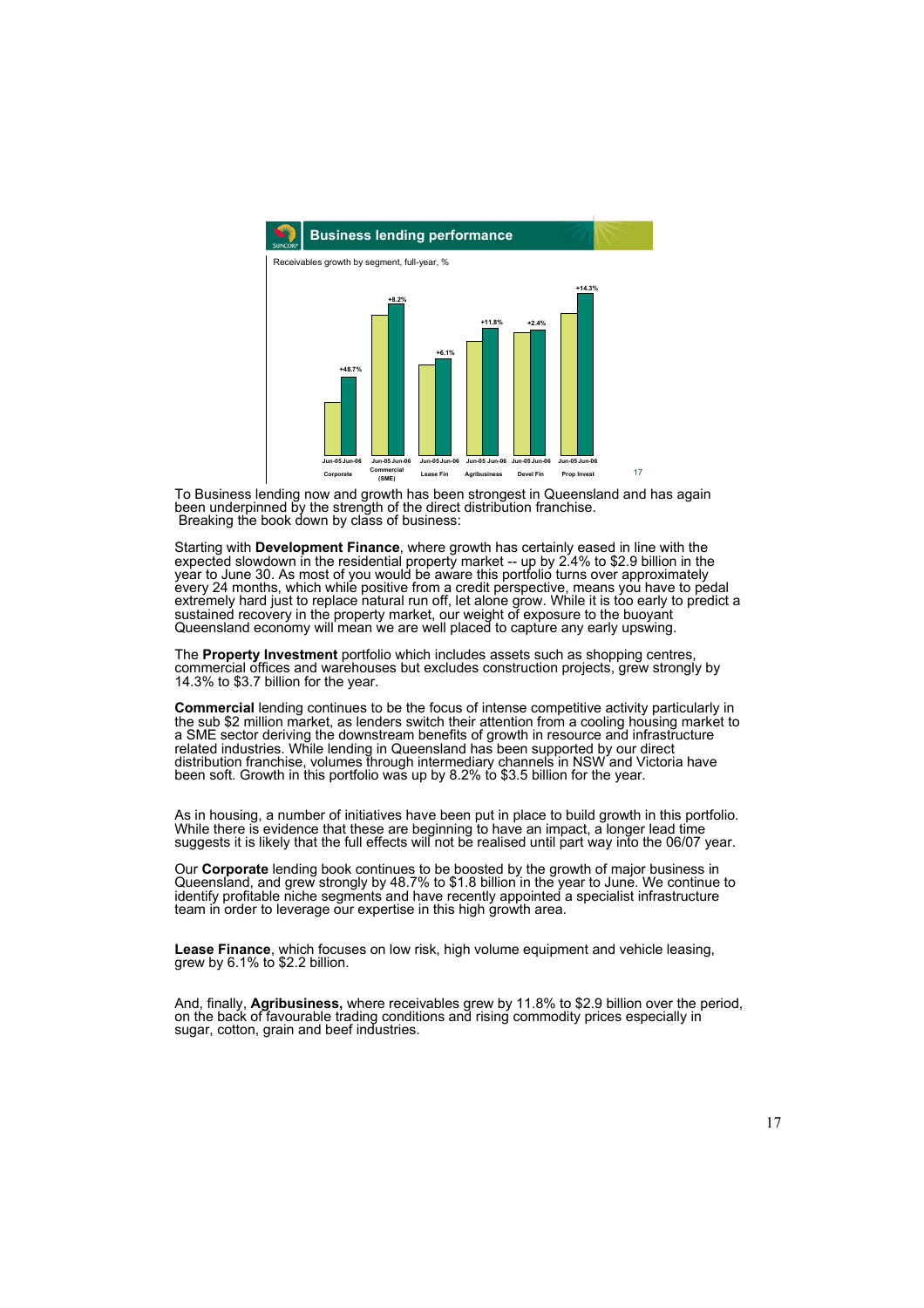

So, the lending snapshot is:

- Lending volumes building through the second half.
- The Home portfolio exiting the year at system combined with strong lodgements in July and August
- Different dynamics at play across business portfolios but again a strong exit from 05/06…And a good pipeline developing in the first quarter of this year
- And in aggregate, a lending book that continues to be well diversified by both product and geography, and is strongly secured.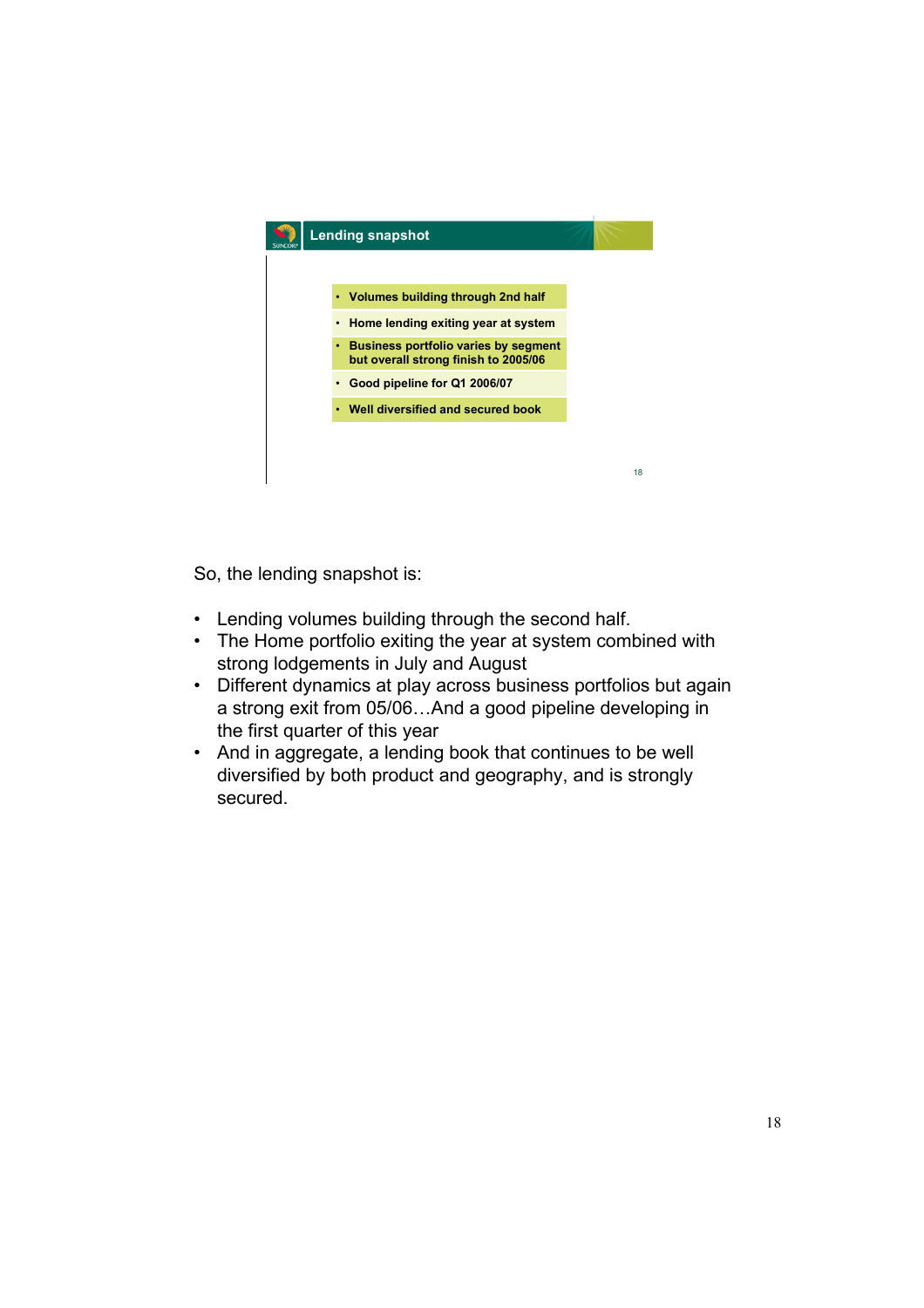

Turning now to funding and the slide shows retail funding compared to APRA system growth rates.

Core retail deposits, net of Treasury, grew by 11.5% for the year to \$14.1 billion

This is an outstanding result when one takes into account the strength of competition, particularly in the segment of high interest bearing deposit accounts.

Investment deposits also grew strongly, up by 18.1%.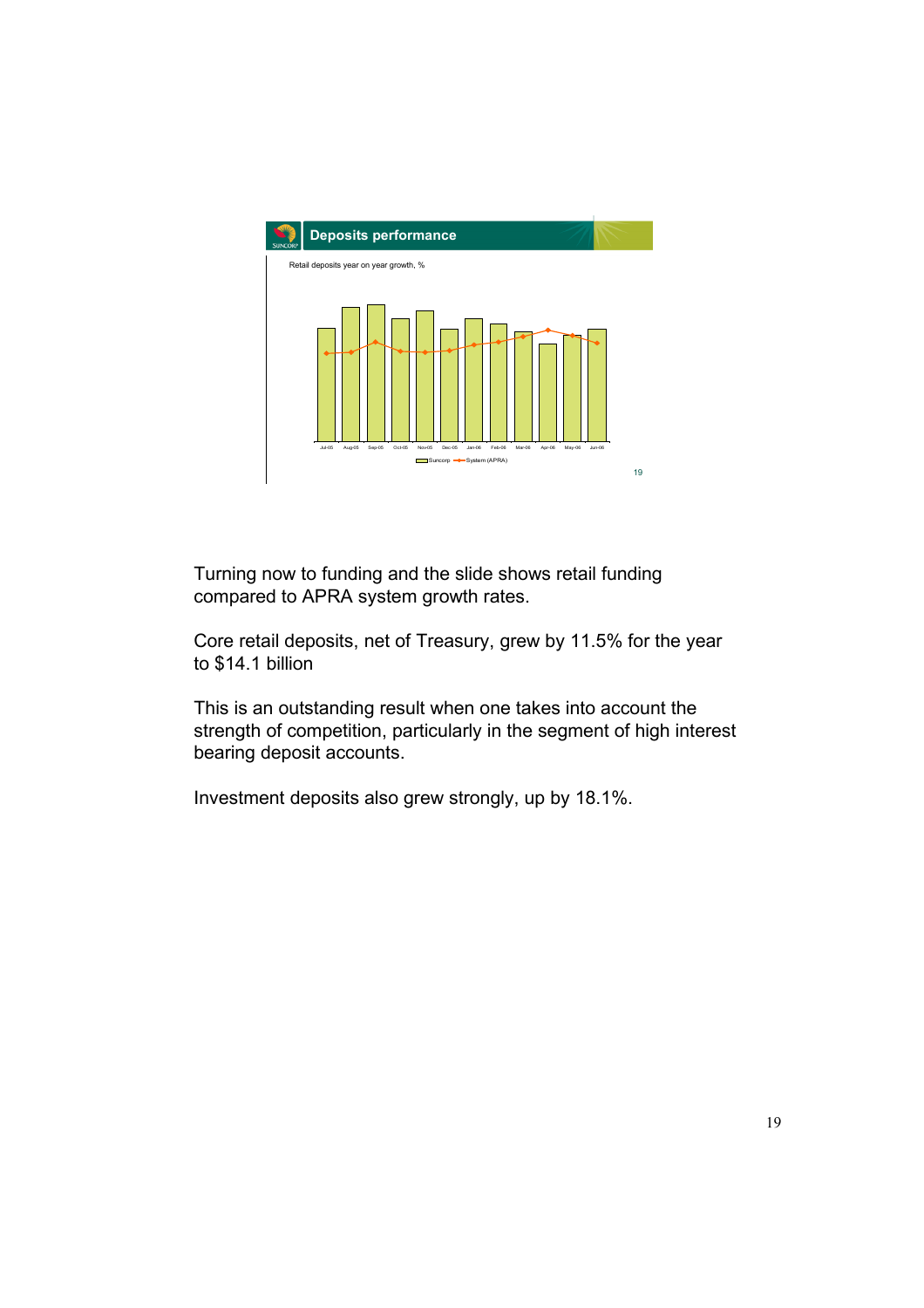

If we now turn to interest margin.

Our net interest margin was 2.09% for the year to June 2006, which is down 8 basis points on June 2005.

The waterfall chart provides a summary of margin movements, net of yield changes, and assists in identifying the key factors contributing to the outcome.

As you can see the main negative impact was from the deposit side of the book, with 8 basis points contraction coming from a change in mix, and 4 basis points from pricing.

Offsetting this is a positive 1 basis point from asset mix and 3 basis points from higher levels of free capital.

As we have previously stated, the Bank's superior management of margin has seen the margin gap between Suncorp and the Majors close appreciably over the past five years.

While we expect to remain very competitive in this regard, our ability to significantly outperform on margins, relative to the Majors, will certainly be more difficult going forward.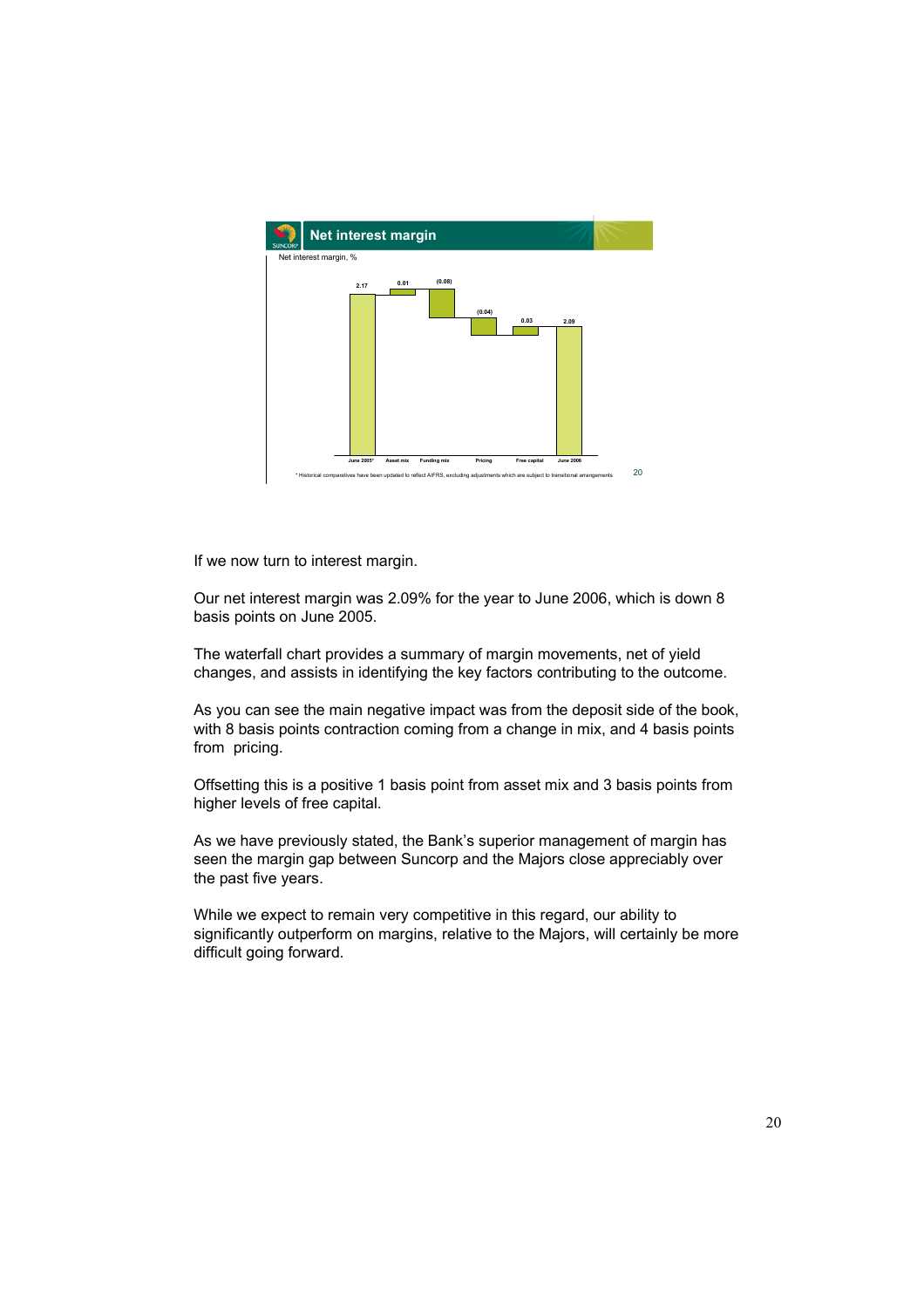

To fee income now and obviously net fee income has been impacted by the adoption of AIFRS, which now requires loan establishment fee revenue and expenses to be included in net interest income from 1 July 2005.

The important point is that on a like-on-like basis banking fee revenue increased by 11.2% to \$129 million for the year and that this movement is primarily attributable to a rise in core transaction fees and other net lending fees during the period.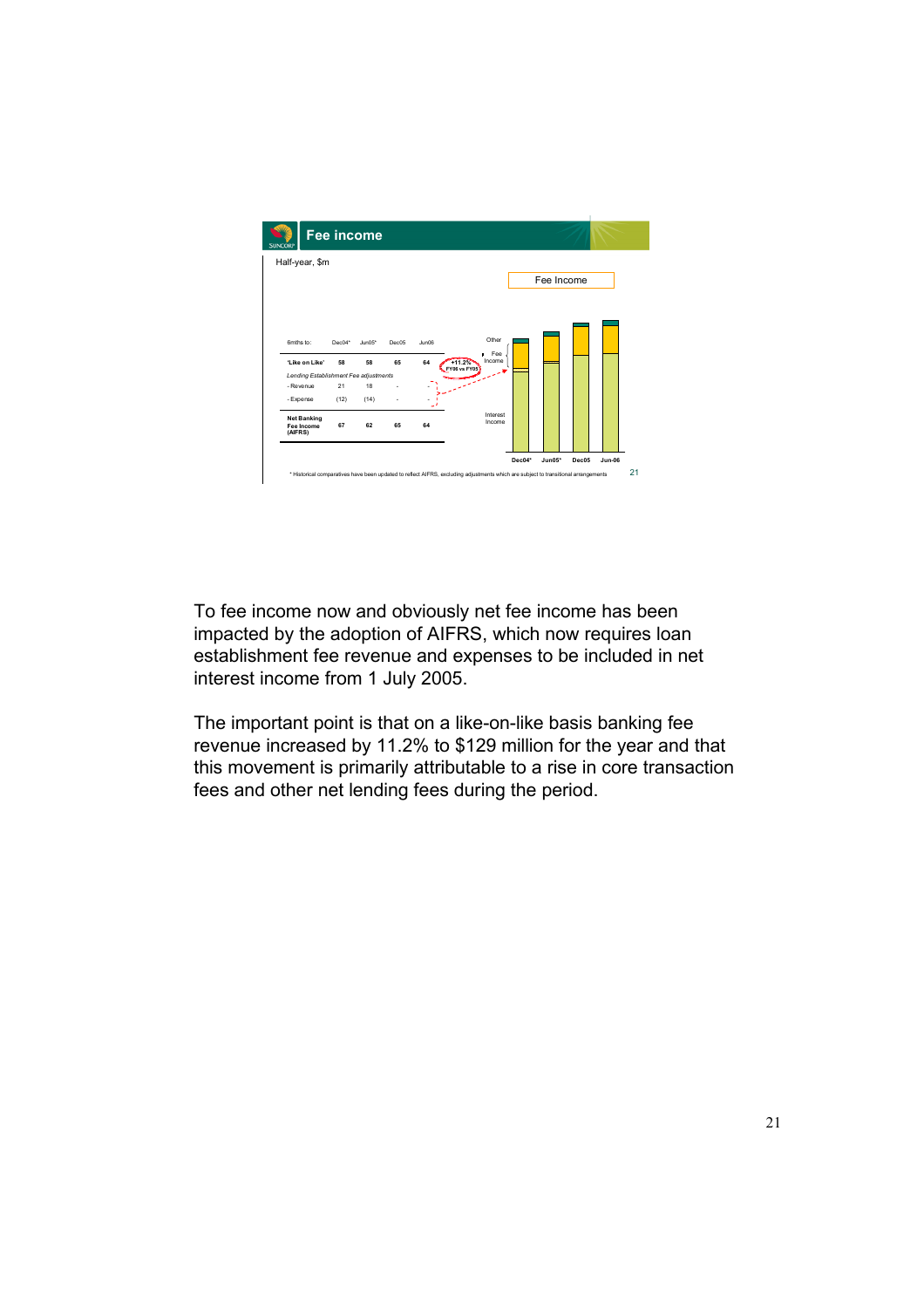

So, putting all these components together, the full year has seen us effectively manage the portfolio in order to optimise total revenue.

While lending margins and volumes may have fluctuated between the first and second halves the net result is that we produced a very respectable 6.7% increase in total income for the full year.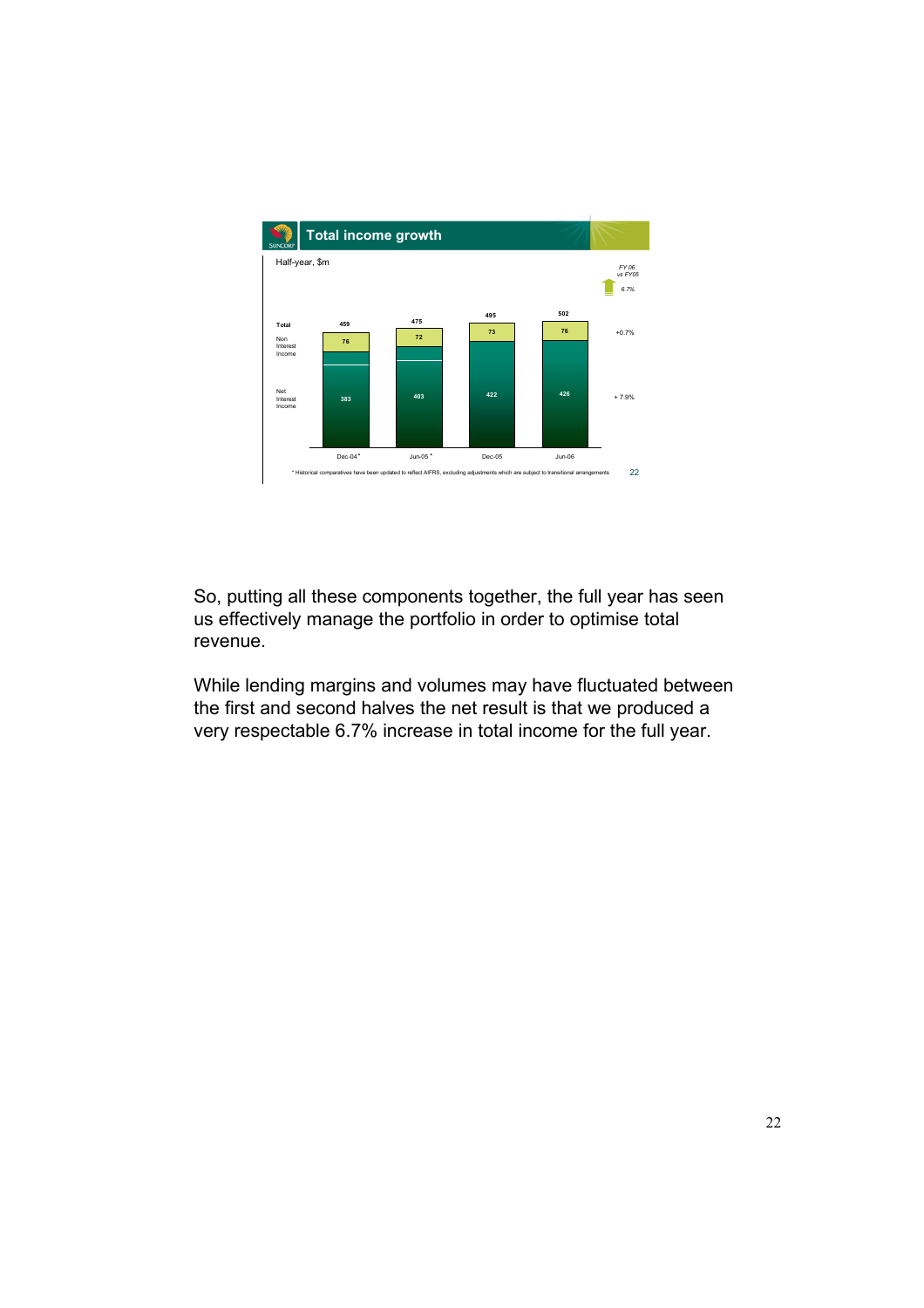

Turning now to expenses and, as I flagged in May, we saw a moderate uplift in costs during the second half, however for the year as a whole, operating expense increases were limited to a very competitive 1.8%.

This was obviously significantly less than revenue growth, resulting in another reduction in our cost to income ratio to 46%, which given our size relative to the majors, is an excellent result and really does demonstrate one of the tangible benefits of our conglomerate model.

Our cost to asset ratio, which is one of the better measures of efficiency, has also improved by approximately 10%, from 1.17% to 1.07%.

I would also like to stress, as I have done in the past, that we tend to have a fairly consistent reinvestment spend from year to year, so we are not achieving that level of efficiency through cutting back or deferring investments in the future.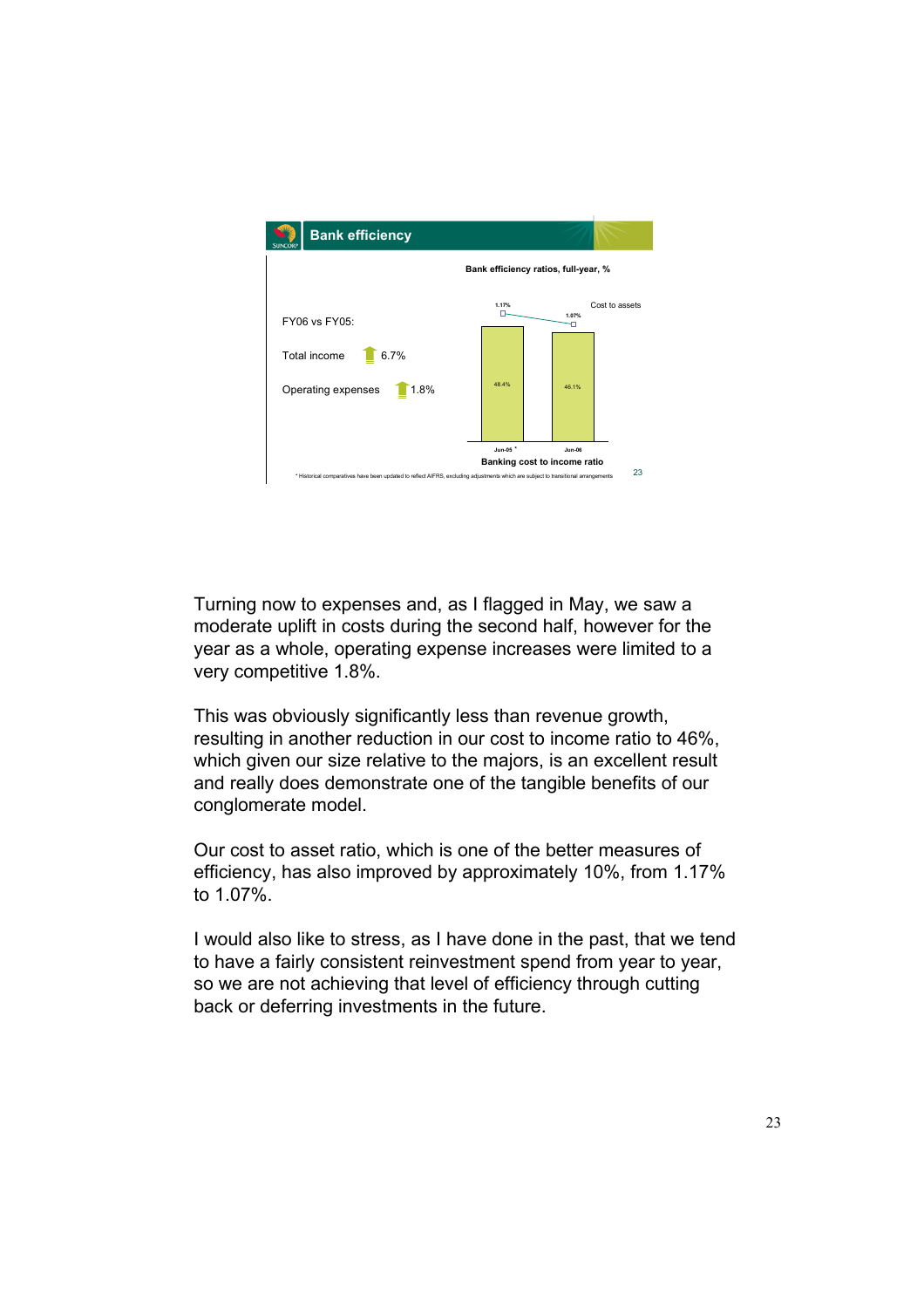

Moving now to credit quality and this slide shows that at June 30 gross impaired assets represented just 0.26% of gross loans, advances and other receivables, further underlining the strength of credit quality across our book.

You will recall we reported a slight uplift in gross impaired assets at the first half, largely caused by a small number of development projects in New South Wales migrating into the non performing category.

Gross impaired assets originating from the Construction and Development sector continue to be the main contributor to total gross impaired assets at \$41 million, down slightly on December 05.

But I would like to stress that, in absolute terms, this is a very low number and represents just 1.2% of total loans in that sector and should not be construed as a problem.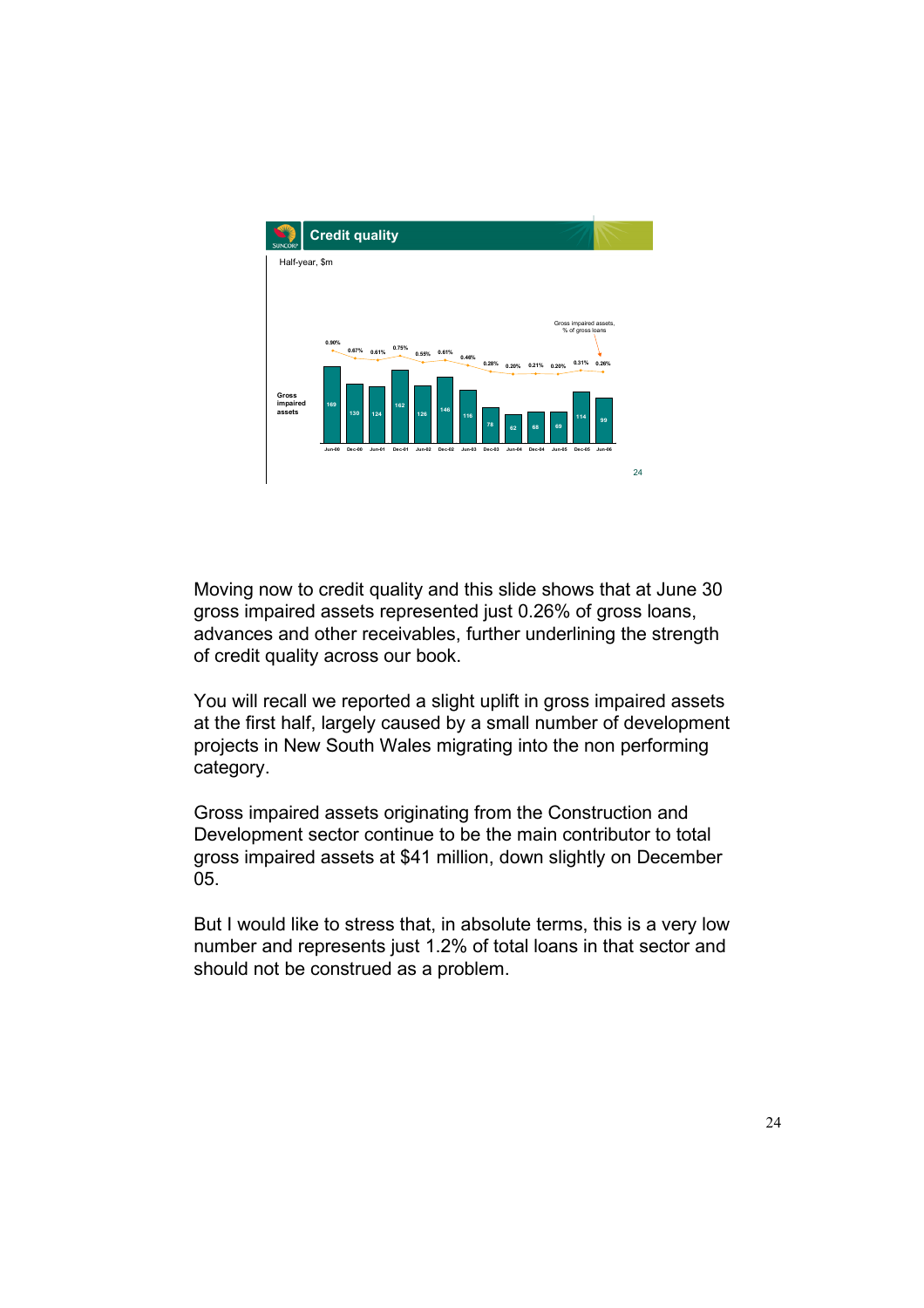

Now, to past 90 days due loans.

…and you can see that there has been an increase to \$133m in that category.

This has largely been caused by a small number of large, secured business loans, originating from New South Wales and Victoria, entering this category during the fourth quarter.

I again point out that we don't see this in the context of a widespread deterioration in credit quality. Indeed, as I said at the half year presentation, it was clear that the NPL levels which we observed in December 04 were at an unsustainably low level and that a trend upwards was inevitable.

In our view, the most likely scenario is that while NPL's may still trend upward from what are still very low levels, this does not necessarily mean that they will ultimately revert to historic norms based on the last 30 years of data.

There are a number of reasons why I say that:

The first is that the fundamentals of the Australian economy remain strong. Secondly, the oversight of the economy by the RBA is undoubtedly much stronger than it was ten years ago, which has reduced the potential amplitude of the interest rate cycle. Thirdly, the balance sheets of Corporate Australia are much less geared, than say, 15 years ago.

And, finally, the risk management techniques of financial institutions are much more sophisticated today than they were in the past.

Therefore, in this area, the past may not be the best precursor of the future!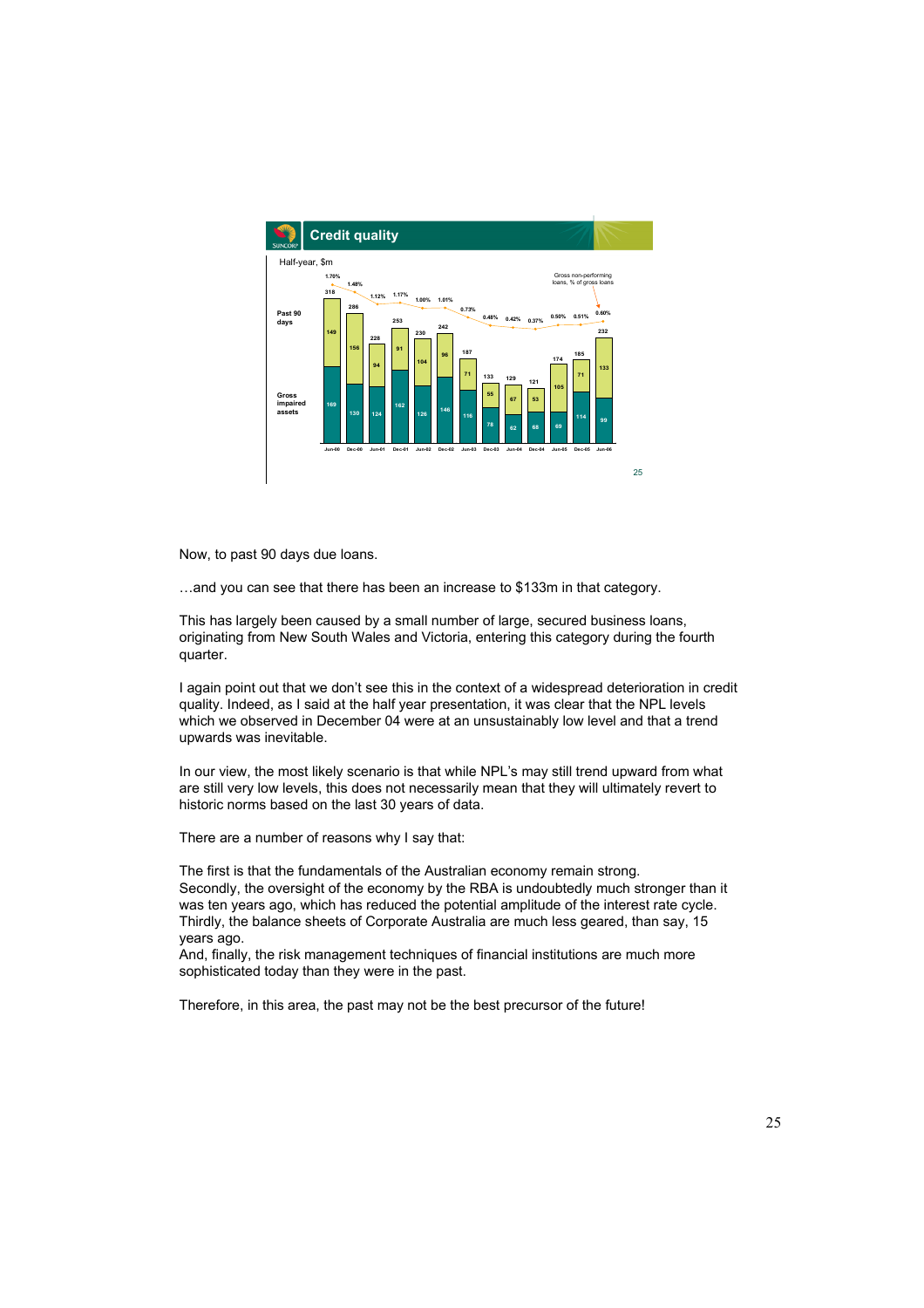

As we have said previously, a relatively high proportion of the company's loan book is secured by hard assets such as property, with conservative LVRs.

Therefore, we have a lower propensity for NPLs resulting in actual losses than some of our competitors with larger unsecured exposures.

This is reflected in the fact that the specific provision of \$21 million at June 2006, remains unchanged from December 05, and represents a very modest 8 basis points of risk weighted assets.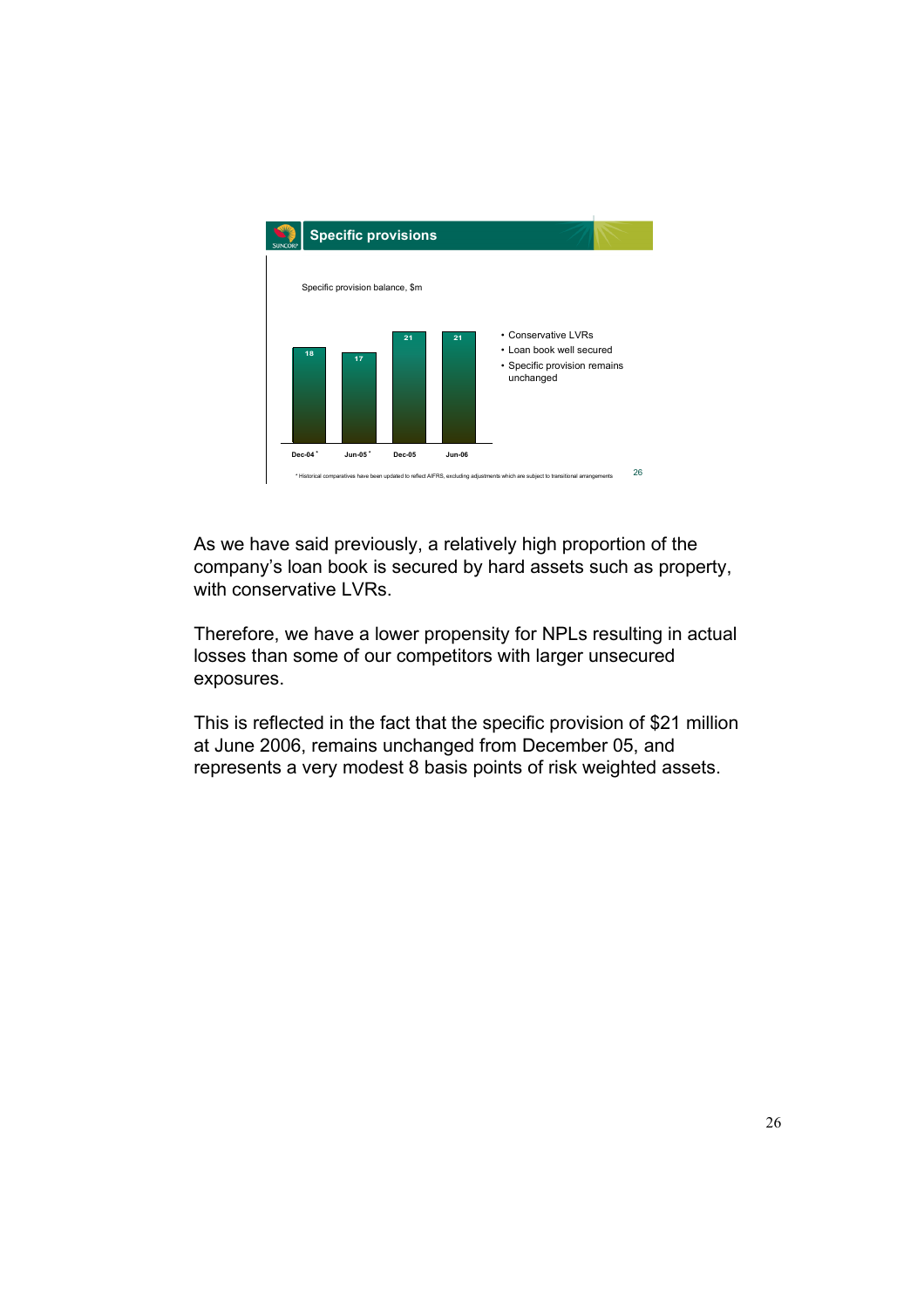

The charge for bad and doubtful debts of \$31 million for the full year was up slightly from \$28 million in the prior year.

Expressed as a percentage of risk weighted assets, the charge for bad and doubtful debts equates to just 6 basis points, further highlighting underlying credit quality of the book and the high levels of security held.

And finally, total provisions of \$124 million represent 46 basis points of risk weighted assets and is equivalent at the current run rate to four years of write offs, which is a very robust coverage ratio.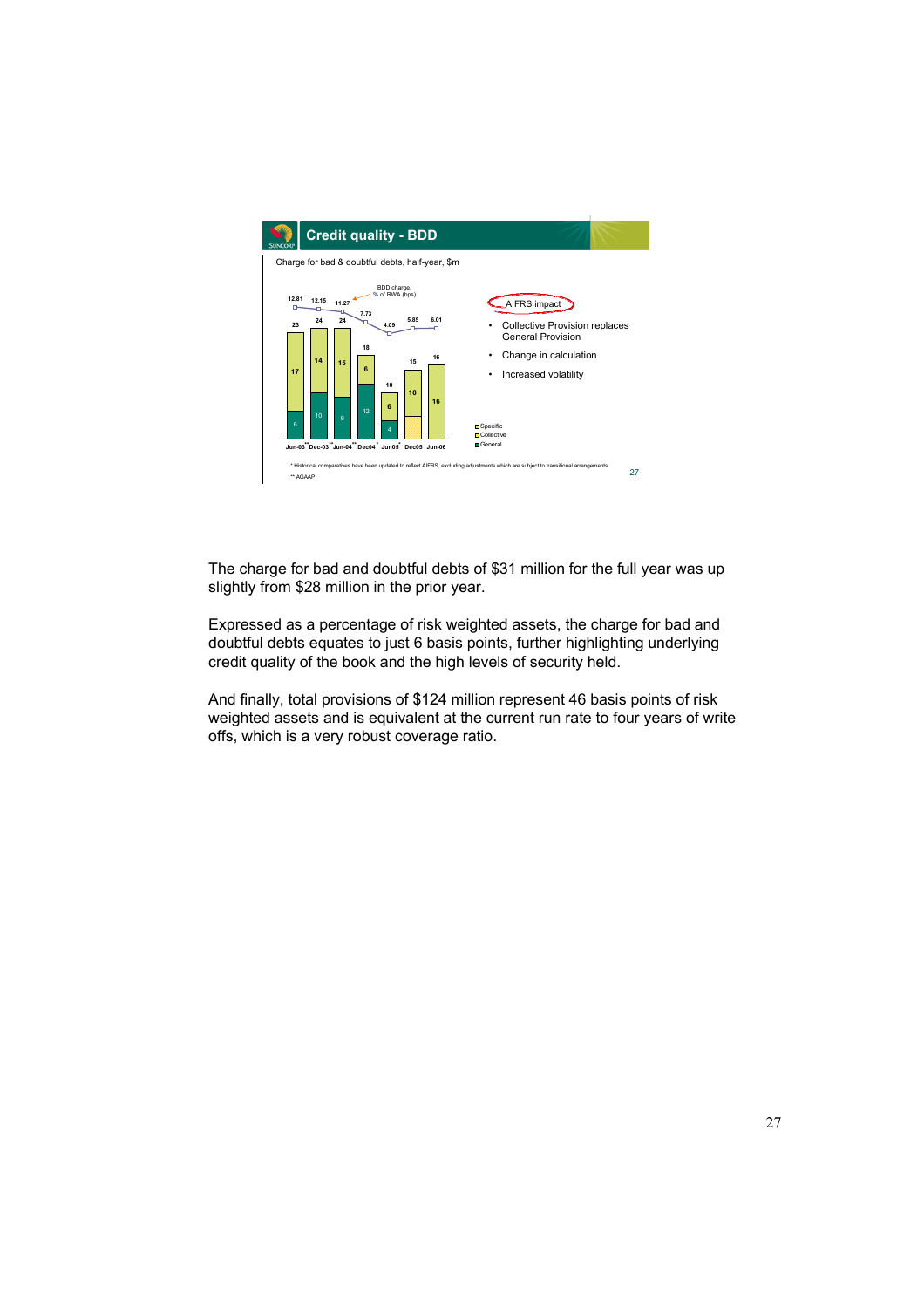

So, that's the Bank story:

A strong bottom line result with…

- a very solid total revenue outcome
- improving momentum in volumes in the last quarter
- tight control of costs whilst re-investing in the future, and
- continuing robust credit quality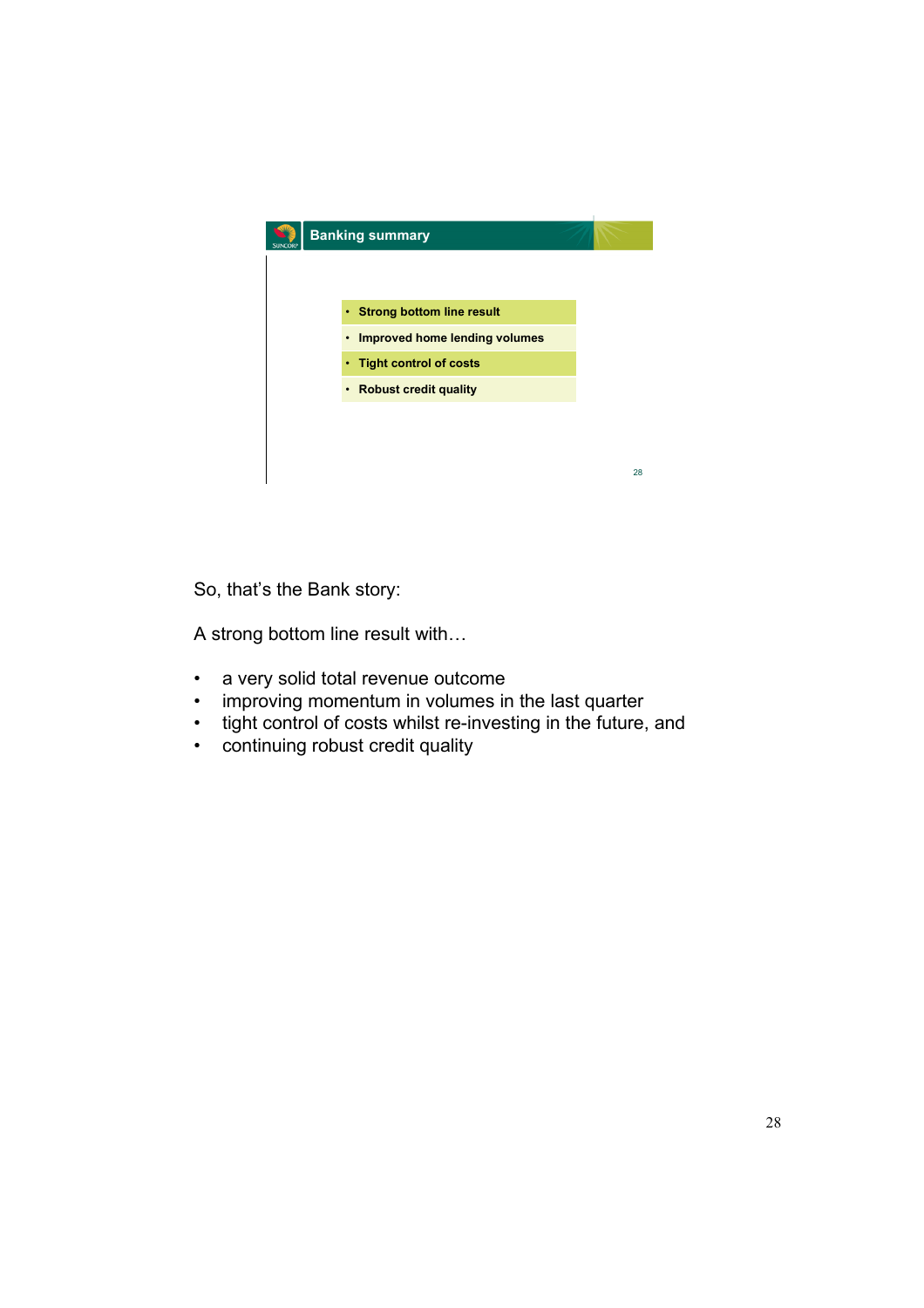| Full-year, \$m                           |           |               |         |
|------------------------------------------|-----------|---------------|---------|
|                                          | $Jun 05*$ | <b>Jun 06</b> | ∆%      |
| <b>Gross Written Premium</b>             | 2.542     | 2.611         | $+2.7$  |
| Net Farned Premium                       | 2.420     | 2.456         | $+1.5$  |
| Net Incurred Claims                      | (1,710)   | (1,709)       | (0.1)   |
| <b>Operating Expenses</b>                | (521)     | (583)         | $+119$  |
| Investment Income - Technical Provisions | 244       | 310           | 27.0    |
| <b>Insurance Trading Result</b>          | 433       | 474           | $+9.5$  |
| Other Insurance Income                   | 53        | 51            | (3.8)   |
| Investment Income - Shareholder Funds    | 200       | 203           | $+1.5$  |
| Contribution before tax & GIO funding    | 686       | 728           | $+6.1$  |
| Subordinated Debt Expense                | (26)      | (37)          | $+42.3$ |
| <b>Contribution before tax</b>           | 660       | 691           | $+4.7$  |

Turning now to General Insurance

The strong profitability of this business continues to be a feature with a profit before tax contribution of \$691 million for the full year.

The key P& L drivers are:

- GWP growth of 2.7% driven by a combination of risks in force growth offset by declining premium rates in CTP and commercial lines;
- Conservative provisioning combined with continuing favourable claims experience in long tail classes enabling appropriate releases to the P&L.
- Cyclone Larry costs of \$80 million net of reinsurance, and
- An improved short tail result in the second half, excluding Cyclone Larry.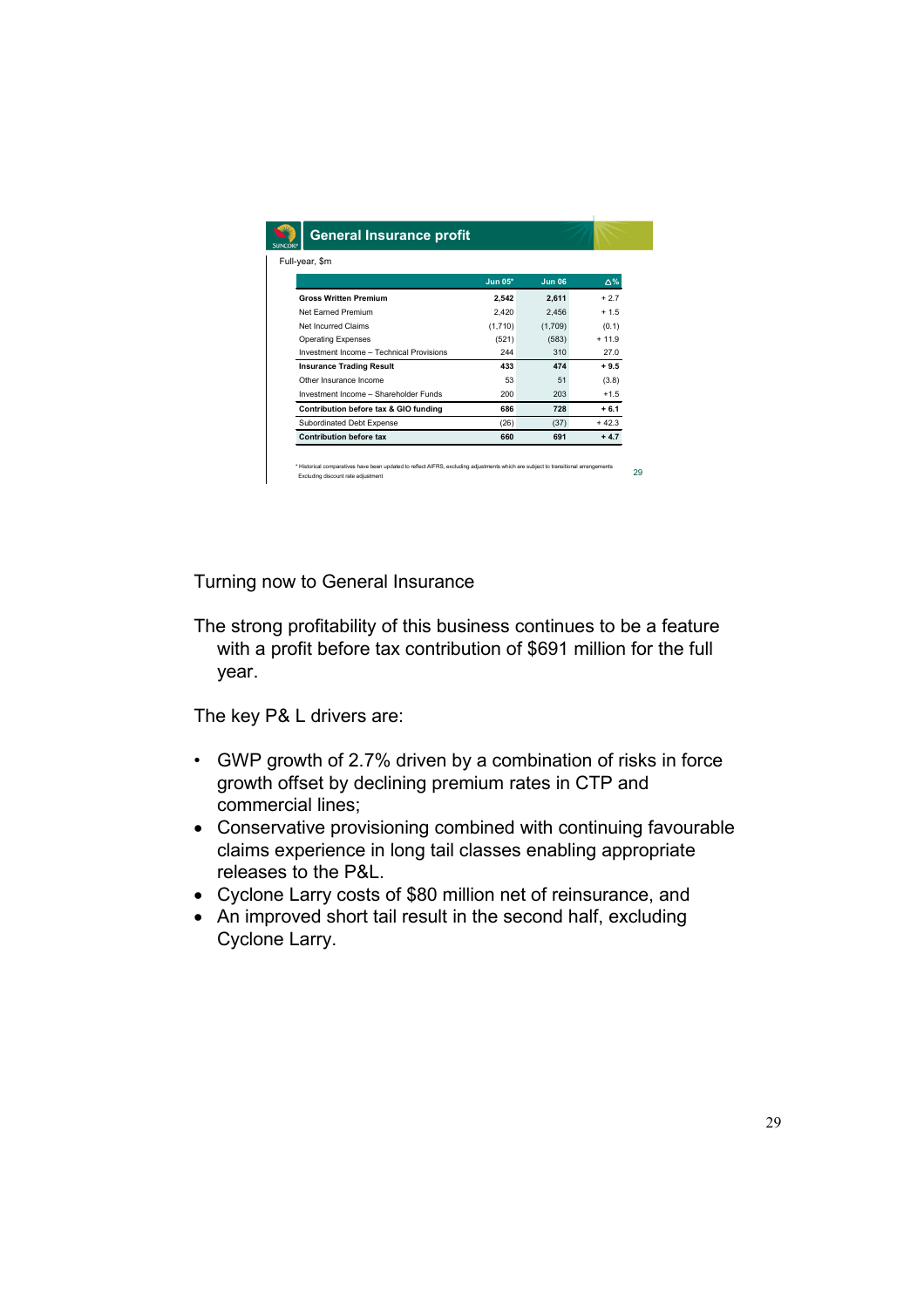

All of this comes together in a full year ITR of \$474 million, which equates to a record trading margin of 19.3% on NEP.

Beyond the ITR, the other major contributors to profit were investment income on shareholder funds at \$203 million and managed scheme income and JV contributions which together contributed \$51 million for the year.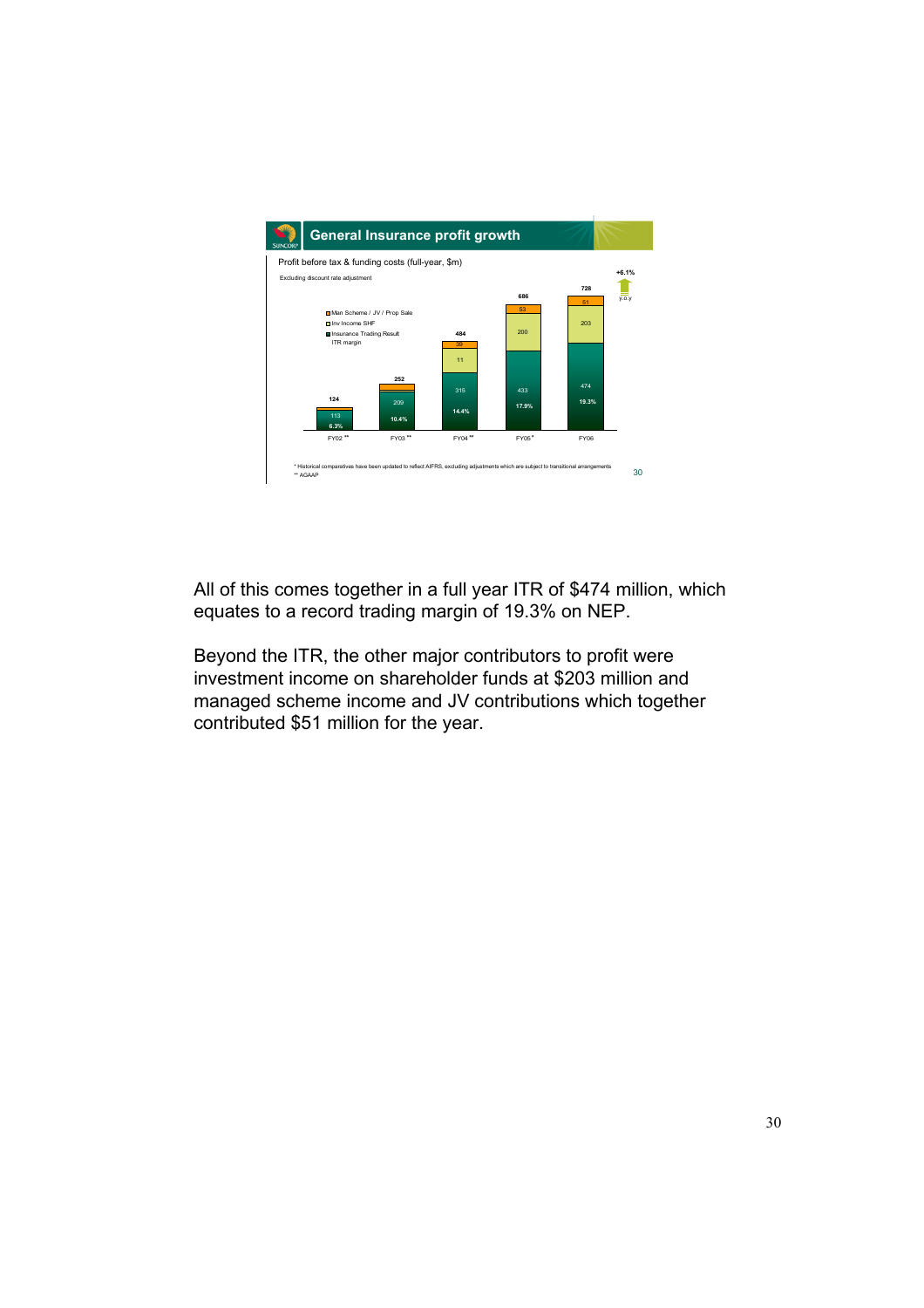

Looking now at premium.

Total GWP increased by 2.7% to \$2.6 billion for the full year.

On this slide you can see the breakdown of GWP by product and I would make the following observations:

The first is that in **CTP**, you can see that GWP has reduced by 1.9% overall as consumers continue to benefit from premium reductions -- with average premium rates in Queensland and NSW declining by 3% over the year. This is entirely appropriate and a consequence of legislative changes limiting the frequency and extent of damages payouts. The key point to make here is that while premiums are coming down, we continue to have good RIF growth, meaning we have largely maintained our market share in Queensland (at 52%) and grown in NSW (8%) despite concerted efforts by our competitors to gain customers, particularly in our home state.

Excluding CTP, GWP growth was 3.9% for the full year.

In **commercial** lines, GWP grew by 2.3% to \$771 million for the full year, which in the current environment should be seen as a very good result. We continue to maintain our technical pricing while our relative underexposure to the top end of the commercial insurance market has continued to protect us to some extent from some of the more extreme discounting. Offsetting softness in commercial property classes has been some premium growth in workers compensation, with higher in force wages, particularly on renewal business.

Moving to **Home** and you can see that this portfolio continues to grow strongly, up 6.6% with a combination of RIF growth and modest premium increases. A key point to bring out here is that the Home portfolio continues to benefit from the cross-sell opportunity that exists as customers originate a mortgage through our Retail Bank.

And finally to **Motor**, where you will recall in May we flagged a significant increase in priceled competition. Although growth for the year was robust at 5.2%, there was a drop off in the second half. Again, as in the Bank, you will see us respond to this in a disciplined way, taking into account price, risk and the need to grow the portfolio profitably.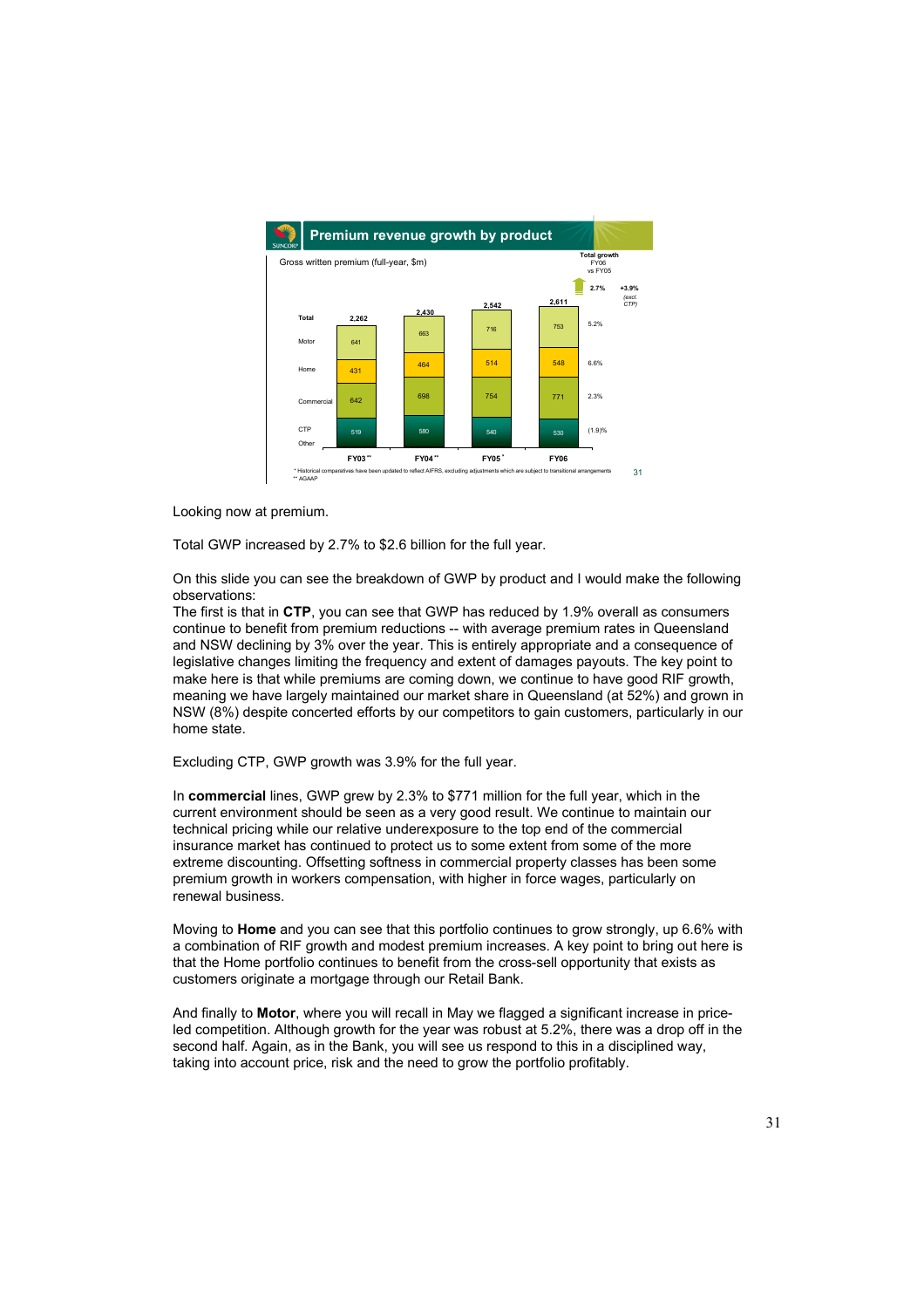

Turning now to our main insurance ratios and as usual these figures are presented before the impact of discount rate adjustments.

Firstly, looking at expenses, our total expense ratio for the full year increased to 23.7% due to growth in total operating expenses. The majority of this uplift occurred in acquisition costs, with the acquisition expense ratio increasing to 14.3%.

The increase above volume and inflation growth relates to lower deferral of acquisition costs, increased marketing and the AIFRS liability adequacy adjustment.

Importantly, growth in costs is directly linked to business growth rather than overheads.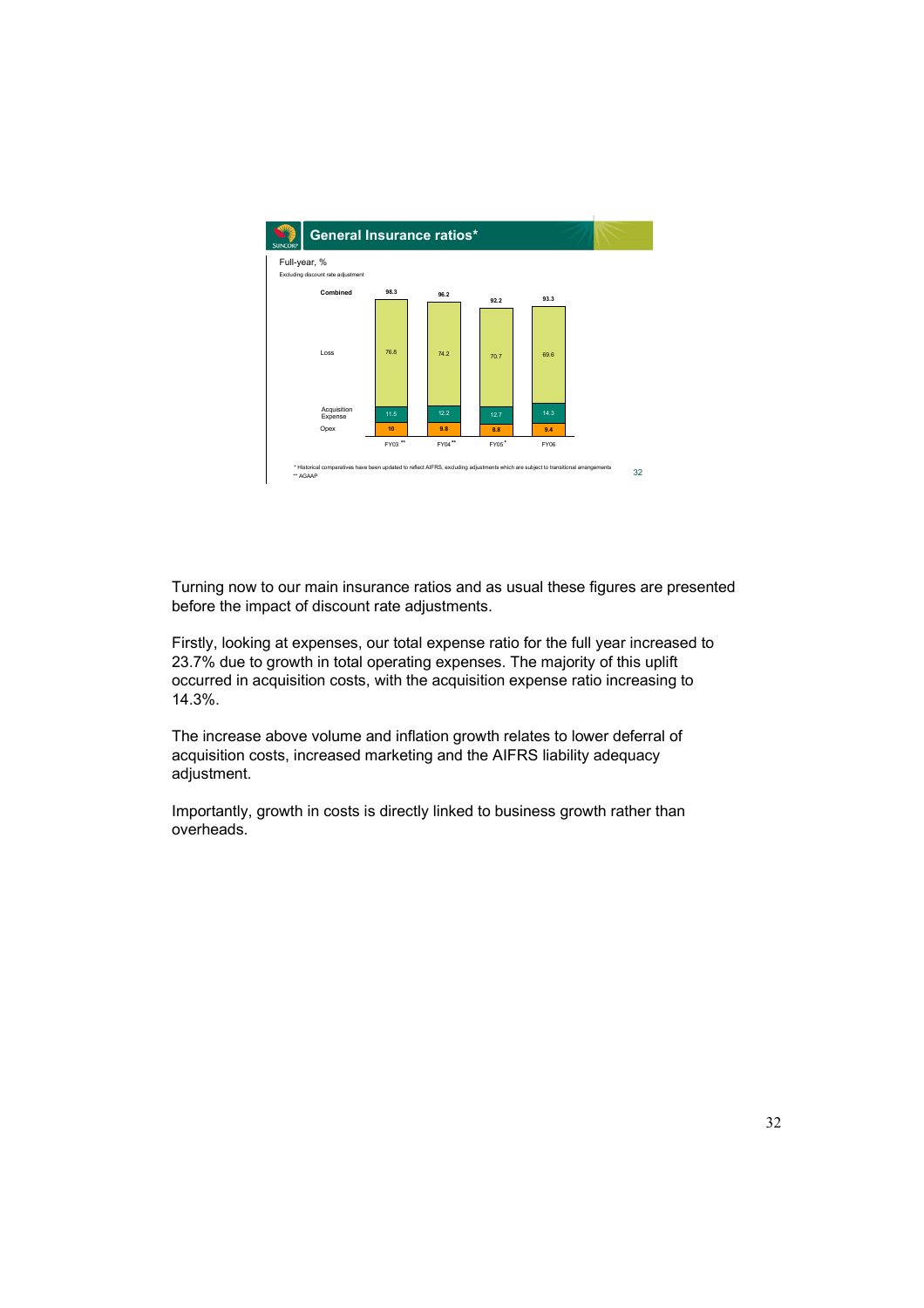

Turning now to claims expense -- again before the impact of discount rate movements.

Net incurred claims for the full year to June 30 were on par with the prior year. This, combined with a 1.5% lift in NEP resulted in a 1.6% improvement in the loss ratio to 69.6% for the full year.

As I have pointed out previously there are a number of dynamics at work when we discuss the claims expense line.

Perhaps the best way of considering this is to split the book along short tail and long tail lines given that the claims experience of the former emerges very quickly whereas on the long tail side it takes an average of 5 years.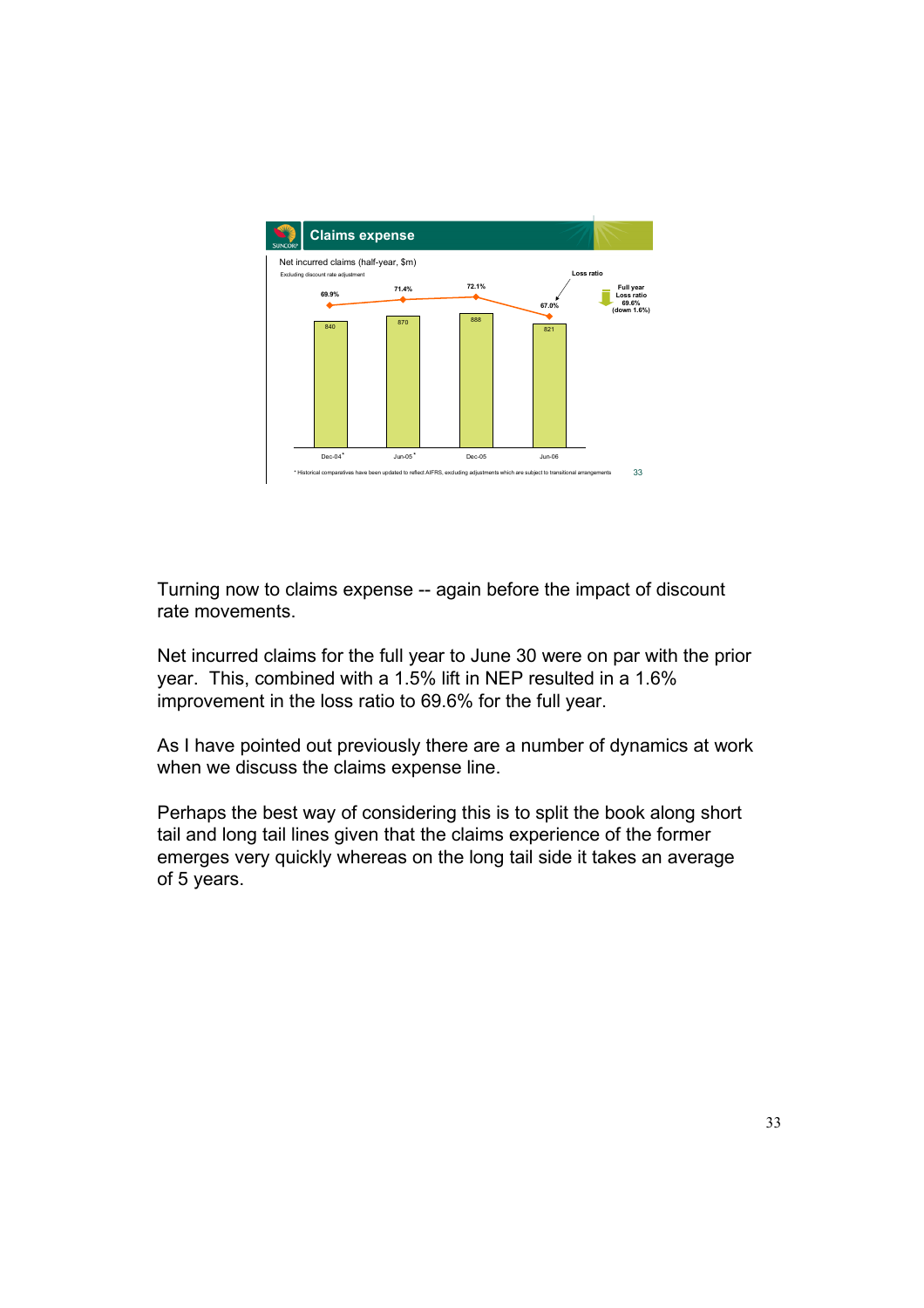

So to **short tail** first and storm activity had a significant impact, most particularly in the second half, due to Cyclone Larry which cost \$80 million net of re-insurance recoveries.

Excluding Cyclone Larry, storm costs for the second half totalled \$34 million, down on \$68 million in the first half and, Larry aside, storm costs for the year were more in line with longer term expectations.

Underlying claims experience in Home was generally favourable across new and renewal business, and we expect Motor and Home to improve as the benefits of the claims cost reduction program begin flowing through more substantially in 06/07.

As we have previously flagged to the market, we remain confident that our end to end focus on the supply chain will provide material benefits to the P&L with the full impact being felt in the 07/08 financial year.

Commercial lines working losses reverted to a more longer term trend line from last year's unusually favourable experience, and generally, commercial large losses were higher than expected.

So rolling up the short tail story and you can see that our full year ITR, excluding Cyclone Larry, is 9.3%. The second half ITR was much stronger than the first, at 12.6%, excluding Larry. However, the somewhat lumpy nature of larger claims and other volatile aspects of claims expense, such as unpredictable weather patterns, means the ITR for the year as a whole will always be a better measure of underlying performance than any discreet six month period.

Therefore, we would caution against interpreting our second half ITR to be sustainable over the longer term. Over the medium term we continue to target a short tail ITR in the 8% to 10% range.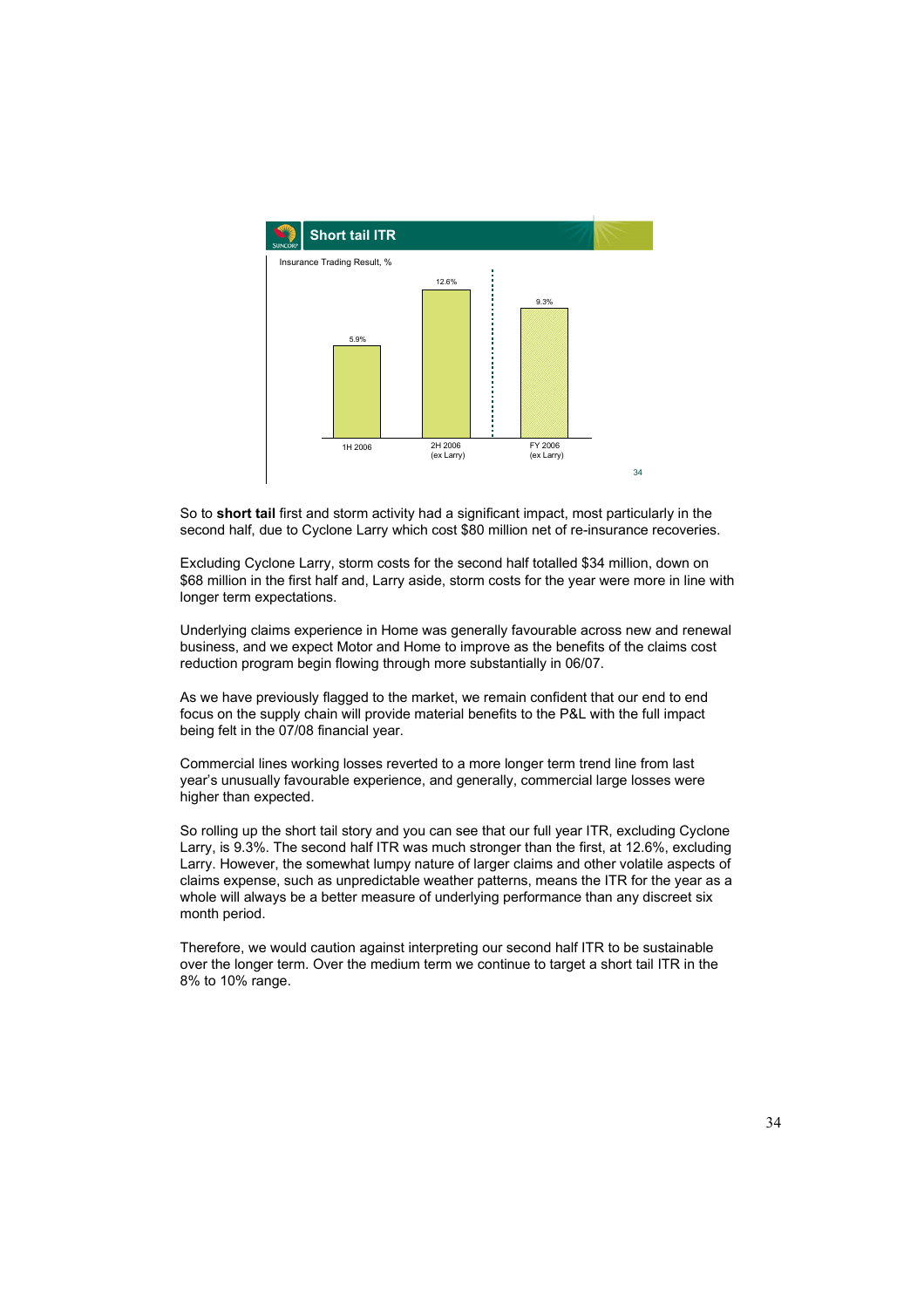

Let me now address claims expense in **long tail** classes which is also the most challenging part of the presentation. First, we continue to see favourable trends in underlying claims frequency and settlement experience with little evidence of superimposed inflation, and these positive trends have flowed through to valuations and resulted in prior year central estimate releases in the second half of \$223 million - bringing full year releases to \$337 million.

I have previously noted that the reported claims expense is also influenced by what we call **current accident period strain**, or new business strain. Put simply, this is the difference between the pricing of premiums and the valuation basis adopted in the financial statements.

Some of you may ask why there is a difference.

Well, simply put, the valuation actuaries generally want to see evidence of a sustained trend, rather than just relying upon the most recent data, before changing valuation parameters. Therefore, valuation movements tend to lag actual experience. Whereas pricing on the other hand is much more forward looking and much more reliance is put on most recent data. Therefore, in an environment of improving claims experience, as we are clearly in today, the valuation basis is usually more conservative than the pricing basis and the difference can be quite material.

In our case, for the full year to June, this current accident period strain, on a net central estimate basis was \$80 million, of which \$41 million was in the second half.

In addition, the provision for outstanding claims in the financial statements contains a risk margin on top of the central estimate. As risk margins are not allowed for in pricing, profits on current year new business is also being deferred by the risk margin relating to that business. Offsetting this is the risk margin released from claims settled during the year and provision releases. The combination of these three elements is called the net risk margin strain, which was \$53 million for the full year, of which \$36 million was in the second half.

So we come to the two questions on your mind – how do we assess the value of the current year's performance for the general insurance business as a whole, and how long can we expect the non-structural components of these releases to last? Given the understandable focus this received at the half year, and to assist you with the first question, we have provided additional information and commentary in the results document around what is a very complex matter.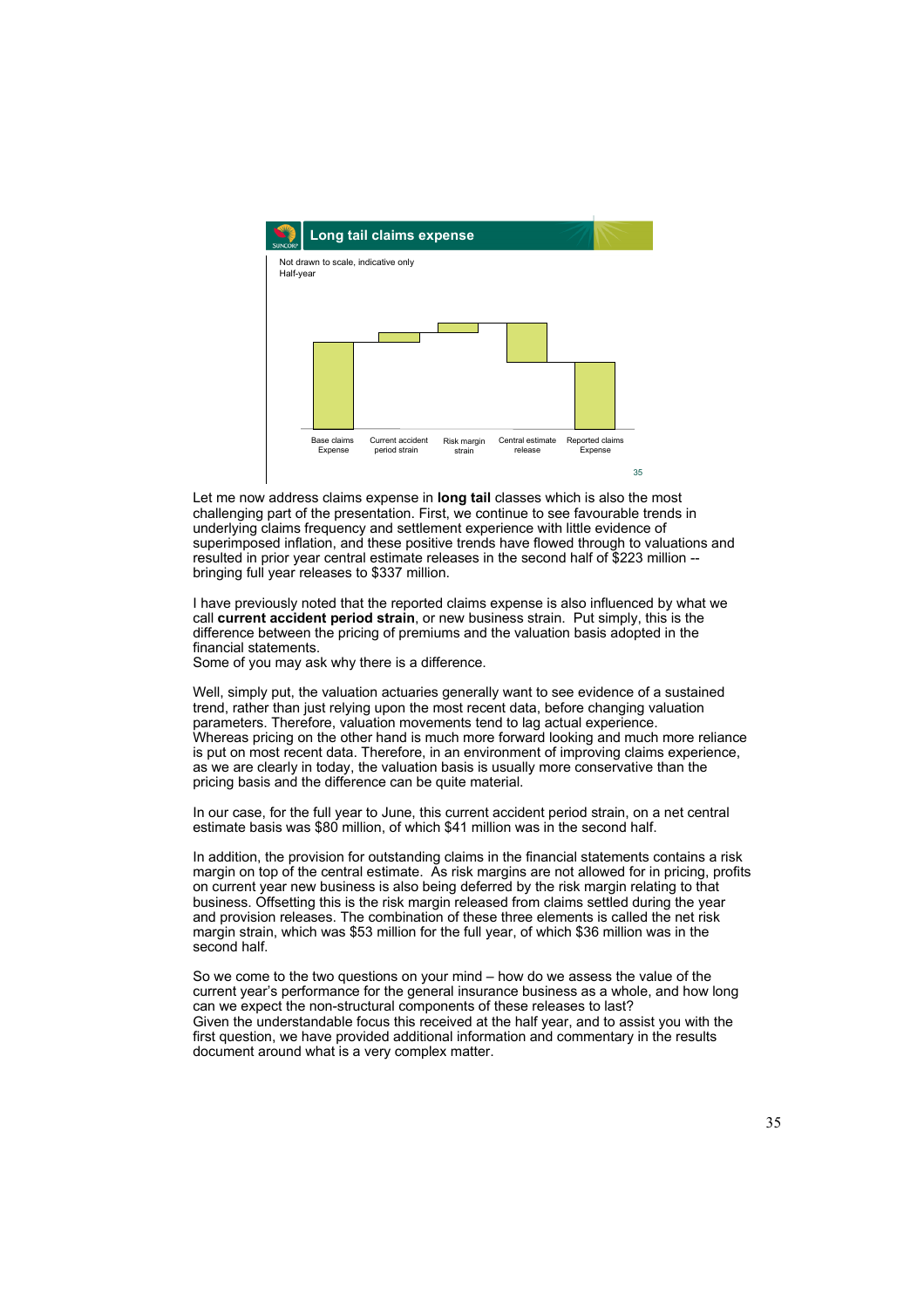| <b>ITR</b> adjustment                                                     |       |            |    |
|---------------------------------------------------------------------------|-------|------------|----|
|                                                                           |       |            |    |
| <b>Insurance Trading Result</b>                                           | \$m   | \$m<br>474 |    |
| Releases at central estimate                                              | (337) |            |    |
| Add back superimposed inflation<br>(assumed to be sustainable)            | 82    | (255)      |    |
|                                                                           |       | 219        |    |
| Add strains on current year profits                                       |       |            |    |
| Net risk margin strain                                                    | 53    |            |    |
| Current accident period strain                                            | 80    | 133        |    |
| <b>ITR</b> excluding strains                                              |       | 352        |    |
| Add back Cyclone Larry                                                    |       | 80         |    |
| <b>ITR excluding strains, Cyclone Larry</b><br>and superimposed inflation |       | 432        |    |
|                                                                           |       |            | 36 |

I emphasise that this is not a process of us attempting to normalise our profits. Rather it is an attempt to assist your understanding of the impact of the material components of the long tail claims expense that I have just referred to.

In this slide, we start with our reported Insurance Trading Result of \$474 million which is a margin of 19.3%.

We obviously recognise the effect of Legislative changes on claims experience and the finite nature of that profit stream. So the first adjustment is one that many make, that is to reverse the releases from the result.

The question then is how much of these releases are sustainable as opposed to structural. Again, the answer is not simple but I have pointed out in the past that to the extent that superimposed inflation that is assumed in the pricing and valuation models does not actually occur, it will contribute around \$80 million per annum to the ITR.

That has been the case this year and, equally, we see no evidence of it breaking out in the medium term. Consequently on the slide we have added back \$82 million of the release as being sustainable.

Moving down the table and as I noted on the previous slide, there are strains on our reported results from the new business written in the current accident period and net movements in risk margins. These, in effect, represent the deferral of profits to future years. When assessing the value created this year, the current accident period strain and net risk margin strain should be taken into account.

There is also a clear correlation to the size of releases as clearly the bigger the deferral in the first place, the bigger the expected future release.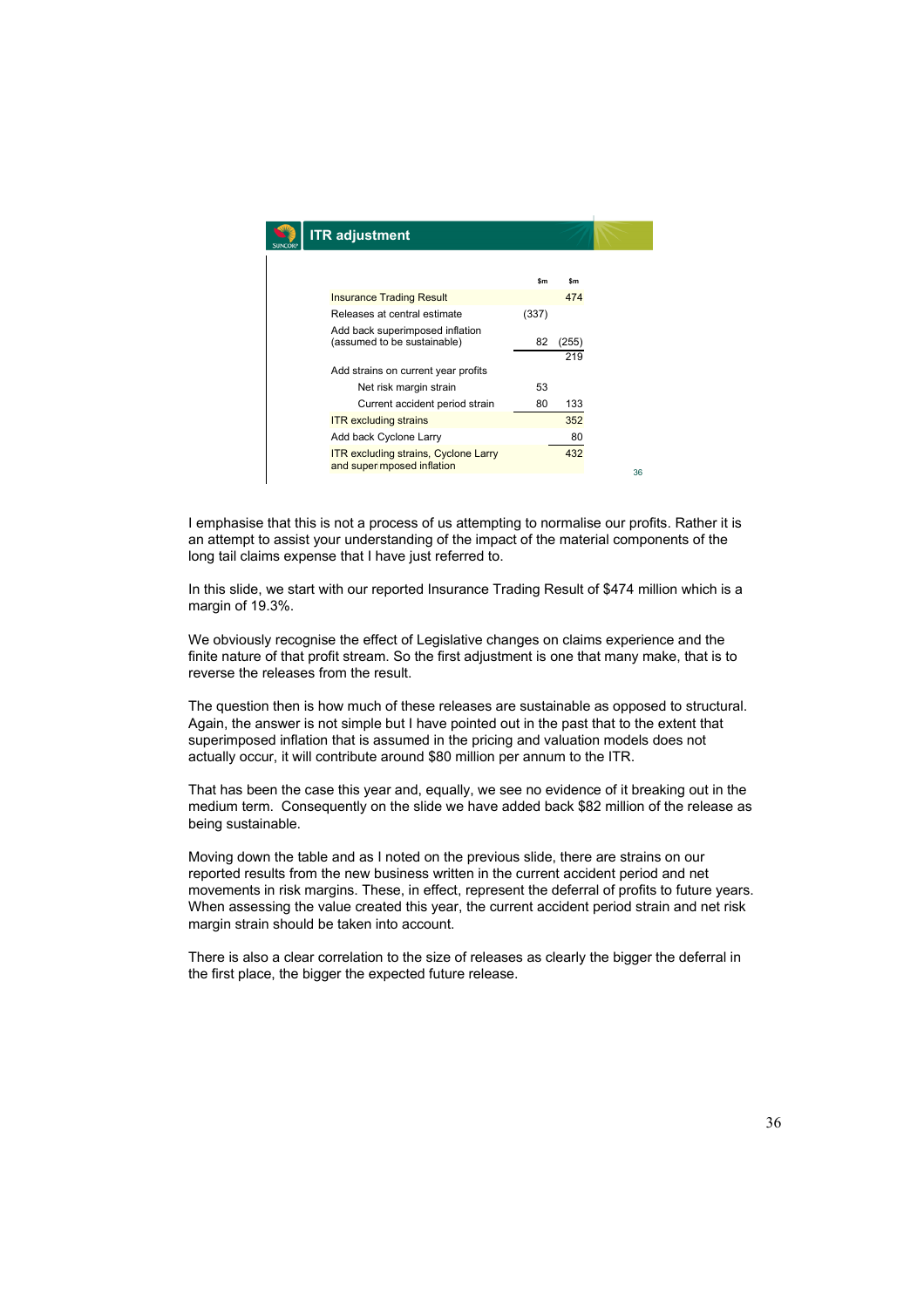| <b>ITR</b> adjustment                                                     |       |       |  |
|---------------------------------------------------------------------------|-------|-------|--|
|                                                                           | \$m   | \$m   |  |
| <b>Insurance Trading Result</b>                                           |       | 474   |  |
| Releases at central estimate                                              | (337) |       |  |
| Add back superimposed inflation<br>(assumed to be sustainable)            | 82    | (255) |  |
|                                                                           |       | 219   |  |
| Add strains on current year profits                                       |       |       |  |
| Net risk margin strain                                                    | 53    |       |  |
| Current accident period strain                                            | 80    | 133   |  |
| <b>ITR</b> excluding strains                                              |       | 352   |  |
| Add back Cyclone Larry                                                    |       | 80    |  |
| <b>ITR excluding strains, Cyclone Larry</b><br>and superimposed inflation |       | 432   |  |
|                                                                           |       |       |  |

And finally, we exclude the impacts of Cyclone Larry on the short tail business.

Again I emphasise that this is not providing you with a comprehensive template to normalise our results. It is merely detailing some of the key components of the ITR and how they interact.

The above analysis also assumes we retain the present level of confidence in the provisions for claims. We presently hold a risk margin with a level of sufficiency of approximately 94%. Our target level of sufficiency is approximately 90%. As I have stated in the past, when we have sufficient actual claims experience to reduce the uncertainties regarding the extent and sustainability of the tort reform benefits, we will likely release the risk margins in excess of that target. The dollar impact would be approximately \$170 million.

This leads me to the second question - How long can we expect the non-structural components of these releases to last?

As I have just explained, valuations are currently lagging most recent experience. Therefore, assuming that experience holds and doesn't deteriorate, there will be further releases as the two bases move closer. The ultimate size of future releases is also dependant on whether there is any further improvement in claims size or frequency and if so, how much. The simple and truthful answer to that question is: we don't know.

But, the best way to consider the sustainability question is at the ITR line, and our expectation is that, assuming no major weather events, we believe we can achieve an ITR above our long term 11 - 14% range for at least the next two years.

Indeed, in our outlook statement we anticipate, based on further material releases, although not necessarily at the same level as the current year, that full year ITR for both fiscal 07 and fiscal 08 to be in the range of 16% - 19%.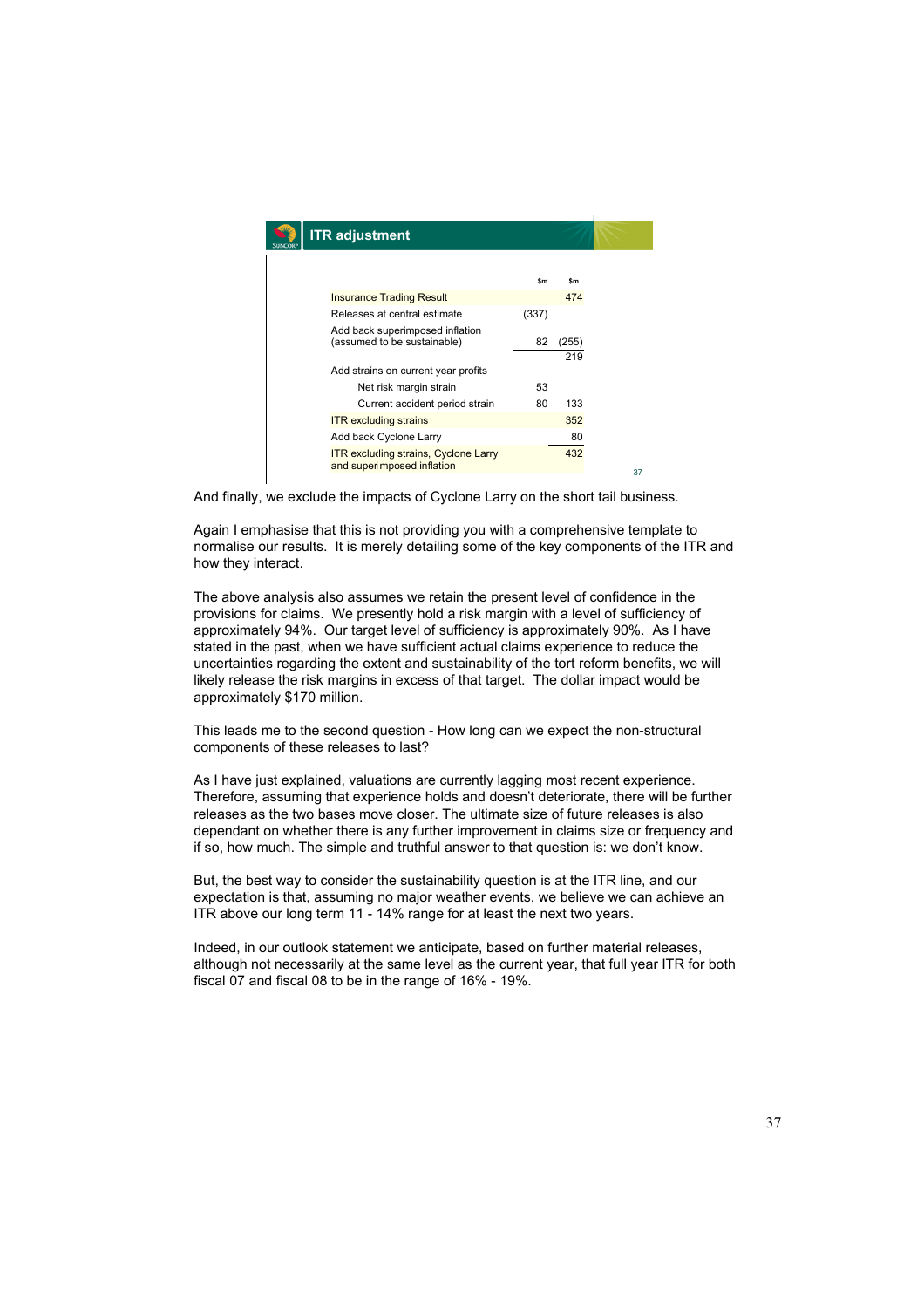

So, in summary for GI, we have:

- a strong and profitable business
- benefiting from conservative provisioning and favourable claims experiences in long tail classes
- a strong improvement in the ITR in short tail for the second half despite increasing competition
- and further upside benefits from claims management efficiencies.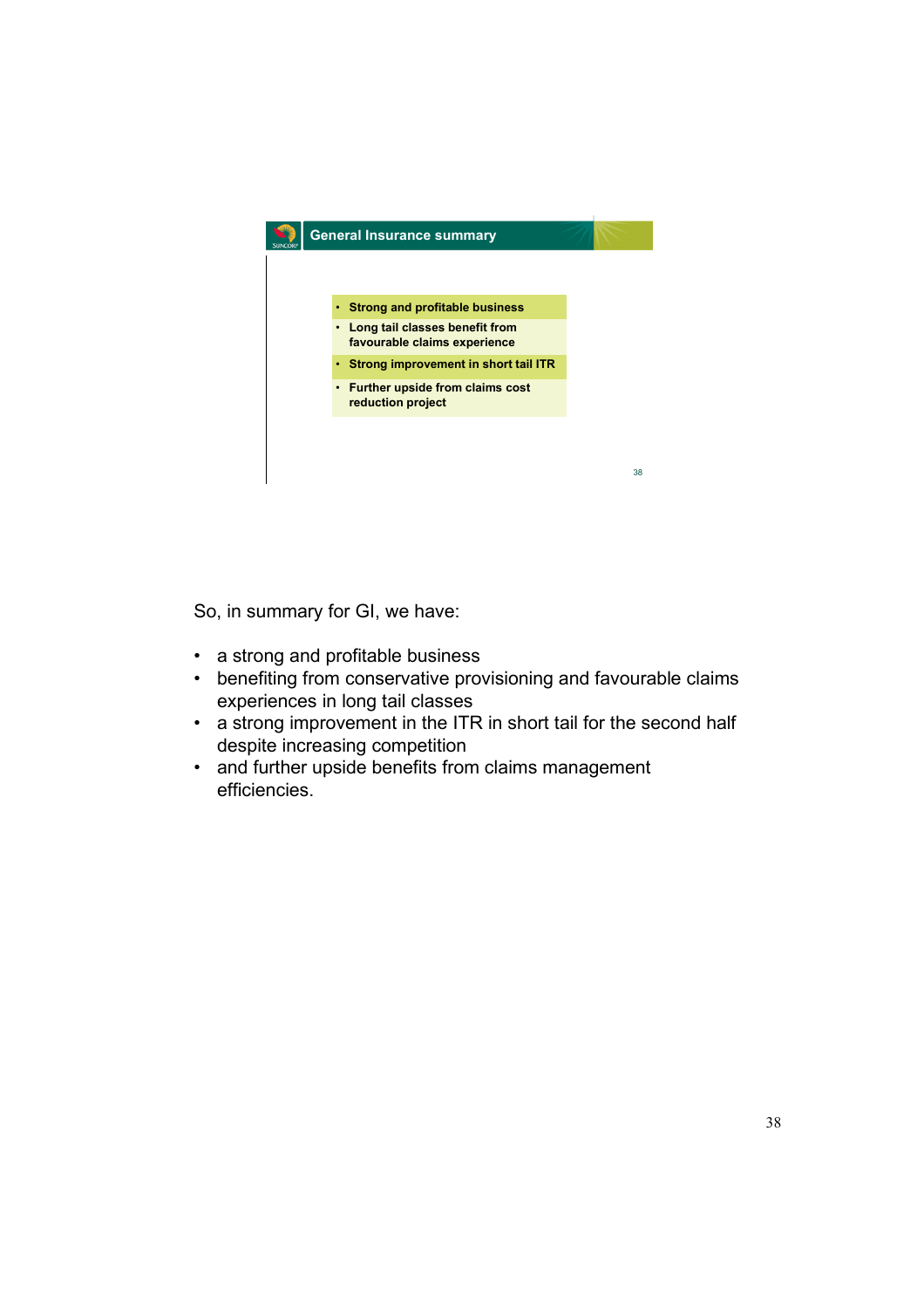| Reconciliation of underlying profit to contribution to profit before tax<br>Full-year, \$m |         |                |            |
|--------------------------------------------------------------------------------------------|---------|----------------|------------|
|                                                                                            |         |                |            |
|                                                                                            | Jun 05* | <b>Jun 06</b>  | $\Delta\%$ |
| Contribution to profit before tax                                                          | 98      | 81             | (17.3)     |
| Less investment earnings:                                                                  |         |                |            |
| Life Company                                                                               | (29)    | (23)           | (20.7)     |
| Funds Management                                                                           | (6)     | (6)            |            |
|                                                                                            | (35)    | (29)           | (17.1)     |
| One-off items                                                                              | (17)    | $\overline{2}$ | (111.8)    |
|                                                                                            | (52)    | (27)           | (48.1)     |
| Underlying profit before tax                                                               | 46      | 54             | $+ 17.4$   |
|                                                                                            |         |                |            |

Turning now to Wealth Management,

If we look at underlying profit, which excludes one-off items and investment income on shareholder funds, and gives is a better measure of core performance,

then profit for the period was \$54 million.

In order to show a true like-on-like position we have estimated the full AIFRS impact in terms of prior year comparatives.

After restating prior years, the underlying profit of \$54 million is up 17.4% from \$46m for the year to June 05. This increase was driven by higher planned profit, improved experience profit and increased fee revenue.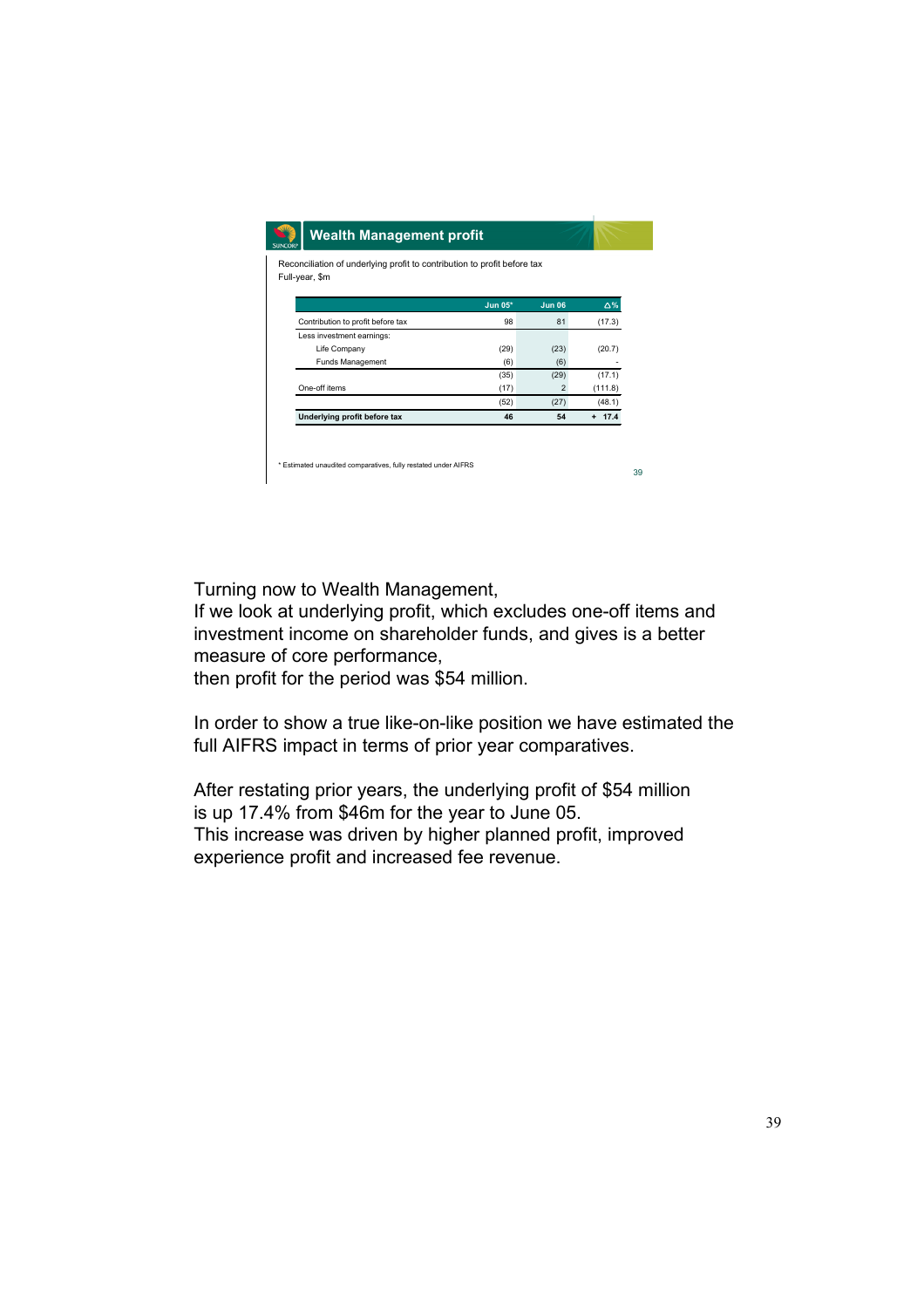

New business sales were up strongly by 18.8%,

to \$782 million for the year,

largely driven by strong Suncorp branded super and investment product sales.

Collectively, sales of these products grew 26% to \$734 million.

The momentum was supported by continued positive sentiment in the equity markets, as well as the abolition of the superannuation surcharge.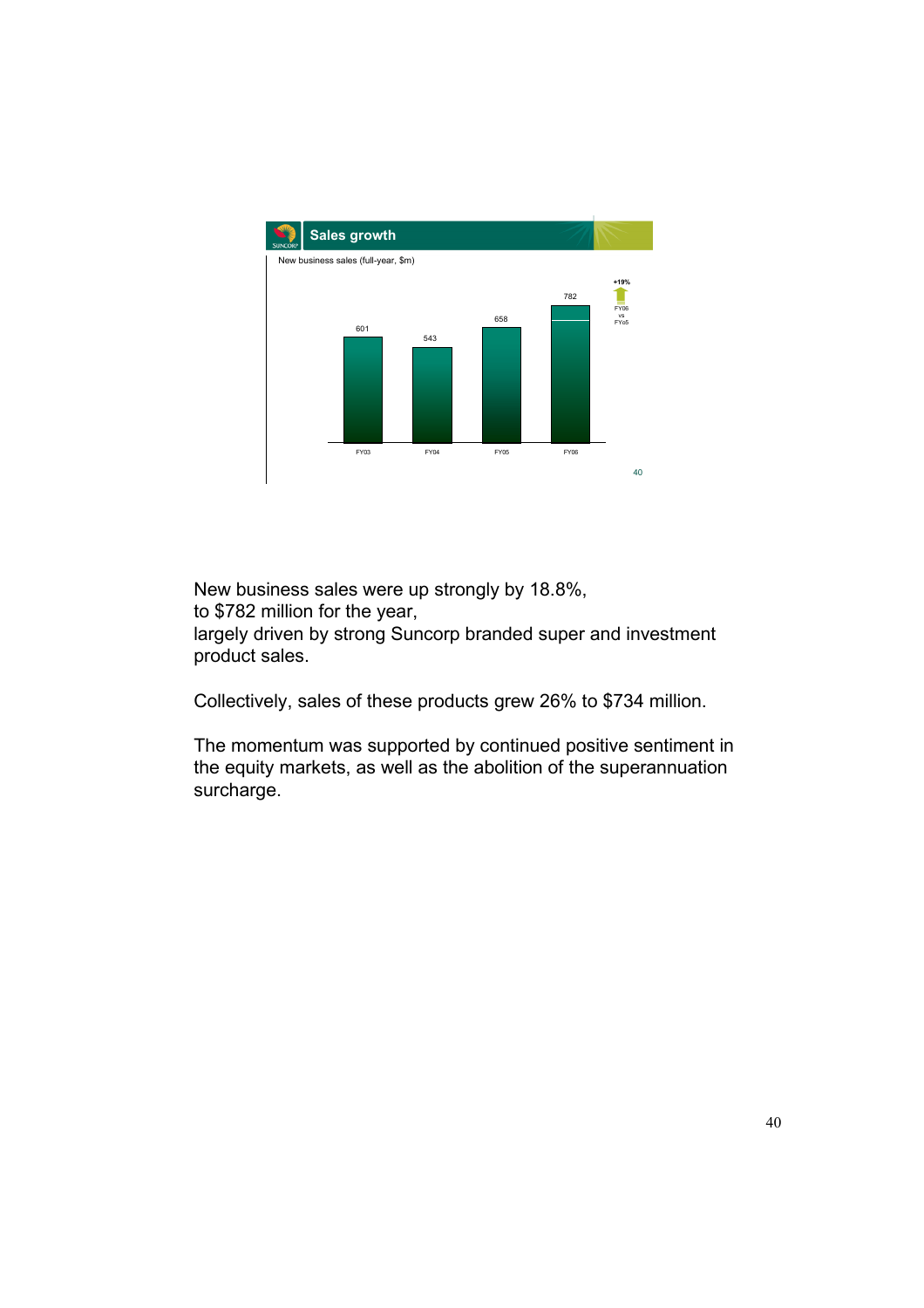

On the **left** of this slide you can see the strong improvement in the value of new business, which was up 78% to \$29.5 million, compared to the prior June.

This was mainly due to increased volume of higher margin Suncorp product sales,

improved retention levels and movement to a risk free discount rate for risk and annuity business under AIFRS.

The chart on the **right** shows the Embedded value of the Life **Company** 

which increased by 17% to \$576 million for the year to June 2006. This is mainly due to an increase in embedded value of the Statutory Funds arising from strong investment performance, good retention and increased future investment earnings assumptions.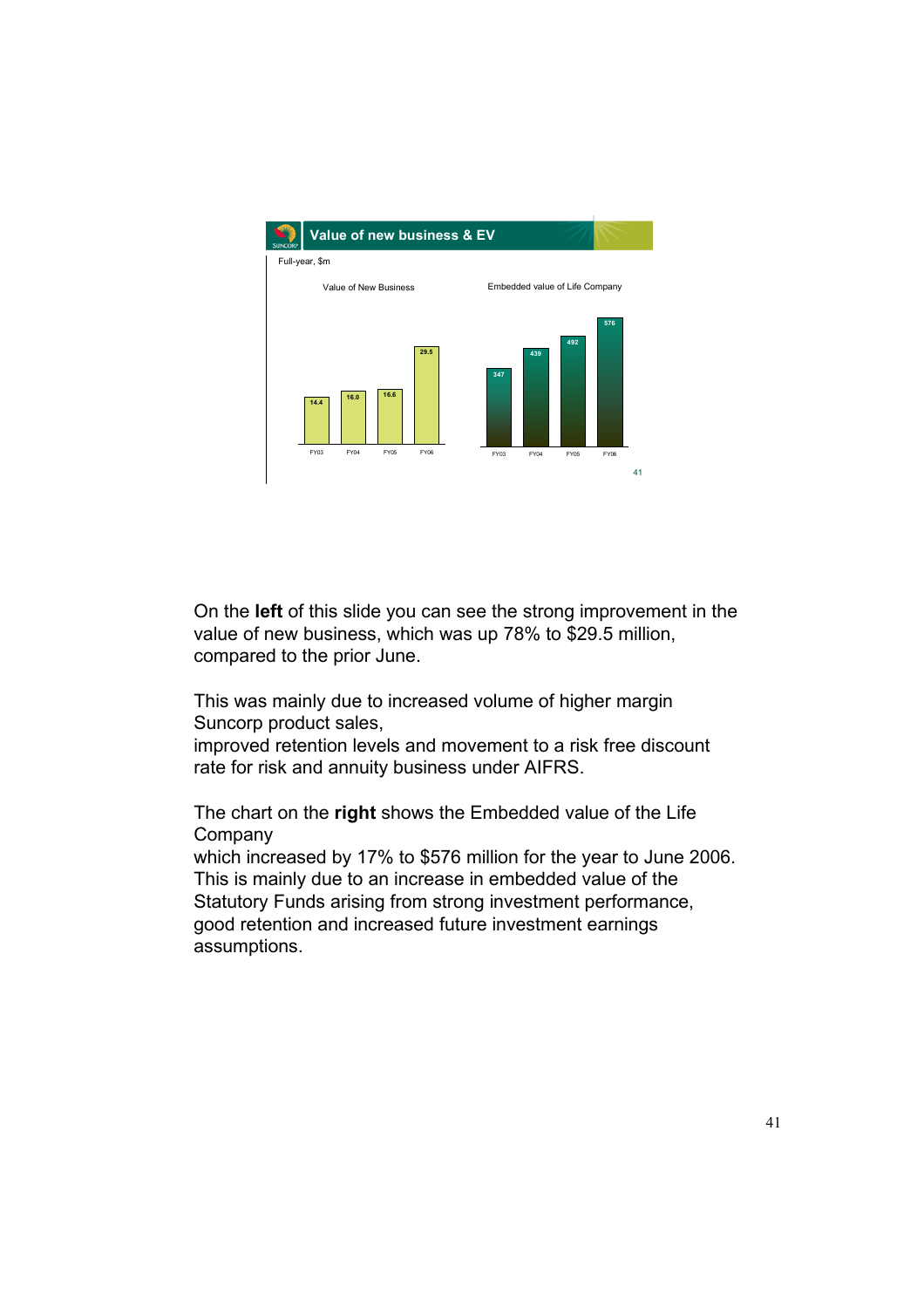

Let me now turn to capital.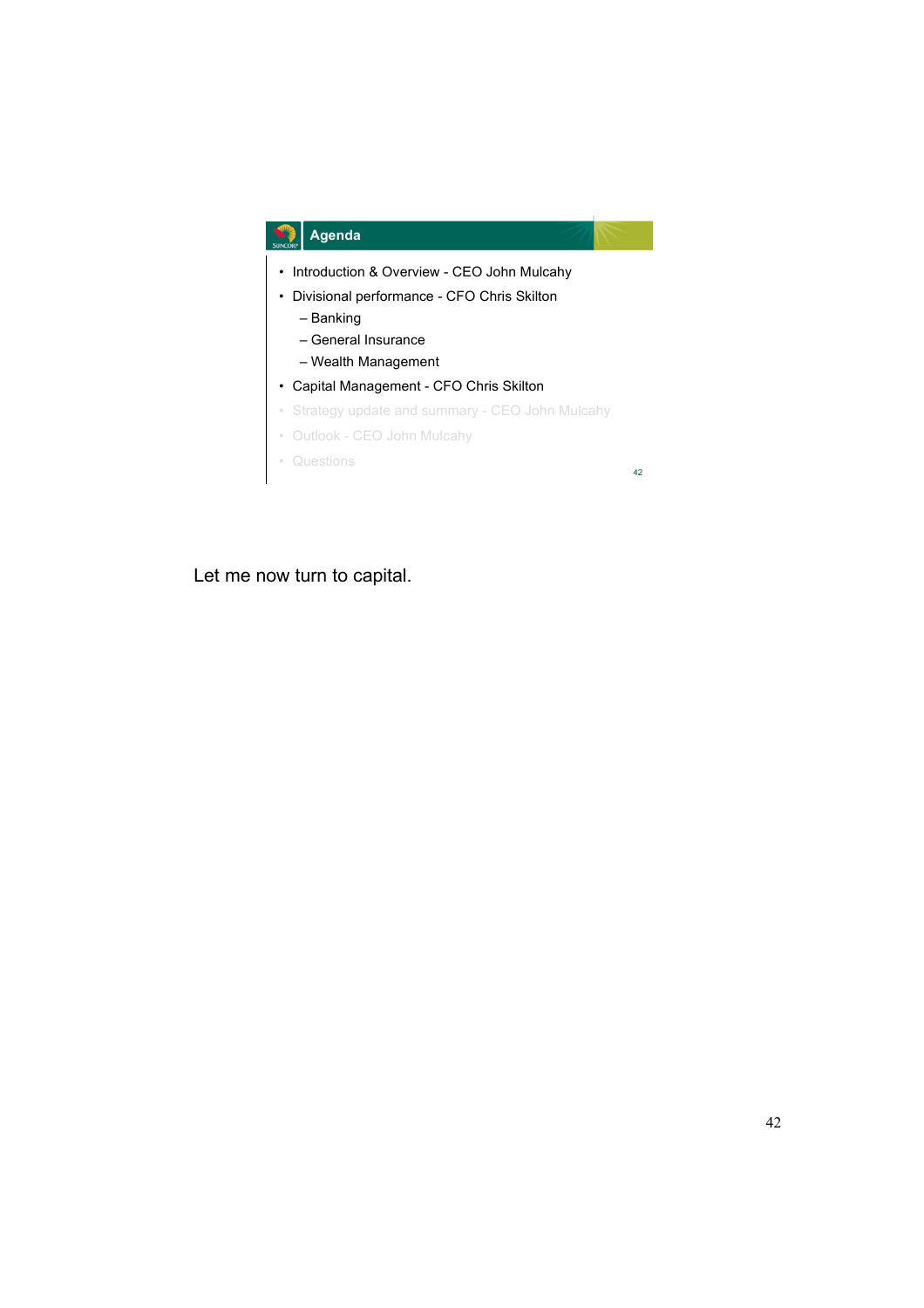| GINGORE                                                                                                                            | <b>Capital position</b> |                     |                |                  |                       |               |                      |  |
|------------------------------------------------------------------------------------------------------------------------------------|-------------------------|---------------------|----------------|------------------|-----------------------|---------------|----------------------|--|
| Half-year                                                                                                                          |                         |                     |                |                  |                       |               |                      |  |
|                                                                                                                                    |                         |                     |                |                  |                       |               |                      |  |
|                                                                                                                                    |                         | $30$ Jun<br>$2005*$ | 31 Dec<br>2005 | $30$ Jun<br>2006 | 1 July 06<br>Adjusted | Target        | <b>Surplus</b><br>Sm |  |
| MCR coverage                                                                                                                       | General Insurance       | 1.88x               | 1.69x          | 1.79x            | 1.79x                 | 1.6x          |                      |  |
| <b>Bank Capital</b><br>Adequacy ratio                                                                                              |                         | 11.51%              | 10.79%         | 12.31%           | 11.90%                | 10%-10.5%     | 373                  |  |
| <b>Bank ACE</b>                                                                                                                    |                         | 6.85%               | 5.44%          | $6.07\%$         | 5.59%                 | $4.5\% - 5\%$ | 155                  |  |
| Franking credits                                                                                                                   |                         |                     |                |                  |                       |               | 366                  |  |
|                                                                                                                                    |                         |                     |                |                  |                       |               |                      |  |
| Strong regulatory capital position means ACE remains the critical<br>factor in short/medium term capital planning.                 |                         |                     |                |                  |                       |               |                      |  |
| * Historical comparatives have been updated to reflect AIFRS, excluding adjustments which are subject to transitional arrangements |                         |                     |                |                  |                       |               | 43                   |  |

And you can see from this slide that our capital position at 30 June remains very healthy, with all our key ratios within, or above, their respective target ranges

and above regulatory minimums.

In the bank, the capital adequacy ratio is at 12.31%, and ACE at 6.07%. The General Insurance MCR is at 1.79 times coverage and we maintain strong capital reserves in the Life Company.

Obviously the fall from June 05 is as a result of the payment of the special dividend of 75 cents to shareholders in October 2005.

However, as you are well aware our capital position, will be further affected by changes initiated by APRA which took effect on 1 July 2006.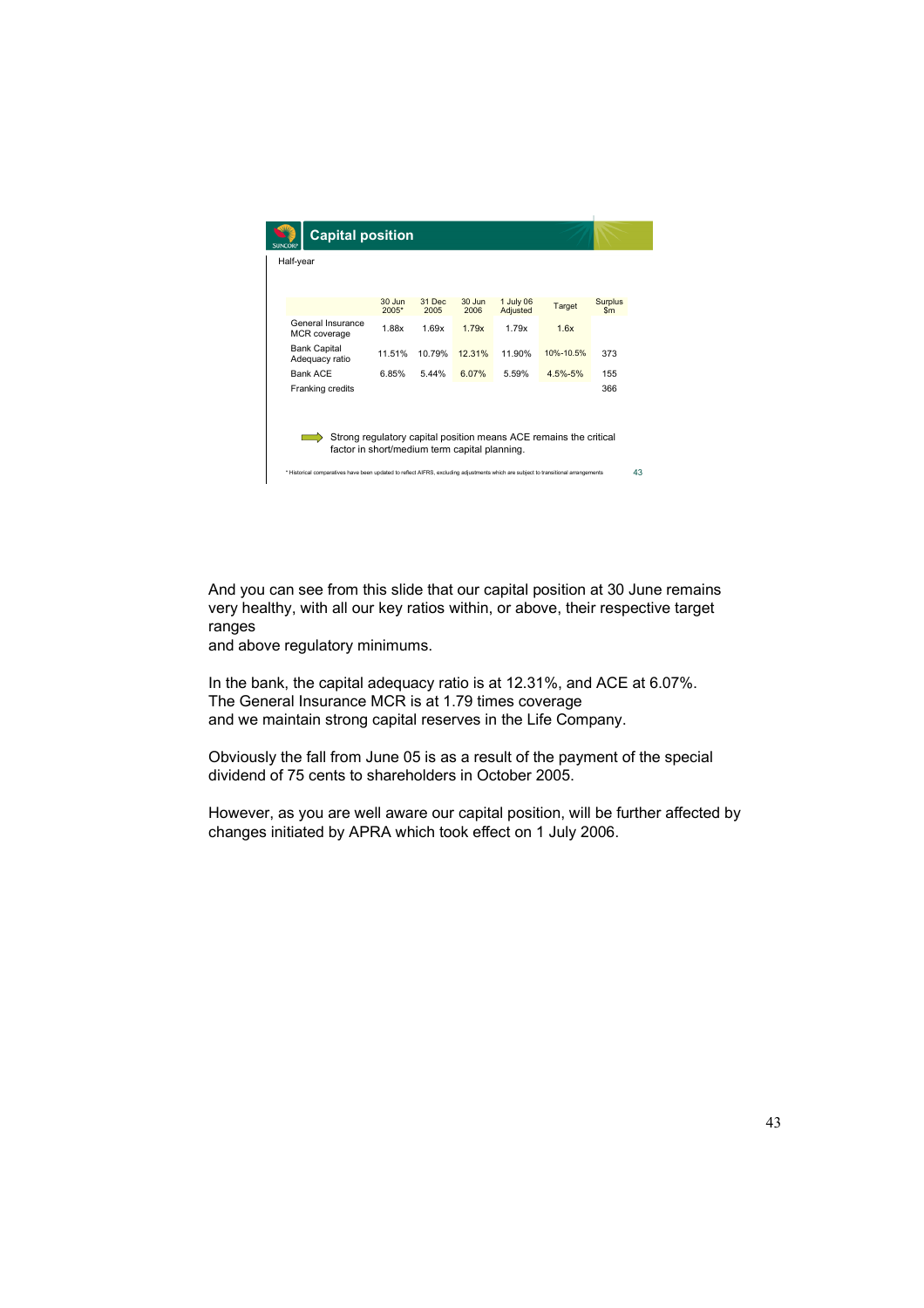

These changes primarily revolve around a move by APRA to adopt IFRS based capital reporting for the Bank from 1 July 06, where the treatment of some balance sheet items will have an impact on our regulatory capital position.

Firstly - APRA has required a change in treatment of the **Collective Provision**, which will result in only part of the collective provision being eligible for inclusion in APRA's "General Reserve for Credit Losses". This has an impact of 29 basis points.

Secondly, the Group's **Software Assets**, which under IFRS were reclassified as Intangible assets, will be required to be deducted from Tier 1 Capital from 1 July 06. This will negatively impact our CAR by 24 basis points.

There will also be some **other impacts**, which I wont go through in detail but which in aggregate resulted in a 12 basis point increase in the CAR.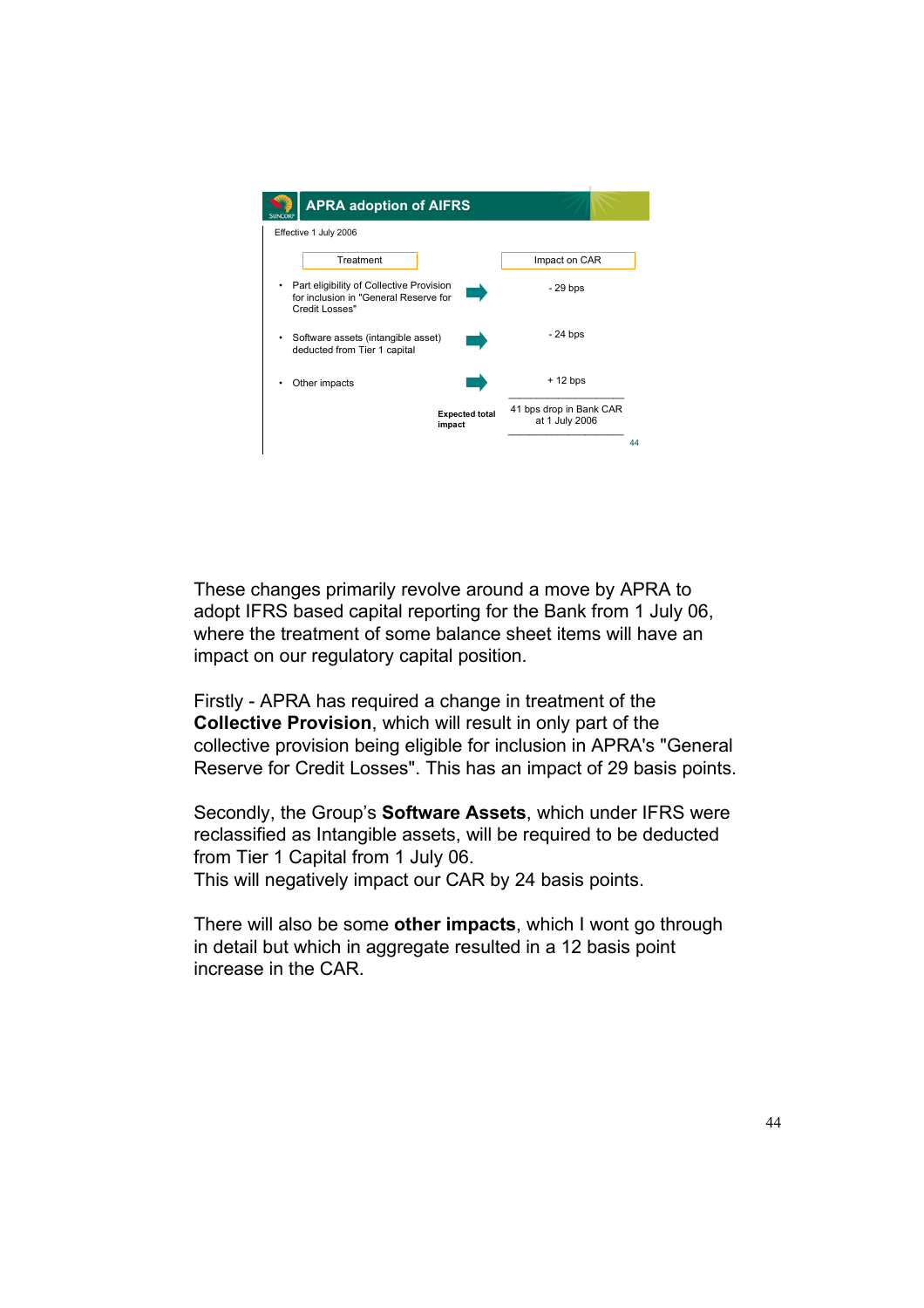| <b>Capital position</b><br>GINCORE                                                                                                 |                     |                |                  |                       |               |                      |    |  |
|------------------------------------------------------------------------------------------------------------------------------------|---------------------|----------------|------------------|-----------------------|---------------|----------------------|----|--|
| Half-year                                                                                                                          |                     |                |                  |                       |               |                      |    |  |
|                                                                                                                                    |                     |                |                  |                       |               |                      |    |  |
|                                                                                                                                    | $30$ Jun<br>$2005*$ | 31 Dec<br>2005 | $30$ Jun<br>2006 | 1 July 06<br>Adjusted | <b>Target</b> | <b>Surplus</b><br>Sm |    |  |
| General Insurance<br>MCR coverage                                                                                                  | 1.88x               | 1.69x          | 1 79x            | 179x                  | 1.6x          |                      |    |  |
| <b>Bank Capital</b><br>Adequacy ratio                                                                                              | 11.51%              | 10.79%         | 12.31%           | 11.90%                | 10%-10.5%     | 373                  |    |  |
| Bank ACE                                                                                                                           | 6.85%               | 5.44%          | 6.07%            | 5.59%                 | $4.5\% - 5\%$ | 155                  |    |  |
| Franking credits                                                                                                                   |                     |                |                  |                       |               | 366                  |    |  |
| Strong regulatory capital position means ACE remains the critical<br>factor in short/medium term capital planning.                 |                     |                |                  |                       |               |                      |    |  |
| * Historical comparatives have been updated to reflect AIFRS, excluding adjustments which are subject to transitional arrangements |                     |                |                  |                       |               |                      | 45 |  |

So putting that all together, the net impact of these regulatory changes will result in a 41 basis point drop in our Capital Adequacy ratio at 1 July 2006. Even so, the CAR and ACE ratio will still remain well above our minimum targets.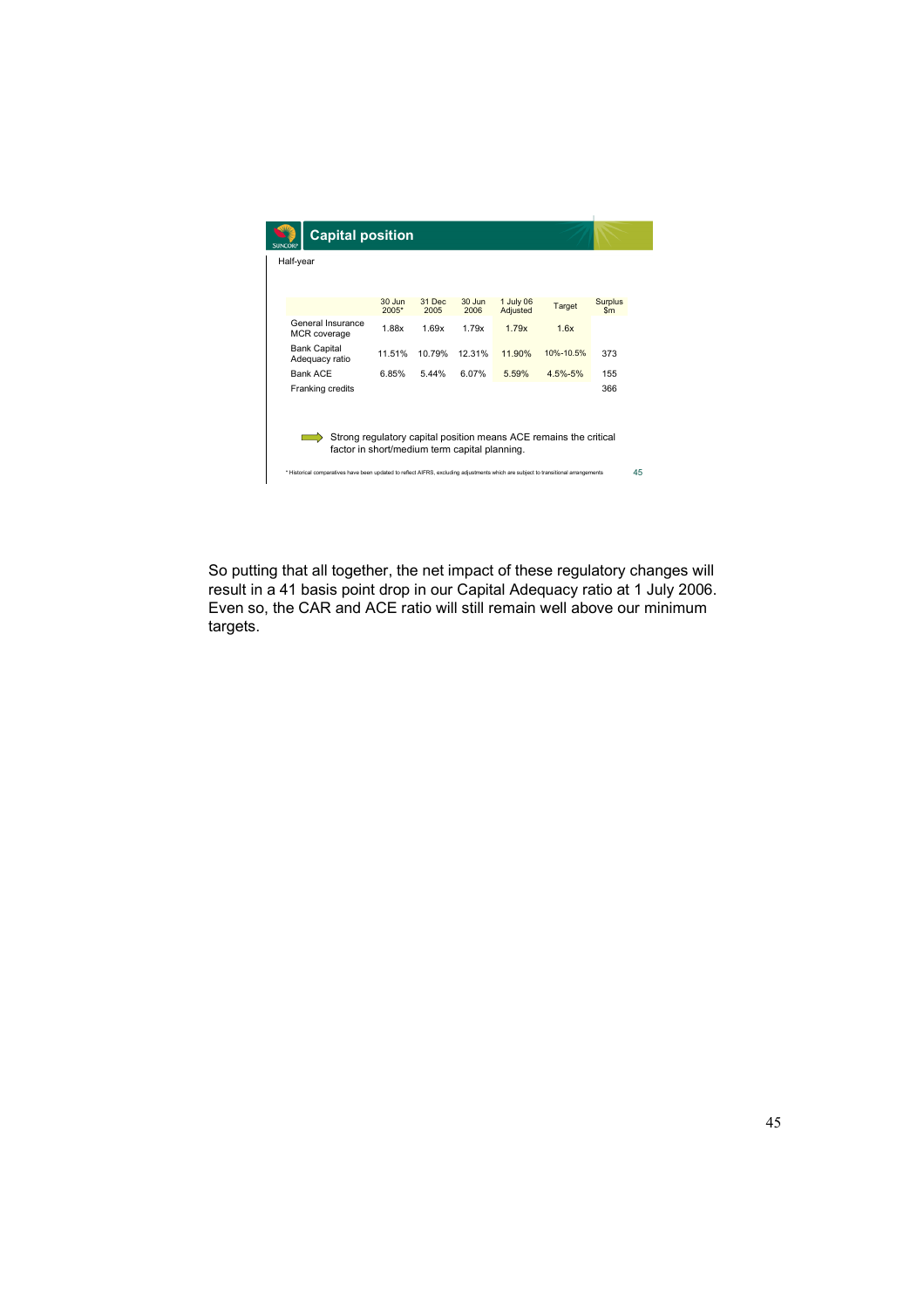

Moving now to the capital program for the 2006/07 year and as you know the limiter for a capital return is the ACE ratio, which currently stands at \$155 million above the 5% top end of our target range.

Our intention to exchange our reset preference shares with ordinary shares (which we have already announced) will have the effect of creating another \$105 million in ACF

It is also our intention to raise sub-debt in the Bank and insurer, thereby allowing the insurer to pay a special dividend to the Bank, creating a further \$100 million in ACE.

This puts us in a strong position to initiate a capital distribution in the December quarter and our preferred approach is for this to occur through a buy-back.

To support this transaction and in order to fund future growth, we propose to issue a \$250 - \$300 million hybrid instrument, also during the December quarter.

In order to meet this timetable we will be making a more formal announcement within the next two months.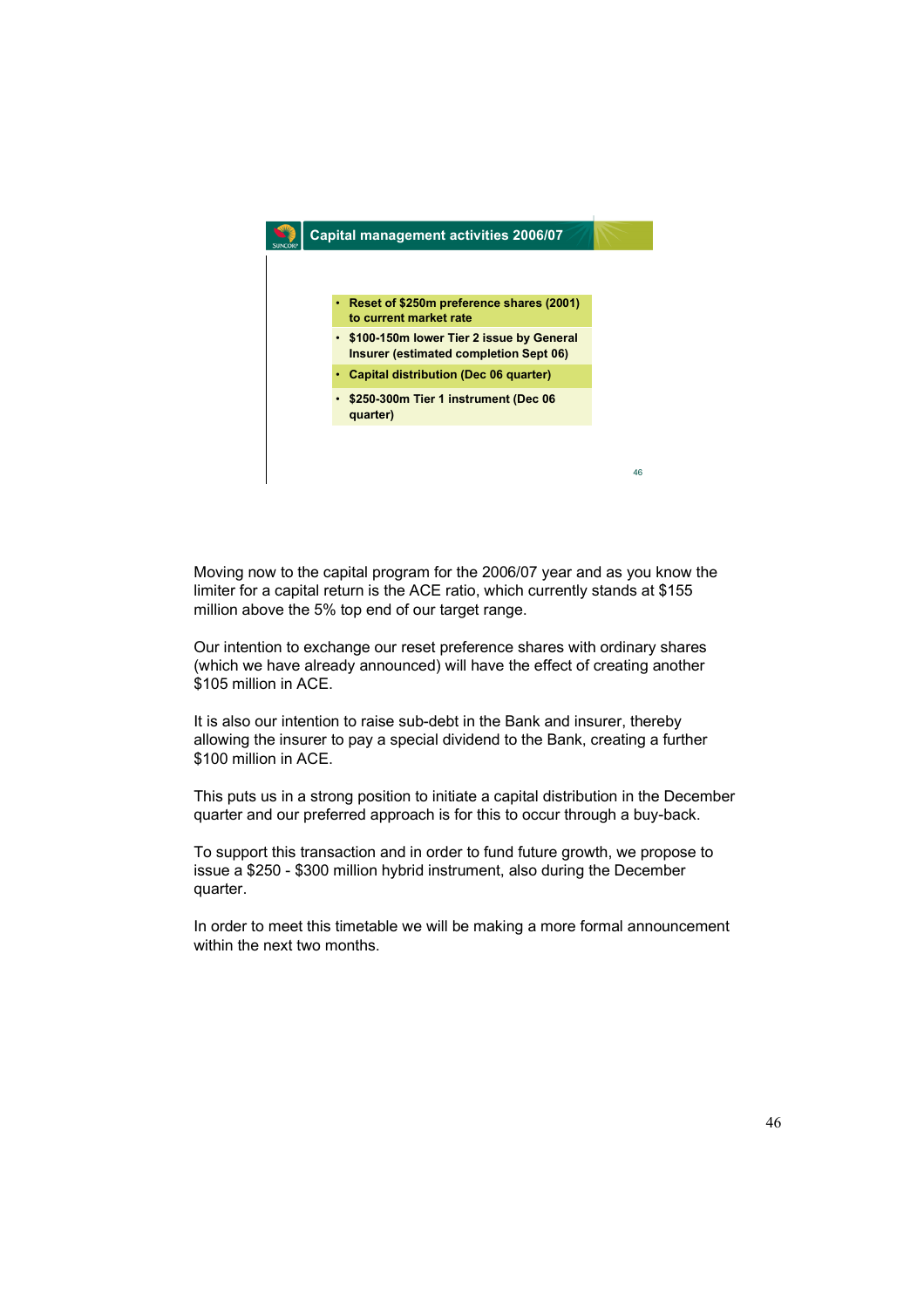

Before I move on to strategy and outlook, I'd briefly like to re-cap and cover off the issues raised by the market at our interim result in February.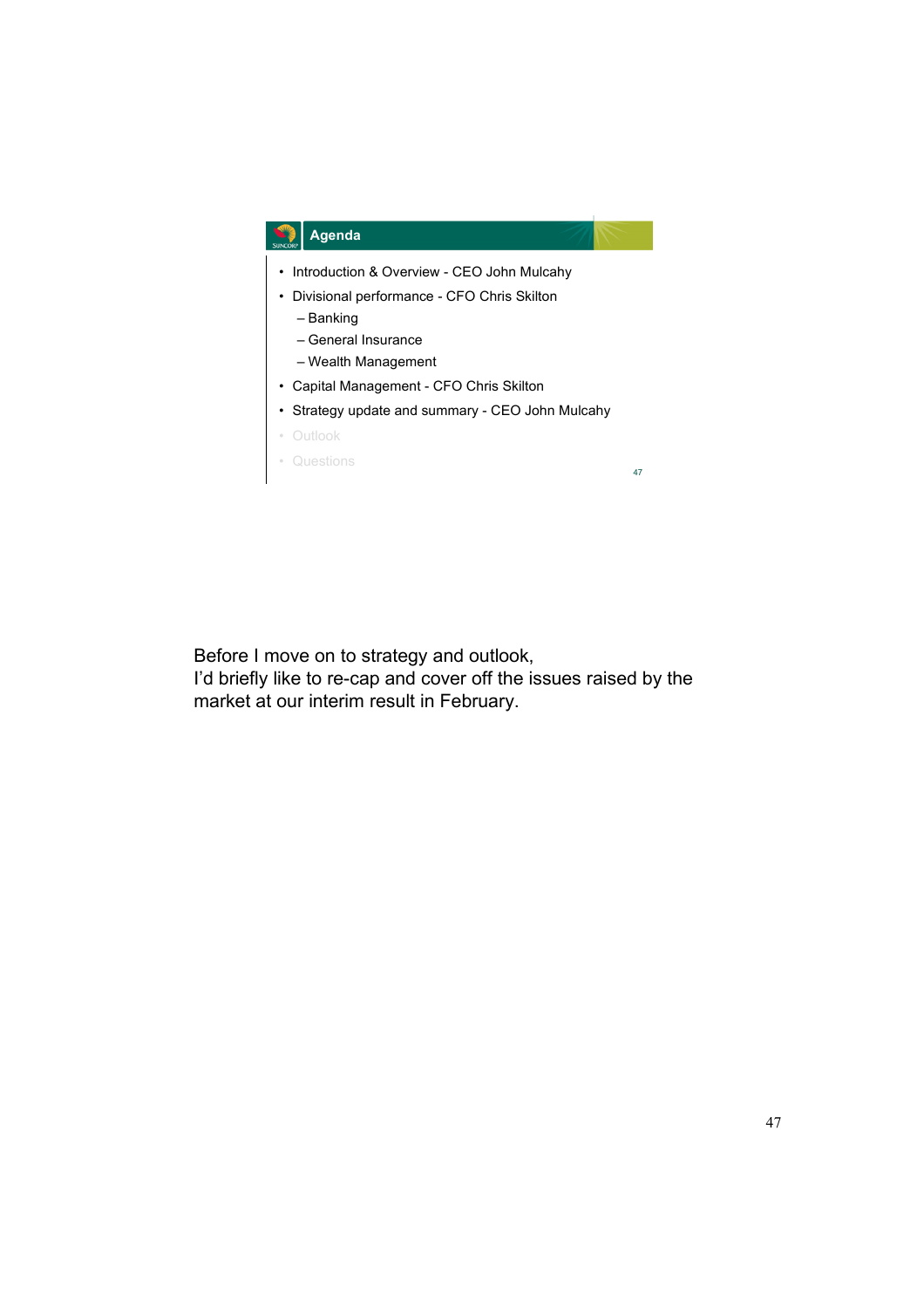| <b>First half re-cap</b>                                                            |    |
|-------------------------------------------------------------------------------------|----|
| <b>General Insurance:</b><br>• Releases and ITR<br>• Short tail performance         |    |
| <b>Banking:</b><br>• Bank lending volumes<br>• Non performing loans<br>• Investment |    |
|                                                                                     | 48 |

At the half, market commentators highlighted some specific areas in our performance that I trust we have addressed today.

I hope that the level of disclosure that Chris has provided around the various moving parts in the long tail business has gone some of the way to providing you with confidence about the underlying strength of our general insurance business.

In short tail classes, which were also a concern at the half, you have see that the ITR has improved to 12.6% in the second half, excluding of course the impacts of Cyclone Larry.

In Banking, we have clearly responded to concerns about growth, with volumes growing through the second half and showing good momentum into the new financial year.

While past 90 day loans have increased, Chris has been able to demonstrate that our credit quality remains sound and that this movement does not point to any widespread deterioration.

In the past, we have also been questioned about appropriate investment in our banking franchise.

As Chris mentioned, we take a very deliberate and disciplined approach to our investment and thus avoid dramatic peaks and troughs. Over the past twelve months we have invested significantly in a number of areas including training, technology, product development, branch optimisation and improvements in our Internet banking capabilities.

At the Group level we continue to invest in our workplace change and desktop programs. While there has been moderate cost growth in the second half it continues to be well managed.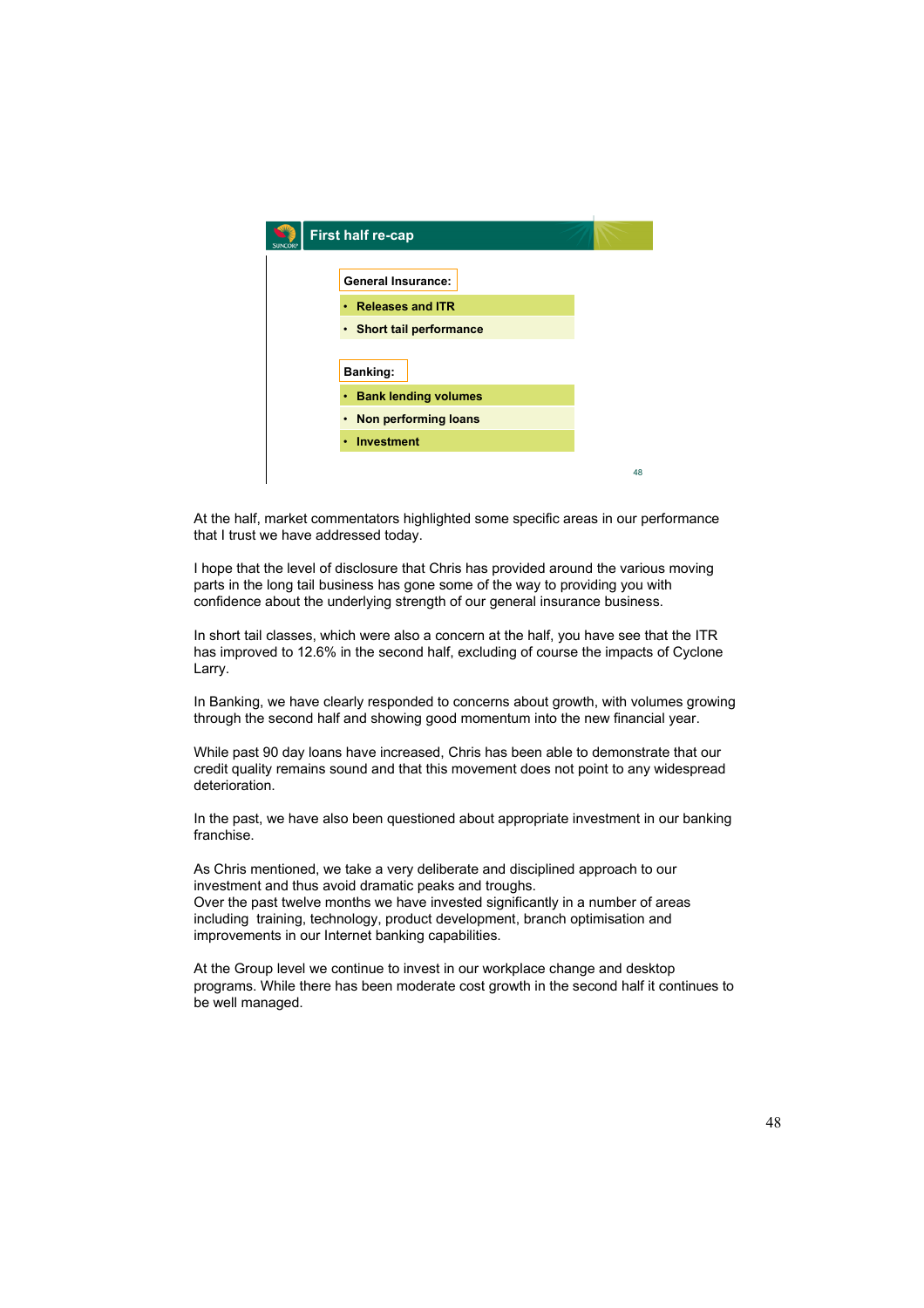

Turning now to Suncorp's strategy….

At the outset, I would point out that Suncorp's strategy is about much more than cross sell.

Cross sell certainly comprises *one* component of our strategy but I'd like to take a moment to remind you of our six strategic levers and talk about the progress Suncorp has made over the past year.

As I stated earlier, delivering *profitable* market growth remains a corner stone of our strategy.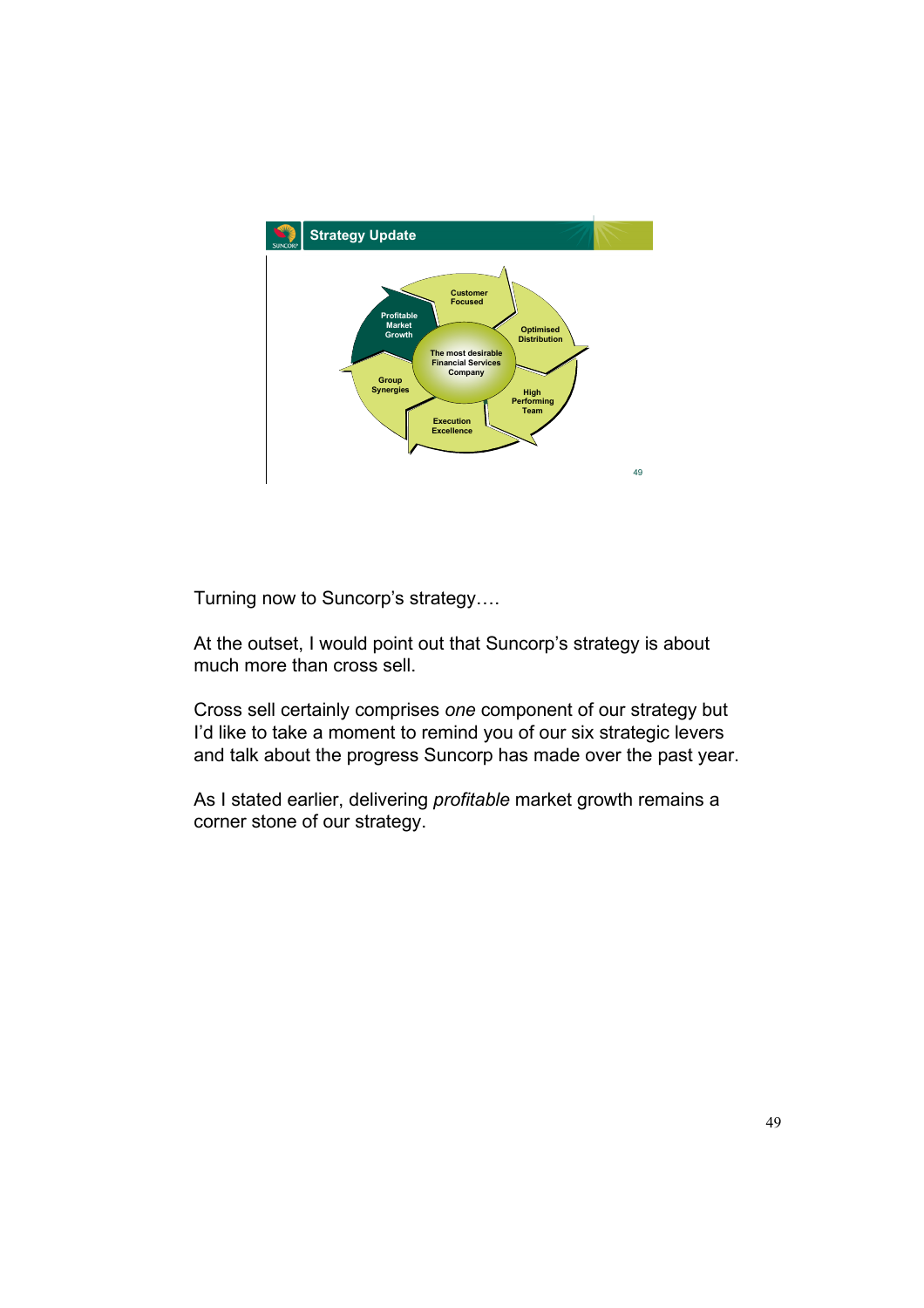

**Customer focus** - that's service AND solutions, remains critical for Suncorp.

We have invested heavily in customer based design training and customer service programs, especially in our Retail network - and are seeing benefits. We continue to maintain a gap, in terms of customer satisfaction, over the majors, but we can't be complacent for a minute.

Improving customer service remains a key priority right across our business.

As is the design of effective customer solutions - based on Suncorp's unique insights into their needs, together with targeted, integrated product offerings - *not* untargeted cross sell.

Our customer focus will continue to differentiate Suncorp in an increasingly crowded market.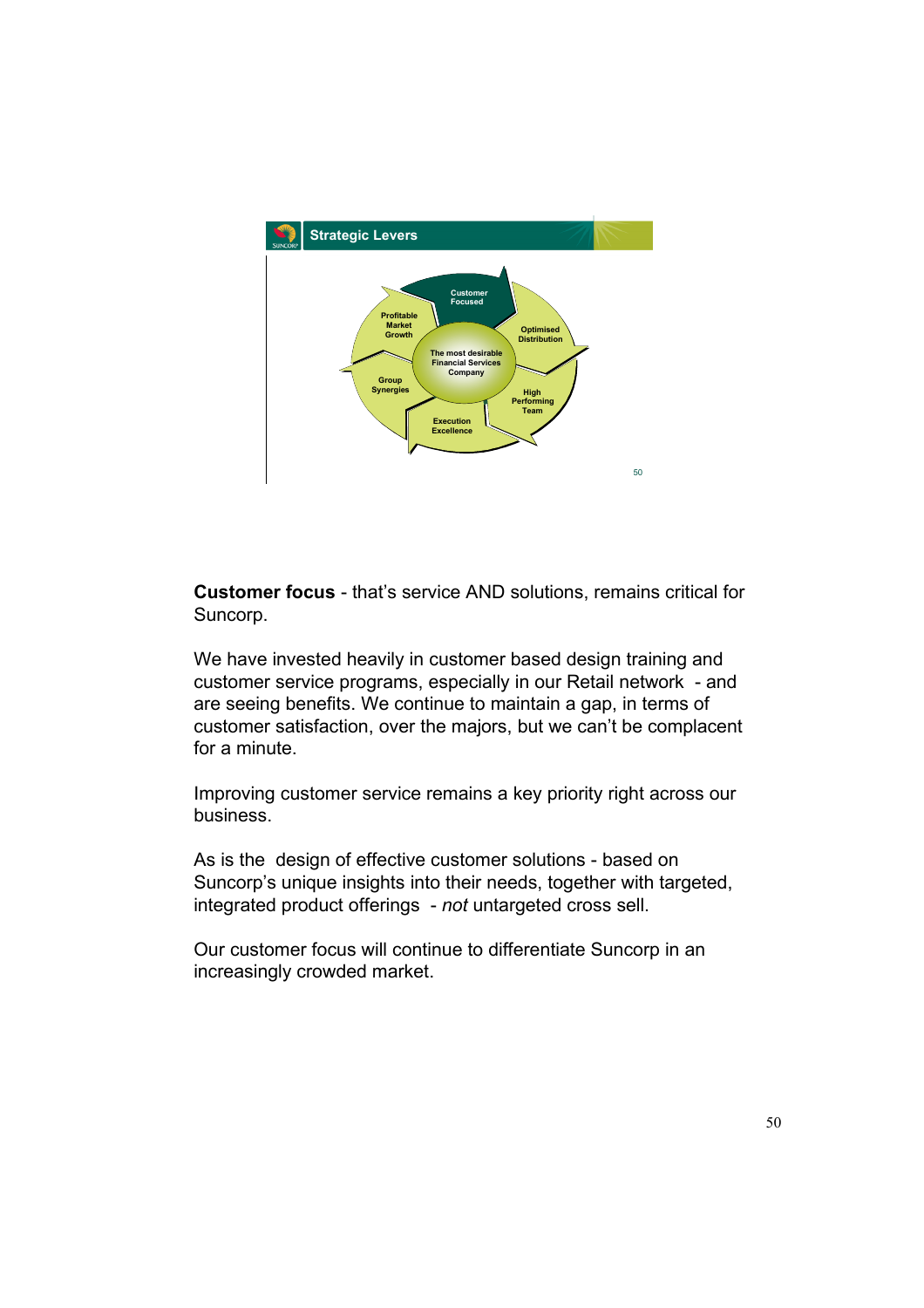

We have already touched on our distribution channels, and the dynamic manner in which we drive growth through direct and indirect.

In addition to this, we continue to build our network of ATMs ensuring we are available where our customers want to do business with us. We continue to expand and improve our Internet Banking facilities with Suncorp's Internet banking customers growing by 19% over the last financial year while Internet transactions volumes have grown by 48%.

A primary area of focus in 2006/07 will be improving our call centres. This includes reducing call wait times and call transfers. Embedding the inFocus sales and service culture in GI will be critical to this.

Finally, we continue to derive value from our LJ Hooker franchise, with new home loan sales via this channel growing by 67% over the year.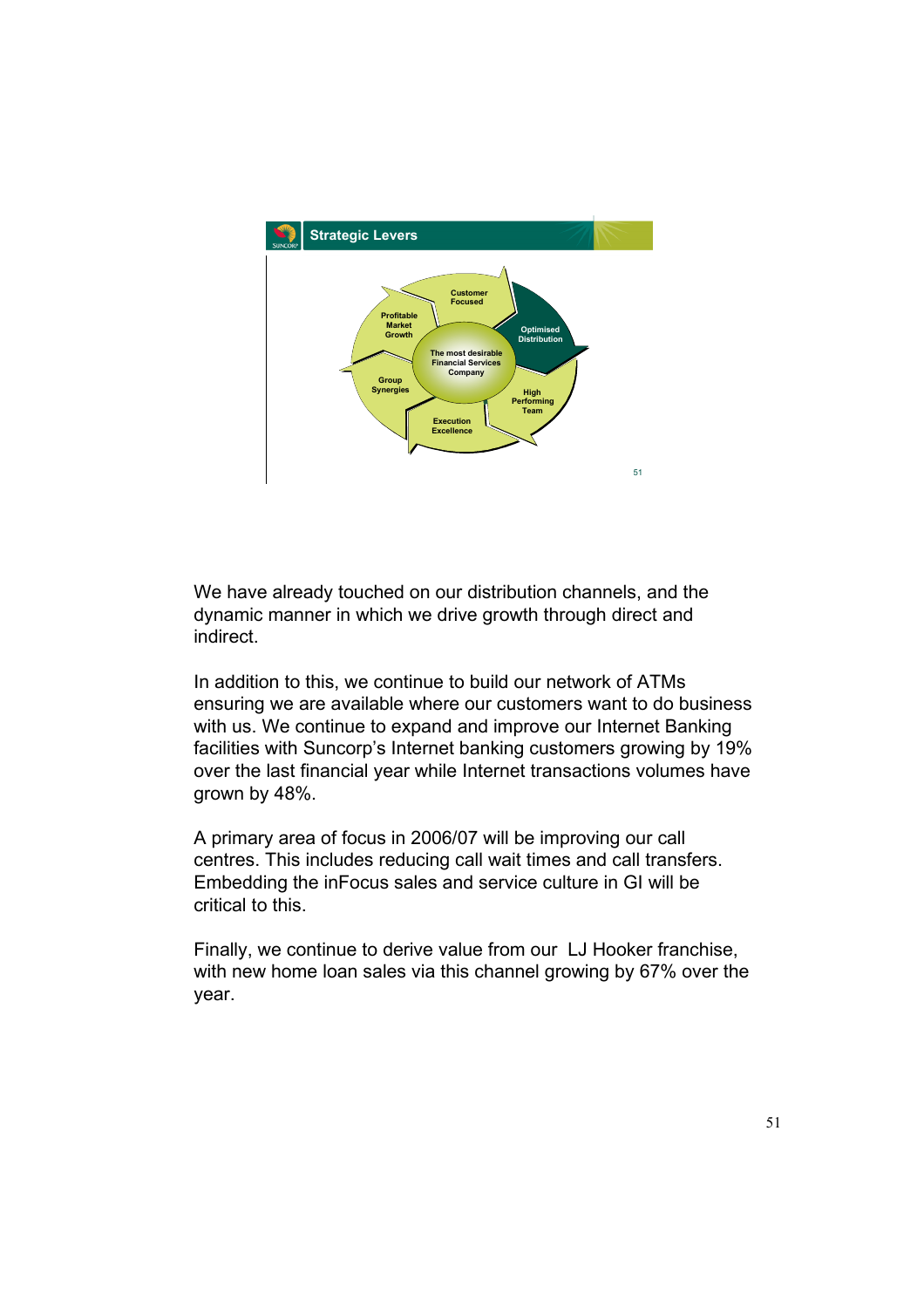

We have put in place a number of initiatives focused on developing **high performing teams**.

In a tighter labour market, we're focusing on "growing our own" with training and development programs, and more flexible working arrangements designed to attract older workers and part-time workers back to the workplace.

In May this year, we restructured our senior executive team, and they're here in the audience today. The restructure ensures we are better aligned for growth and that we capture all the synergies available from like business areas or customer bases.

Since introducing the Gallup survey to Suncorp in 2002, we have seen almost a 20% improvement in our employee engagement score.

In 2006, our Retail banking area reached the 80th percentile, largely due to our focus on, and investment in, people initiatives.

We are now in the process of leveraging our people strategy from Retail

into our General Insurance business.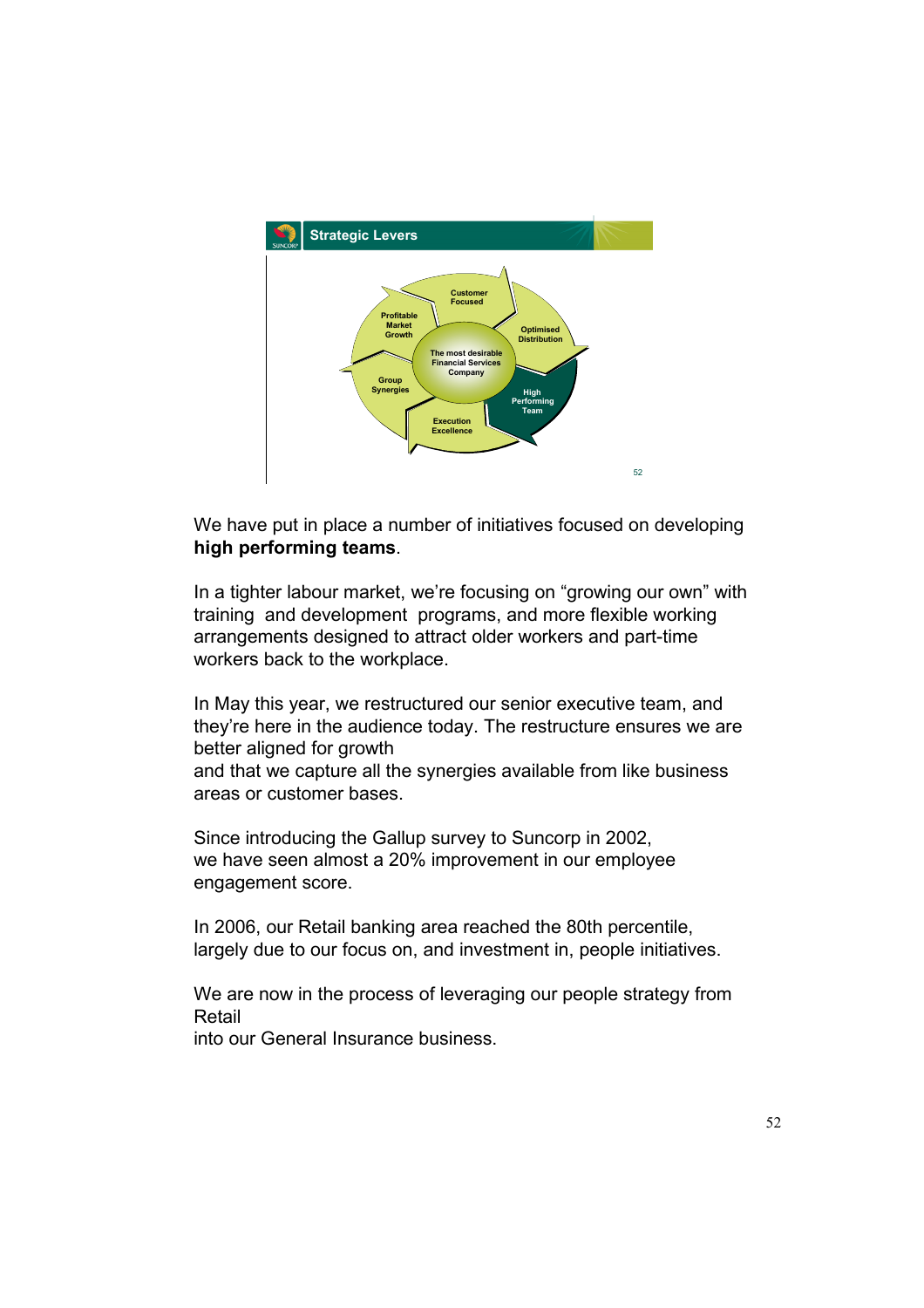

We continue to streamline our processes and systems to achieve **execution excellence**.

An example of this is the common methodologies used across the entire Group in our strategic planning and initiative tracking.

We have streamlined and centralised our sourcing and procurement and other central services which has allowed us to be more efficient and provide better service to our *internal* customers.

And we have continued the roll out of our Workplace Change and desktop programs designed to provide stimulating and collaborative workspaces for our people,

as well as the technology for them to do their jobs as productively as possible.

Earlier this year, we completed the upgrade of our Pitt Street business centre in Sydney.

In 2006 we expect to take up residence in the new Brisbane Square Building as well as Suncorp Place in George Street, Sydney which will prominently showcase the Suncorp brand in the CBD and help foster a collaborative culture across the organisation.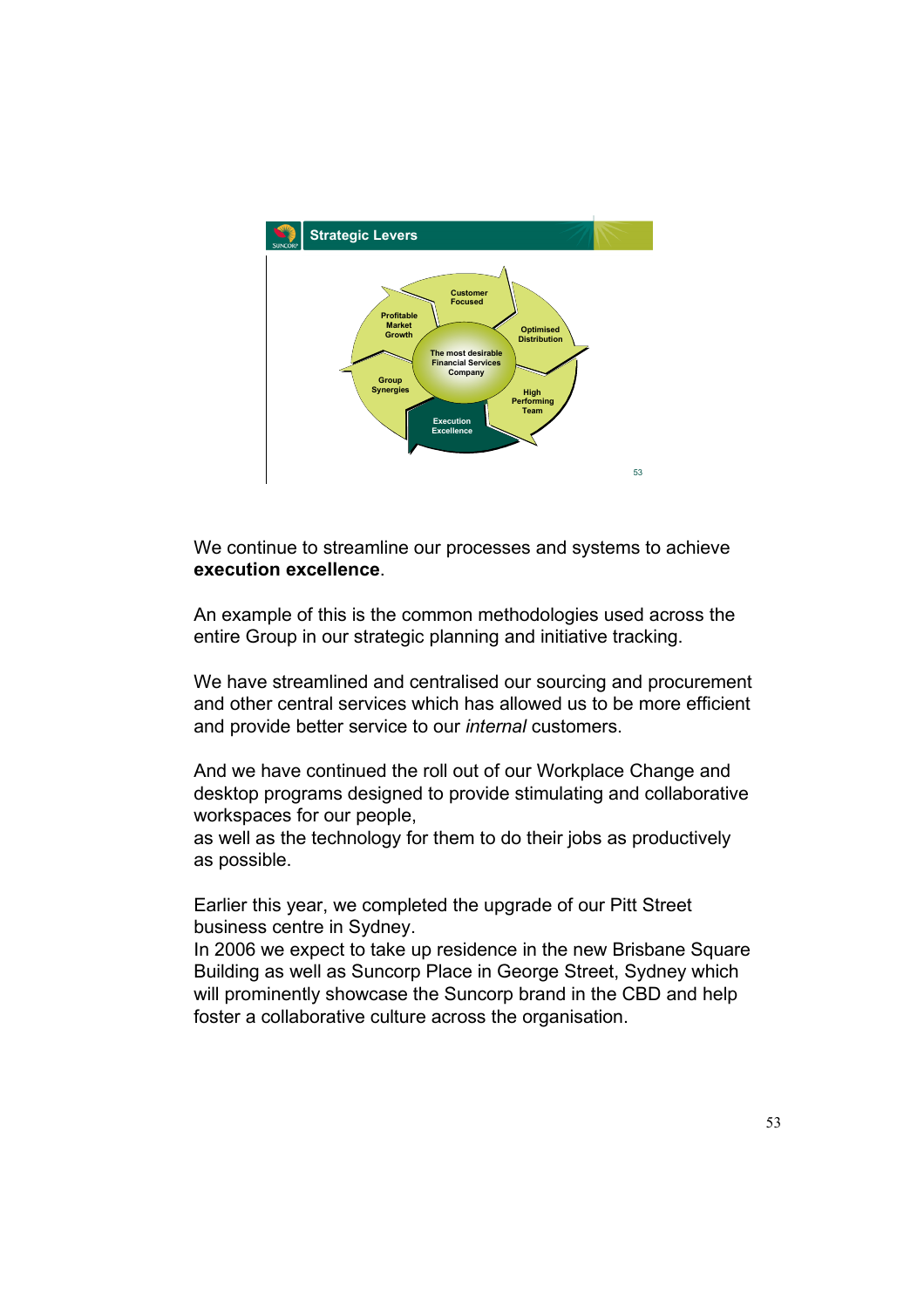

Finally, we continue to derive value from group synergies - both cost and revenue.

As we have already discussed, our group efficiency ratio is a very competitive 26.2% for the full year. We continue to take a disciplined approach to investment and cost containment - carefully prioritising to ensure maximum returns.

On the revenue synergy side - it is now standard practice to provide bundled solutions such as home insurance with mortgages, car insurance with car loans and consumer credit insurance with personal loans.

With our full ownership position, this can be done seamlessly in one place, by one staff member. During the year, we achieved an increase in products per customer of over 9% from our X-fire intermediary customer pilot.

Our sales of Business Banking products into the GIO commercial customer base exceeded expectations, creating a significant pipeline, and that pilot has now moved into market.

The GI/Retail call centre pilot was achieving good conversion rates before it was halted temporarily to allow us to respond appropriately to our customers affected by Cyclone Larry. This pilot has just re-started and is again showing positive early signs.

Over the next year, we will use our customer based design principles and our enhanced customer insights to prototype other models to provide more targeted solutions for specific customer segments.

So, while cross sell is an important component of our strategy, it is but **one** component. Fundamental to our strategy is the operation of three strong lines of business, and continued profitable market growth.

Overall, we continue to make good progress against each of our key strategic levers.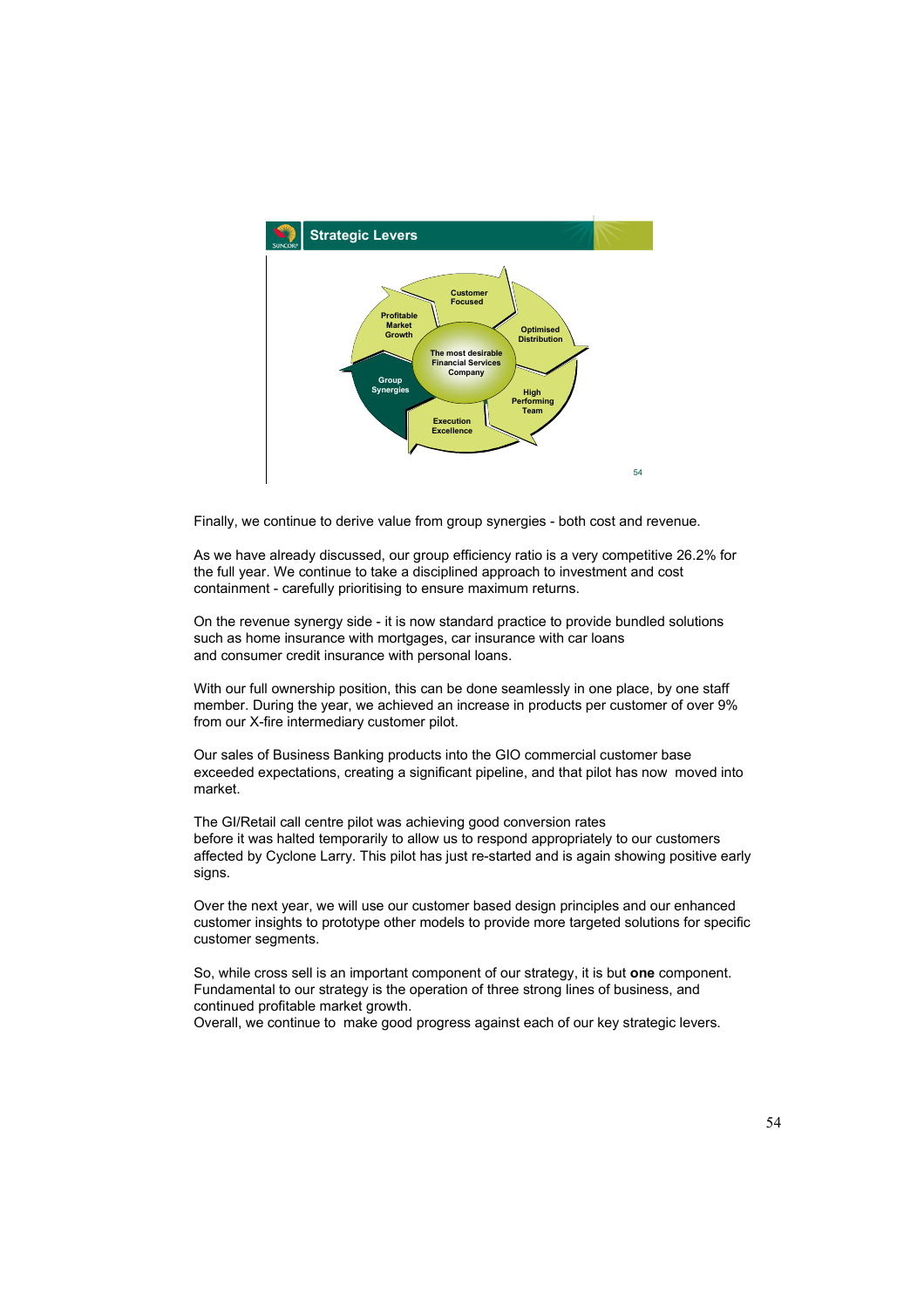

The strength of our strategy can be demonstrated by reference to our performance against our peers since its inception.

As you can see by this chart, we have outperformed many of our competitors in terms of TSR over the last three years.

So, we maintain that our strategy is firmly on track and serving the organisation very well.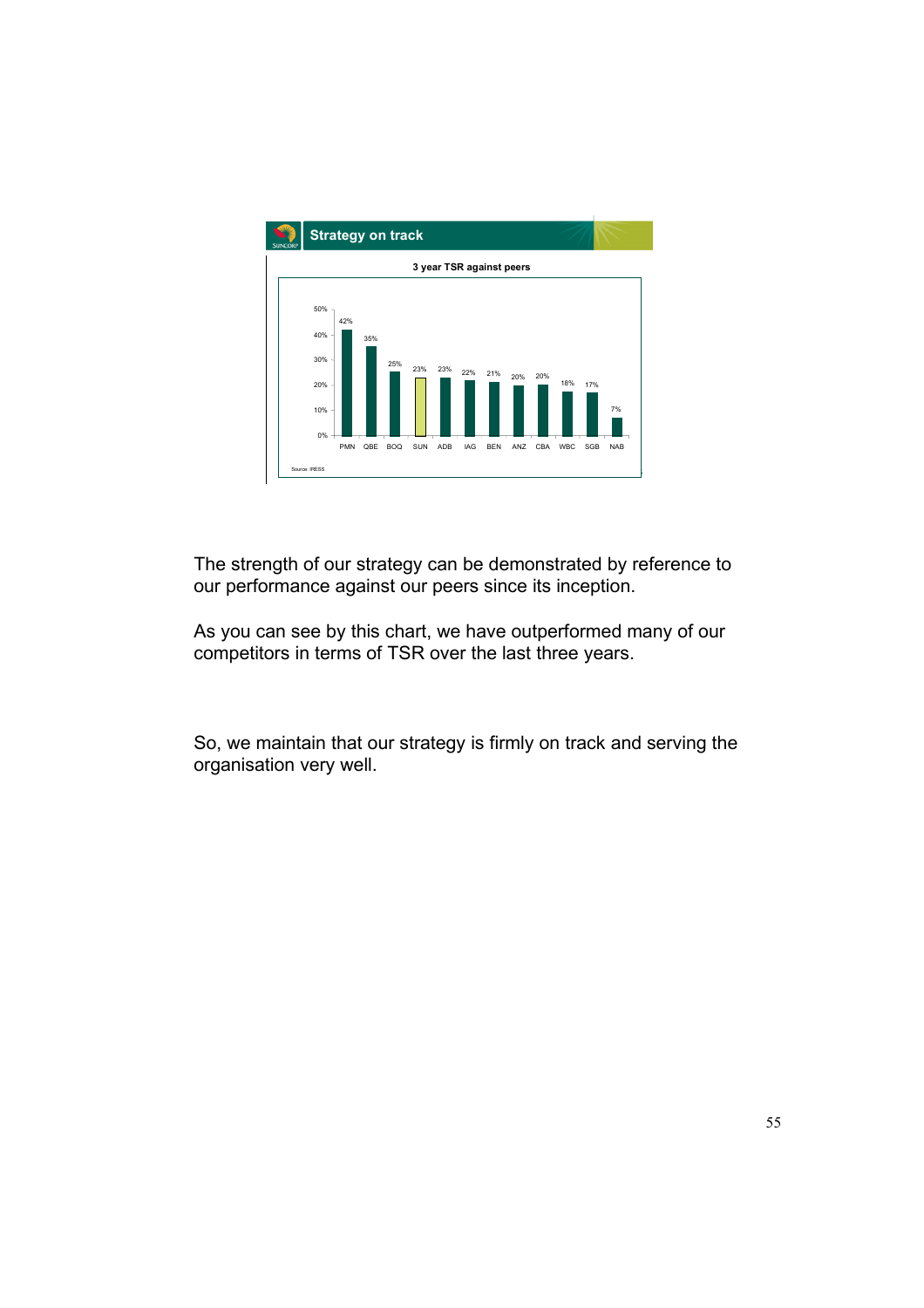

Just to summarise….

Suncorp has delivered a strong result in a highly competitive environment.

We have taken a disciplined and measured approach - focusing on profitable growth and not compromising the fundamentals.

Where we faced challenges, we have responded appropriately and continue on our positive trajectory.

Our strategy is on track and serving us well.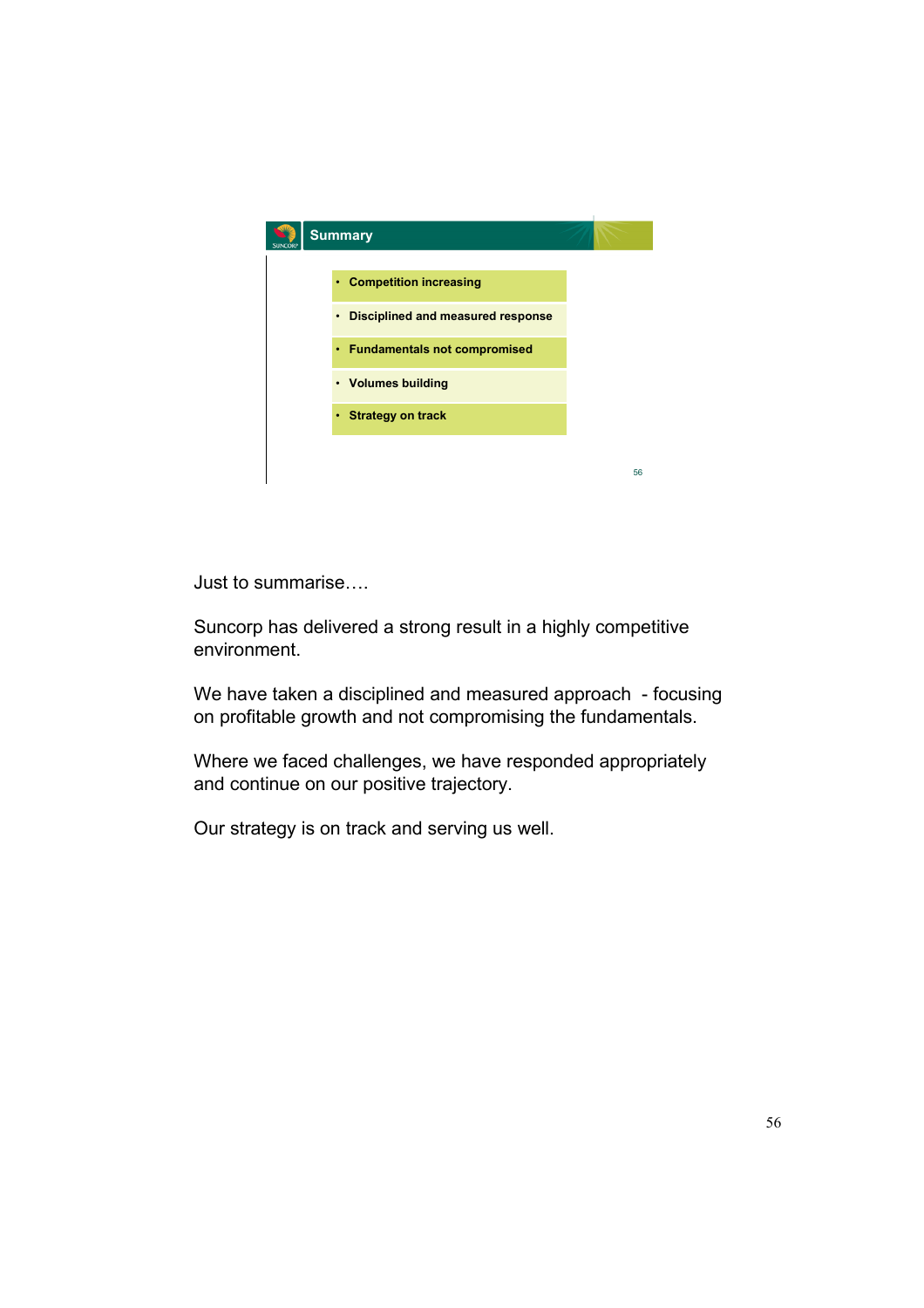

This year marks the 10th anniversary of the merger of Suncorp, QIDC and Metway Bank.

Over that period, Suncorp has had a record of delivering strong returns to its shareholders.

And we have everything in place to continue to do so over the next 10 years and beyond.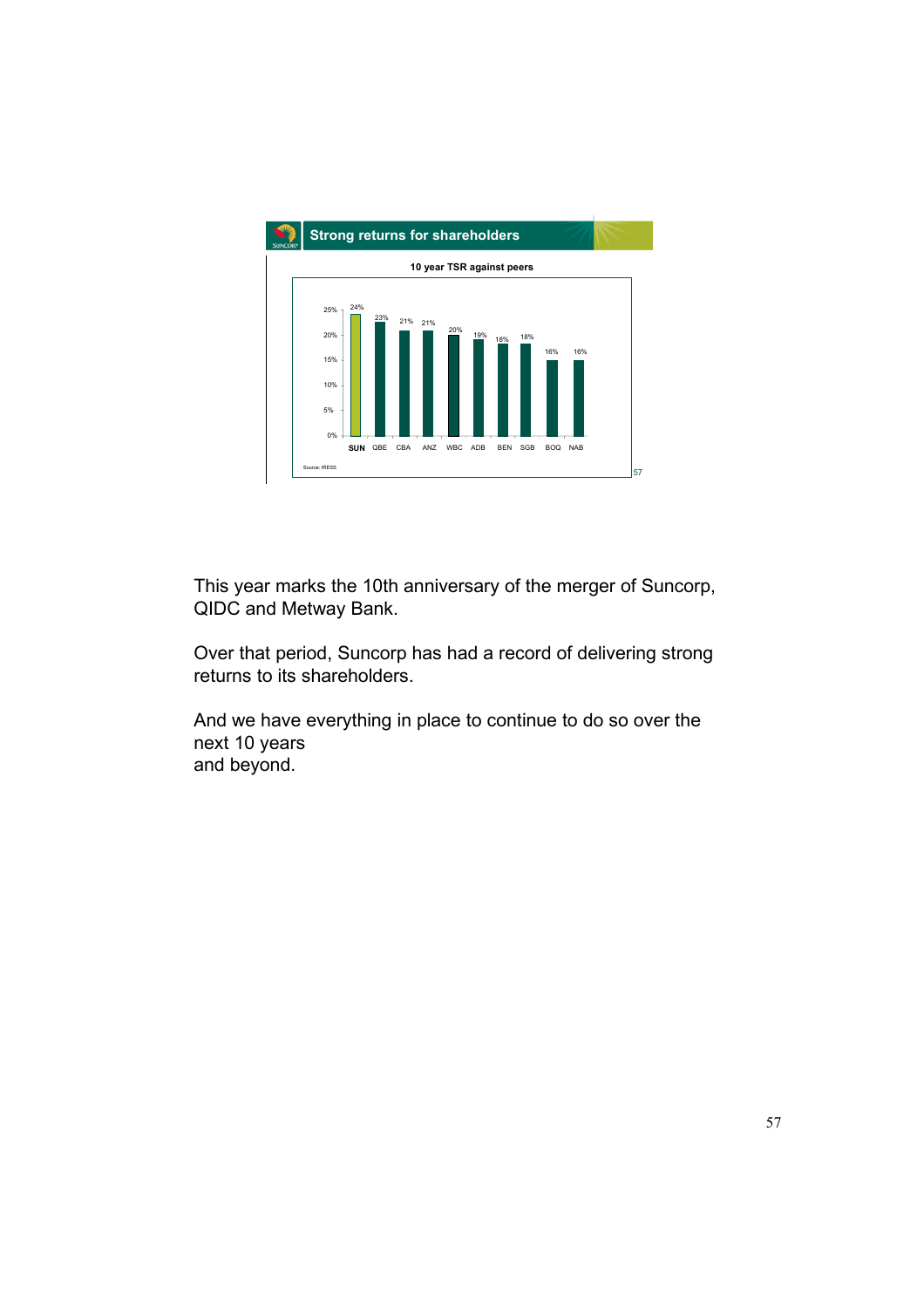

But looking to the more immediate future, I'd now like to turn to the Outlook…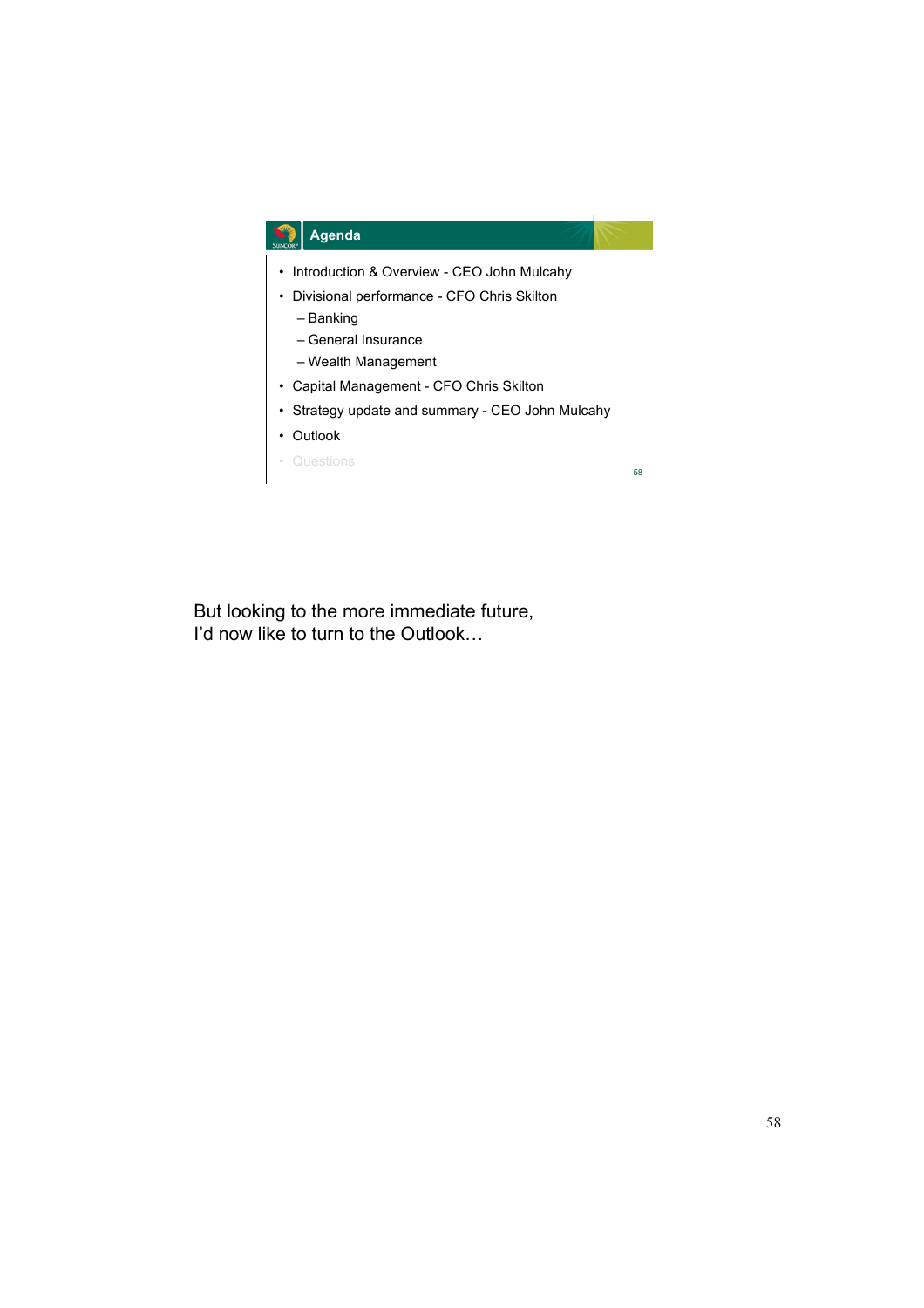

At the macro level, the economy continues to be sound despite increasing inflationary pressures. While interest rate increases to date have had only a limited effect on credit formation, it is likely that future increases, if there are any, will impact on lending growth, particularly in mortgage lending. We expect that competition will remain strong across all businesses and geographies, as the economy and growth slow.

In **Banking** we will continue to balance the price and volume mix in order to maximise total income, while at the same time keeping costs under tight control. Assuming no major changes in underlying market conditions we would expect to grow banking profit before tax and bad debts by approximately 10% for the year. While the level of non-performing loans may trend back towards the norm, from their historic lows of 2004/05, we see nothing on the near term horizon that will trigger a material increase in loan loss expense.

In **General Insurance**, we expect premiums in CTP and other personal injury classes to continue to reduce, with further benefits of tort law reforms to become evident and be passed on to customers. This will have the effect of offsetting modest growth in other areas of the portfolio and result in relatively flat GWP growth for the year. With respect to claims expense, we continue to target significant claims cost efficiencies in both short and long tail classes through our claims cost reduction project. While we anticipate the potential size of long tail releases will moderate over time as premium prices realign with underlying valuation parameters, we anticipate that they will make a material

contribution to the P&L account at least until the end of June 08. Taking all these factors into account we expect that for the years ending June 2007 and June 2008 our full-year ITR will be in the 16% - 19% range, excluding any major weather

event, well above our medium to long term range of 11% - 14%.

## In **Wealth Management**

we anticipate continued growth in Funds under Administration through increased sales and strong customer retention. On an underlying basis, which excludes investment returns on shareholder funds, we anticipate achieving profit growth of approximately 10% in the wealth management business.

While we do not expect equity markets will continue to deliver the high returns achieved over the past 3 years, we expect another strong operating performance at the **Group** level that will allow us to achieve ordinary dividend growth of at least 10% for the year.